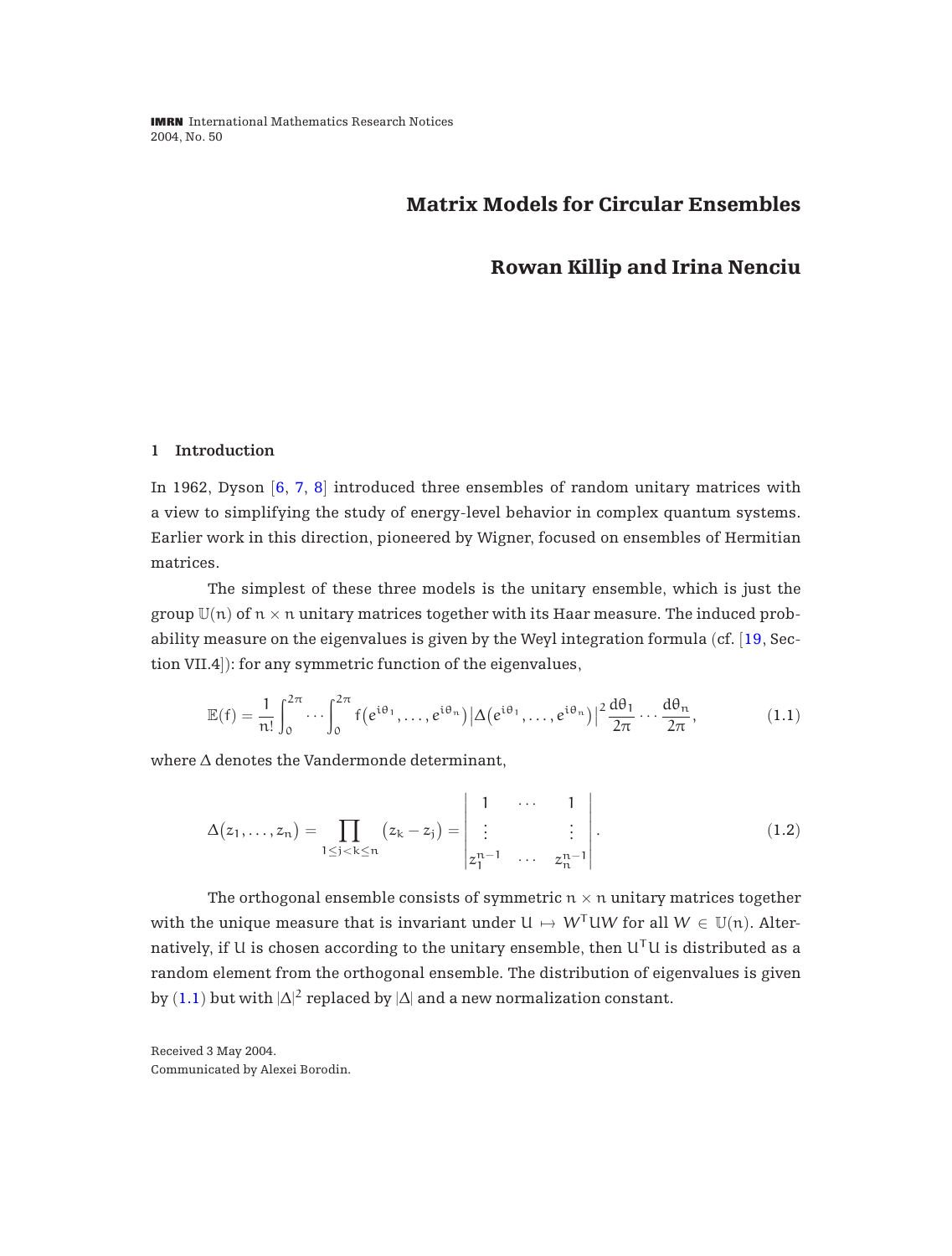<span id="page-1-0"></span>The symplectic ensemble is a little more complicated. Let Z denote the  $2n \times 2n$ block-diagonal matrix

$$
\begin{bmatrix} 0 & 1 & & & \\ -1 & 0 & & & \\ & & \ddots & & \\ & & & 0 & 1 \\ & & & -1 & 0 \end{bmatrix}
$$
 (1.3)

and define the dual of a matrix by  $U^R = Z^T U^T Z$ . The symplectic ensemble consists of self-dual unitary  $2n \times 2n$  matrices; the measure is that induced from  $U(2n)$  by the map  $U \mapsto U^{R}U$ . (This is the unique measure invariant under  $V \mapsto W^{R}VW$  for all  $W \in U(2n)$ .) The eigenvalues of such matrices are doubly degenerate and the pairs are distributed on the circle as in  $(1.1)$  $(1.1)$  $(1.1)$  but now with  $|\Delta|^2$  replaced by  $|\Delta|^4.$  Again, the normalization constant needs to be changed.

Dyson also observed that these eigenvalue distributions correspond to the Gibbs distribution for the classical Coulomb gas on the circle at three different temperatures. We now elaborate.

Consider n identically charged particles confined to move on the unit circle in the complex plane. Each interacts with the others through the usual Coulomb potential  $-\log|z_i - z_i|$ , which gives rise to the Hamiltonian

$$
H(z_1,...,z_n) = \sum_{1 \le j < k \le n} -\log|z_j - z_k|.\tag{1.4}
$$

(One may add a kinetic energy term; however, as we are interested only in the distribution of the particle positions, it has no effect.) This gives rise to the Gibbs measure (with parameters n, the number of particles, and β, the inverse temperature)

$$
\mathbb{E}_{n}^{\beta}(f) = \frac{1}{(2\pi)^{n} Z_{n,\beta}} \int \cdots \int f(e^{i\theta_{1}}, \ldots, e^{i\theta_{n}}) e^{-\beta H(e^{i\theta_{1}}, \ldots, e^{i\theta_{n}})} d\theta_{1} \cdots d\theta_{n}
$$
 (1.5)

$$
= \frac{1}{(2\pi)^n Z_{n,\beta}} \int \cdots \int f(e^{i\theta_1}, \ldots, e^{i\theta_n}) |\Delta(e^{i\theta_1}, \ldots, e^{i\theta_n})|^{\beta} d\theta_1 \cdots d\theta_n \qquad (1.6)
$$

for any symmetric function f. The partition function is given by

$$
Z_{n,\beta} = \frac{\Gamma\left(\frac{1}{2}\beta n + 1\right)}{\left[\Gamma\left(\frac{1}{2}\beta + 1\right)\right]^n} \tag{1.7}
$$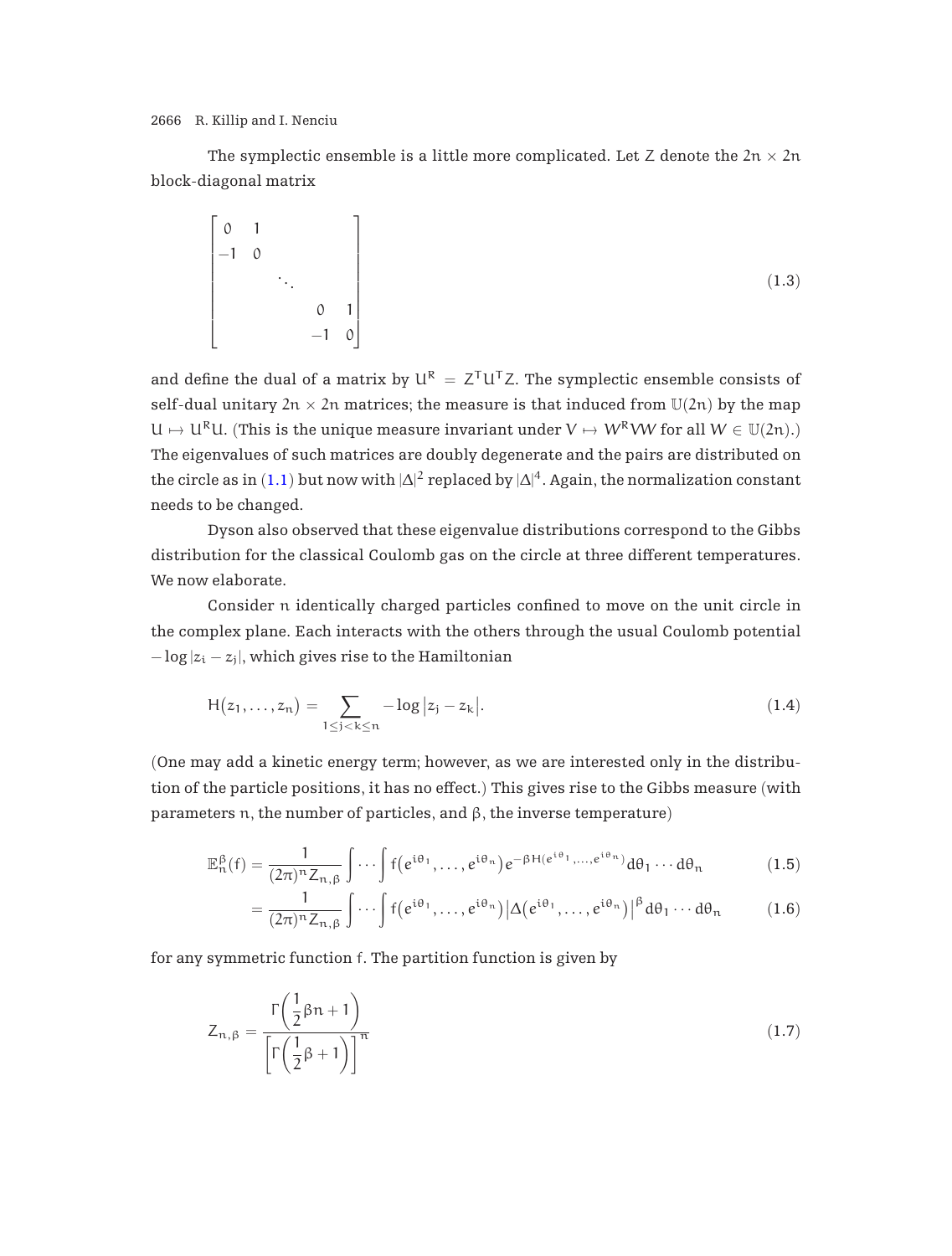<span id="page-2-0"></span>as conjectured by Dyson. This was proved by Gunson  $[13]$  $[13]$  $[13]$  and Wilson  $[20]$  $[20]$  $[20]$ , though the Good proof [[12](#page-36-0)] is even better. We give another proof at the end of [Section 4.](#page-16-0)

From the discussion above, we see that the orthogonal, unitary, and symplectic ensembles correspond to the Coulomb gas at inverse temperatures  $\beta = 1, 2,$  and 4.

From the opposite perspective, one may say that Dyson provided matrix models for the Coulomb gas at three different temperatures. Our first goal here is to present a family of matrix models for all temperatures. These matrices will be sparse—approximately 4n nonzero entries—which suggests certain computational advantages. To state the theorem, we need the following definition.

Definition 1.1. A complex random variable X, with values in the unit disk  $\mathbb{D}$ , is  $\Theta_{\gamma}$ distributed (for  $v > 1$ ) if

$$
\mathbb{E}\left\{f(X)\right\} = \frac{\gamma - 1}{2\pi} \int_{\mathbb{D}} f(z) \left(1 - |z|^2\right)^{(\gamma - 3)/2} d^2 z.
$$
 (1.8)

For  $v \geq 2$  an integer, this has the following geometric interpretation: if u is chosen from the unit sphere S<sup> $\vee$ </sup> in  $\mathbb{R}^{\gamma+1}$  at random according to the usual surface measure, then  $u_1 +$ iu<sub>2</sub> is  $\Theta_{\gamma}$ -distributed. (See [Corollary A.2.](#page-28-0))

As a continuation of this geometric picture, we will say that X is  $\Theta_1$ -distributed if it is uniformly distributed on the unit circle in C.

We now describe the family of matrix models.

**Theorem 1.2.** Given  $\beta > 0$ , let  $\alpha_k \sim \Theta_{\beta(n-k-1)+1}$  be independent random variables for  $0 \leq k \leq n-1$ ,  $\rho_k = \sqrt{1 - |\alpha_k|^2}$ , and define

$$
\Xi_{k} = \begin{bmatrix} \bar{\alpha}_{k} & \rho_{k} \\ \rho_{k} & -\alpha_{k} \end{bmatrix}
$$
 (1.9)

for  $0 \le k \le n-2$ , while  $\Xi_{-1} = [1]$  and  $\Xi_{n-1} = [\bar{\alpha}_{n-1}]$  are  $1 \times 1$  matrices. From these, form the  $n \times n$  block-diagonal matrices

$$
L = diag\left(\Xi_0, \Xi_2, \Xi_4, \dots\right), \qquad M = diag\left(\Xi_{-1}, \Xi_1, \Xi_3, \dots\right).
$$
\n
$$
(1.10)
$$

Both LM and ML give (sparse) matrix models for the Coulomb gas at inverse temperature β. That is, their eigenvalues are distributed according to  $(1.6)$  $(1.6)$  $(1.6)$ .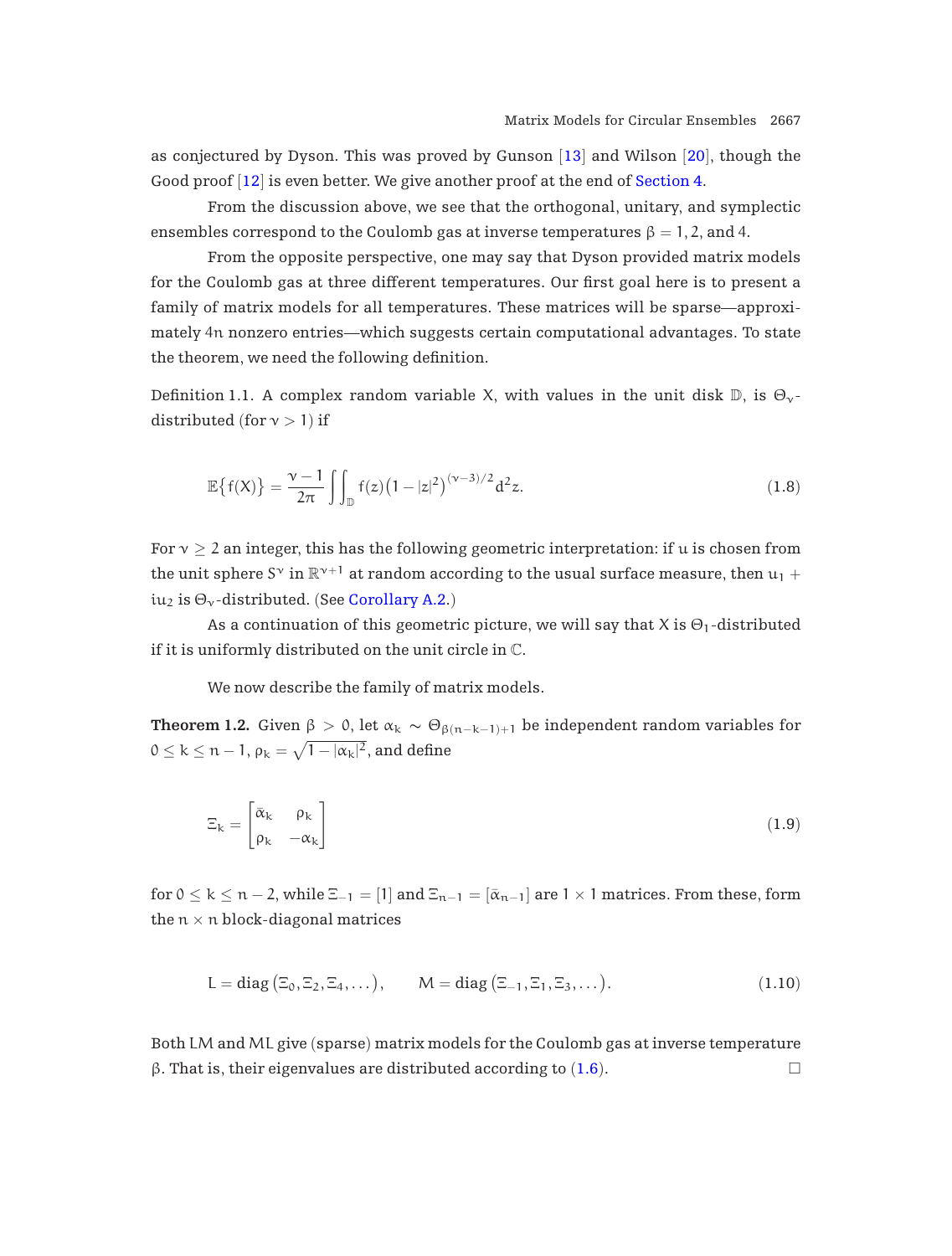Remark 1.3. As each of the  $\Xi_k$  is unitary, so are L and M. (In the case of  $\Xi_{n-1}$ , we should reiterate that  $\alpha_{n-1} \sim \Theta_1$  is uniformly distributed on the unit circle.) As a result, the eigenvalues of LM and ML lie on the unit circle. Note also that, since M conjugates one to the other, LM and ML have the same eigenvalues.

In proving this theorem, we will be following the recent paper of Dumitriu and Edelman [[5](#page-36-0)] rather closely, while incorporating the nuances of the theory of polynomials orthogonal on the unit circle. The matrices L and M that appear in the theorem have their origin in the work of Cantero, Moral, and Velázquez  $[3]$  $[3]$  $[3]$ ; this is discussed in [Section 2.](#page-5-0)

Dumitriu and Edelman constructed tridiagonal matrix models for two of the three standard examples of the Coulomb gas on the real line. A model for the third will be constructed below.

The simplest way to obtain a normalizable Gibbs measure on the real line is to add an external harmonic potential  $V(x) = x^2/2$ . This gives rise to the probability measure

$$
\mathbb{E}(f) \propto \int \cdots \int f(x_1, \ldots, x_n) |\Delta(x_1, \ldots, x_n)|^{\beta} \prod_j e^{-V(x_j)} dx_1 \cdots dx_n \tag{1.11}
$$

on  $\mathbb{R}^n$ . This is known as the Hermite ensemble because of its intimate connection to the orthogonal polynomials of the same name, and when  $β = 1,2$ , or 4 arises as the eigenvalue distribution in the classical Gaussian ensembles of random matrix theory. Dumitriu and Edelman showed that  $(1.11)$  is the distribution of eigenvalues for a symmetric tridiagonal matrix with independent entries (modulo symmetry). The diagonal entries have standard Gaussian distribution and the lower diagonal entries are  $2^{-1/2}$  times a  $\chi$ distributed random variable with the number of degrees of freedom equal to  $\beta$  times the number of the row.

The second example treated by Dumitriu and Edelman is the Laguerre ensemble. In statistical circles, this is known as the Wishart ensemble, special cases of which arise in the empirical determination of the covariance matrix of a multivariate Gaussian distribution. For this ensemble, one needs to modify the distribution given in  $(1.11)$  in two ways: each particle  $x_i$  is confined to lie in  $[0, \infty)$  and is subject to the external potential  $V(x) = -a \log(x) + x$ , where  $a > -1$  is a parameter. In [[5](#page-36-0)], it is shown that if B is a certain  $n \times n$  matrix with independent  $\chi$ -distributed entries on the main diagonal and subdiagonal (the number of degrees of freedom depends on  $a, \beta$ , and the element in question) and zeros everywhere else, then the eigenvalues of  $L = BB^{T}$  follow this distribution.

The third canonical form of the Coulomb gas on  $\mathbb R$  is the Jacobi ensemble. The distribution is as in  $(1.11)$ , but now the particles are confined to lie within  $[-2, 2]$  and are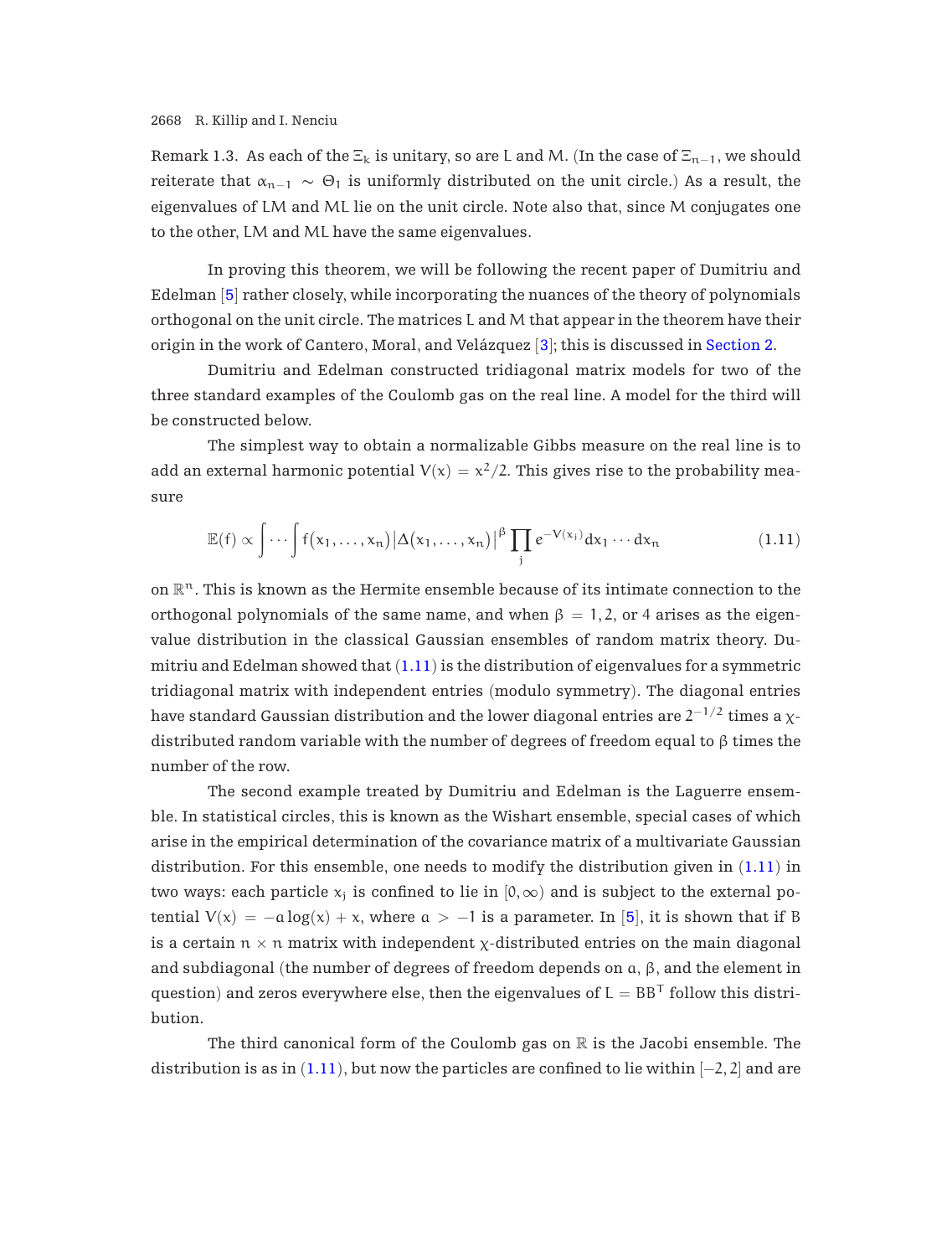<span id="page-4-0"></span>subject to the external potential  $V(x) = -a \log(2 - x) - b \log(2 + x)$ , where  $a, b > -1$  are parameters. This corresponds to the probability measure on  $[-2,2]^{\mathfrak{n}}$  that is proportional to

$$
\left|\Delta(x_1,\ldots,x_n)\right|^{\beta} \prod_j \left(2-x_j\right)^{\alpha} \left(2+x_j\right)^{\beta} dx_1\cdots dx_n.
$$
\n(1.12)

The partition function (or normalization coefficient) was determined by Selberg [[16](#page-36-0)]. This will be discussed in [Section 6.](#page-23-0)

Dumitriu and Edelman did not give a matrix model for this ensemble, listing it as an open problem. We present a tridiagonal matrix model in Theorem 1.5 below. The independent parameters follow a beta distribution.

Definition 1.4. A real-valued random variable  $X$  is said to be beta-distributed with parameters s, t > 0, which we denote by  $X \sim B(s, t)$ , if

$$
\mathbb{E}\left\{f(X)\right\} = \frac{2^{1-s-t}\Gamma(s+t)}{\Gamma(s)\Gamma(t)} \int_{-1}^{1} f(x)(1-x)^{s-1}(1+x)^{t-1} dx.
$$
 (1.13)

Note that  $B(\nu/2, \nu/2)$  is the distribution of the first component of a random vector from the  $\nu$ -sphere. (See [Corollary A.2.](#page-28-0))

**Theorem 1.5.** Given  $\beta > 0$ , let  $\alpha_k$ ,  $0 \le k \le 2n - 2$ , be distributed as follows:

$$
\alpha_{k} \sim \begin{cases} B\left(\frac{2n-k-2}{4}\beta + a + 1, \frac{2n-k-2}{4}\beta + b + 1\right), & k \text{ even,} \\ B\left(\frac{2n-k-3}{4}\beta + a + b + 2, \frac{2n-k-1}{4}\beta\right), & k \text{ odd.} \end{cases}
$$
(1.14)

Let  $\alpha_{2n-1} = \alpha_{-1} = -1$  and define

$$
b_{k+1} = (1 - \alpha_{2k-1})\alpha_{2k} - (1 + \alpha_{2k-1})\alpha_{2k-2},
$$
  
\n
$$
a_{k+1} = \{ (1 - \alpha_{2k-1}) (1 - \alpha_{2k}^2) (1 + \alpha_{2k+1}) \}^{1/2}
$$
\n(1.15)

for  $0 \le k \le n - 1$ ; then the eigenvalues of the tridiagonal matrix

$$
J = \begin{bmatrix} b_1 & a_1 & & & \\ a_1 & b_2 & \ddots & & \\ & \ddots & \ddots & a_{n-1} \\ & & a_{n-1} & b_n \end{bmatrix}
$$
 (1.16)

are distributed according to the Jacobi ensemble  $(1.12)$ .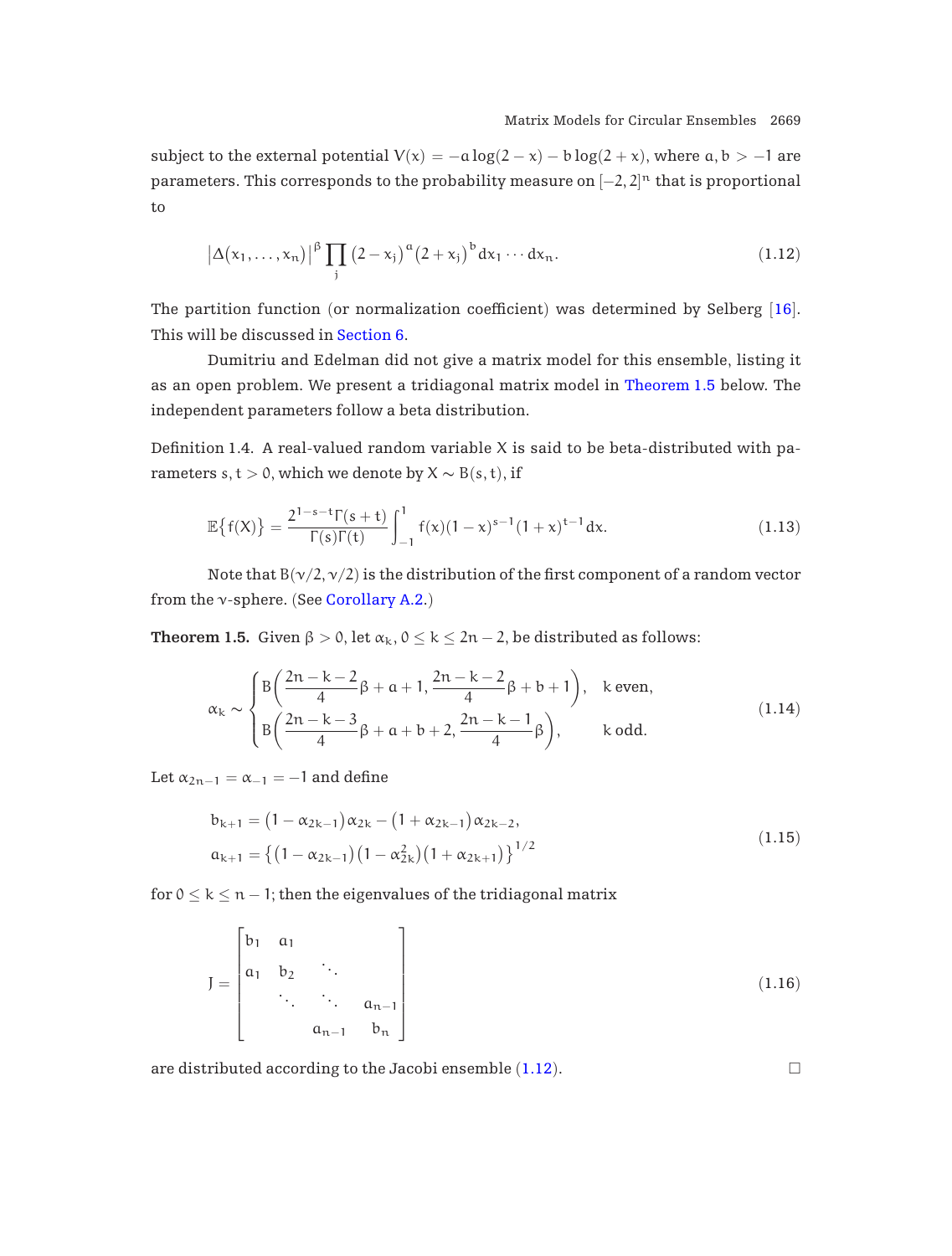<span id="page-5-0"></span>We know of two other papers which discuss the Jacobi ensemble in a manner inspired by the work of Dumitriu and Edelman: [[9](#page-36-0), Section 4.2] and [[15](#page-36-0)]. These results are, however, of a rather different character; in particular, we contend that [Theorem 1.5](#page-4-0) is the true Jacobi ensemble analogue of the results of  $[5]$  $[5]$  $[5]$ .

In [Section 6](#page-23-0), we show how the ideas developed in the earlier parts of this paper lead to new derivations of the classical integrals of Aomoto [[2](#page-35-0)] and Selberg [[16](#page-36-0)]. The main novelty of these proofs is their directness: they treat all values of β and n on an equal footing. In particular, we do not prove the result for  $\beta$  an integer and then make recourse to Carlson's theorem. These remarks are also applicable to the proof of ([1.7](#page-1-0)) given at the end of [Section 4.](#page-16-0)

## **2 Overview of the proofs and background material**

We begin by examining the  $\beta = 2$  case of [Theorem 1.2](#page-2-0), that is, Haar measure on the unitary group.

Rather than studying the eigenvalues as the fundamental statistical object, we will consider the spectral measure associated to U and the vector  $e_1 = (1, 0, \ldots, 0)^T$ . It will be denoted by  $d\mu$ . As Haar measure is invariant under conjugation, any choice of unit vector  $e_1$  leads to the same probability distribution on d $\mu$ .

The most natural coordinates for d<sub>µ</sub> are the eigenvalues  $e^{i\theta_1}, \ldots, e^{i\theta_n}$  and the mass that  $d\mu$  gives to them:  $\mu_1 = \mu({e^{i\theta_1}}), \ldots, \mu_{n-1} = \mu({e^{i\theta_{n-1}}})$ . As  $\int d\mu = 1$ , we omit  $\mu_n = \mu({e^{i\theta_n}})$ . Note that we have chosen not to order the eigenvalues, which means that the natural parameter space gives an n!-fold cover of the set of measures. We have already used this way of thinking a number of times, beginning with ([1.1](#page-0-0)).

The above system of coordinates does not cover the possibility that U has degenerate eigenvalues. However, as the Weyl integration formula shows, the set of such U has zero Haar measure; in fact, the density vanishes quadratically at these points. The reason for this is worth repeating (cf. [[19](#page-36-0), Section VII.4]): the submanifold where two eigenvalues coincide has codimension three in  $U(n)$ ; one degree of freedom is lost from the reduction of the number of eigenvalues and two more are lost in the reduction from two orthogonal one-dimensional eigenspaces to a single two-dimensional eigenspace. One should compare this to spherical polar coordinates in  $\mathbb{R}^3$ , where  $r = 0$  is a submanifold of codimension three and, consequently, the density also vanishes to second order.

In [Section 3](#page-10-0), we will determine the probability distribution on  $d\mu$  induced from Haar measure on  $\mathbb{U}(n)$ , in the  $(\theta, \mu)$ -coordinates. Conjugation invariance of Haar measure implies that the eigenvalues and masses are statistically independent; it is then easy to see that the former are distributed as in  $(1.1)$  $(1.1)$  $(1.1)$  and  $(\mu_1,\ldots,\mu_n)$  is uniformly distributed on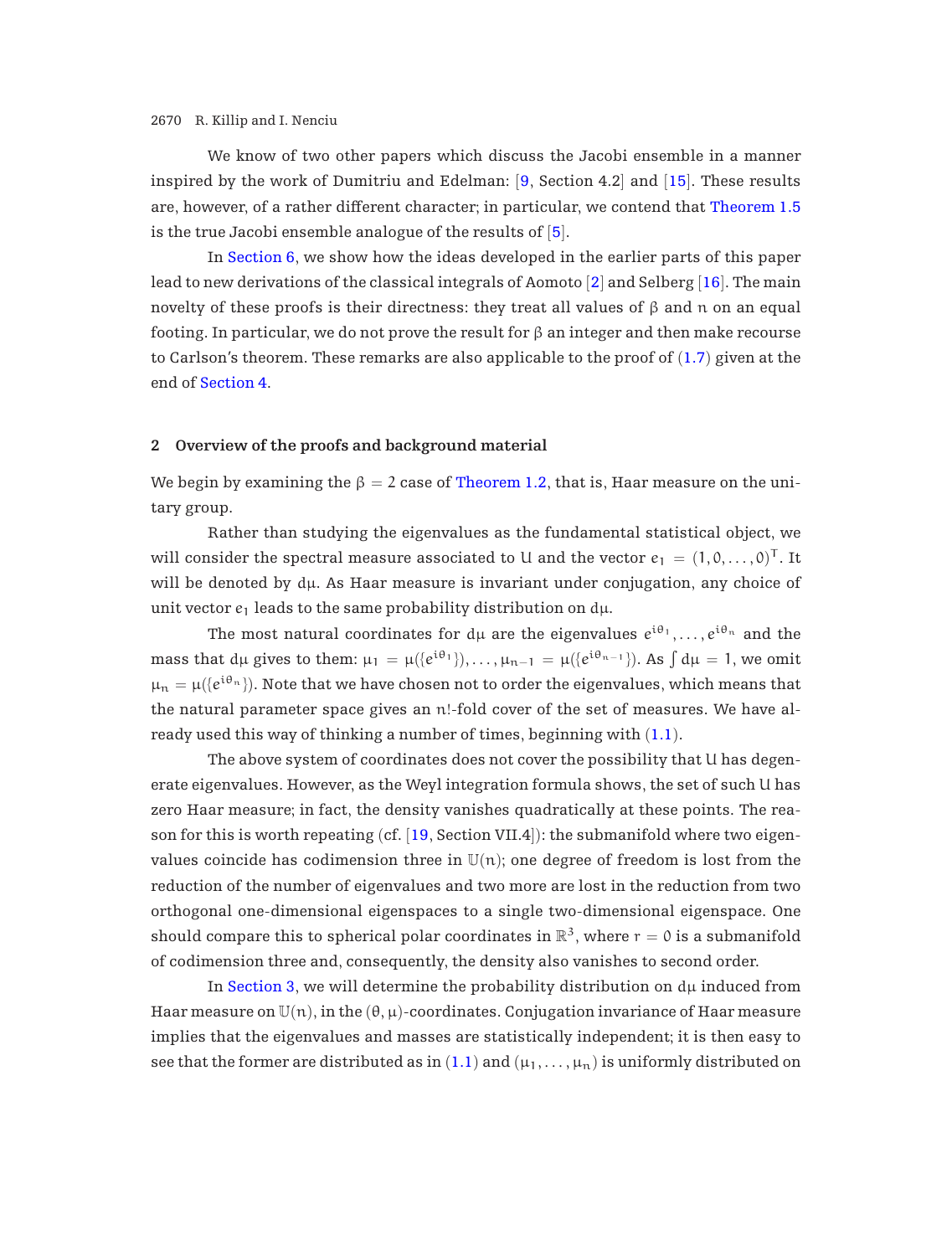<span id="page-6-0"></span>the simplex  $\sum \mu_j = 1$ . See [Proposition 3.1.](#page-10-0) This implies that  $d\mu$  gives nonzero weight to each of the eigenvalues with probability one. As a consequence, we can always recover the eigenvalues from  $d\mu$ .

We will now introduce different coordinates  $(\alpha_0,\ldots,\alpha_{n-1})$  for dµ that arise in the study of orthogonal polynomials on the unit circle.

The monomials  $1, z, \ldots, z^{n-1}$  form a basis for  $L^2(d\mu)$  and so, applying the Gram-Schmidt procedure, we can construct an orthogonal basis of monic polynomials:  $\Phi_i$ ,  $0 \leq$  $j < n$ , with  $\Phi_j$  monic of degree j. We also define  $\phi_j = \Phi_j / ||\Phi_j||$ , which gives an orthonormal basis.

There is a well-developed theory of such orthogonal polynomials, parts of which will be important in what follows. For a proper discussion of this theory, see [[11](#page-36-0), [17](#page-36-0)] or [[18](#page-36-0), Chapter XI].

The first important fact about the orthogonal polynomials is that they obey recurrence relations

$$
\Phi_{k+1}(z) = z\Phi_k(z) - \bar{\alpha}_k \Phi_k^*(z),\tag{2.1}
$$

$$
\Phi_{k+1}^*(z) = \Phi_k^*(z) - \alpha_k z \Phi_k(z),\tag{2.2}
$$

where the  $\alpha_{\rm k}$  are the recurrence coefficients and  $\Phi_{\rm k}^*$  denotes the reversed polynomial

$$
\Phi_{k}(z) = \sum_{l=0}^{k} c_{l} z^{l} \Longrightarrow \Phi_{k}^{*}(z) = \sum_{l=0}^{k} \bar{c}_{k-l} z^{l}.
$$
\n(2.3)

Equivalently,  $\Phi^{\ast}_{{\bf k}}(z)=z^k\overline{\Phi_{{\bf k}}(\bar z^{-1})}.$  These recurrence equations imply

$$
\left\|\Phi_{k}\right\|_{L^{2}(d\mu)} = \prod_{l=0}^{k-1} \rho_{l}, \quad \text{where } \rho_{l} = \sqrt{1 - \left|\alpha_{l}\right|^{2}}, \tag{2.4}
$$

from which the recurrence relations for the orthonormal polynomials are easily derived.

The recurrence coefficients  $\alpha_k$  have been called by many names; we will follow [[17](#page-36-0)] where they were recently dubbed "Verblunsky parameters." Each of  $\alpha_0, \ldots, \alpha_{n-2}$  lies inside the unit disk  $\mathbb{D}$ , while  $\alpha_{n-1}$  lies on its boundary S<sup>1</sup>.

There is an alternate way of relating measures to their Verblunsky parameters, namely, the Schur algorithm: if  $d\mu$  is a probability measure, then we define its Schur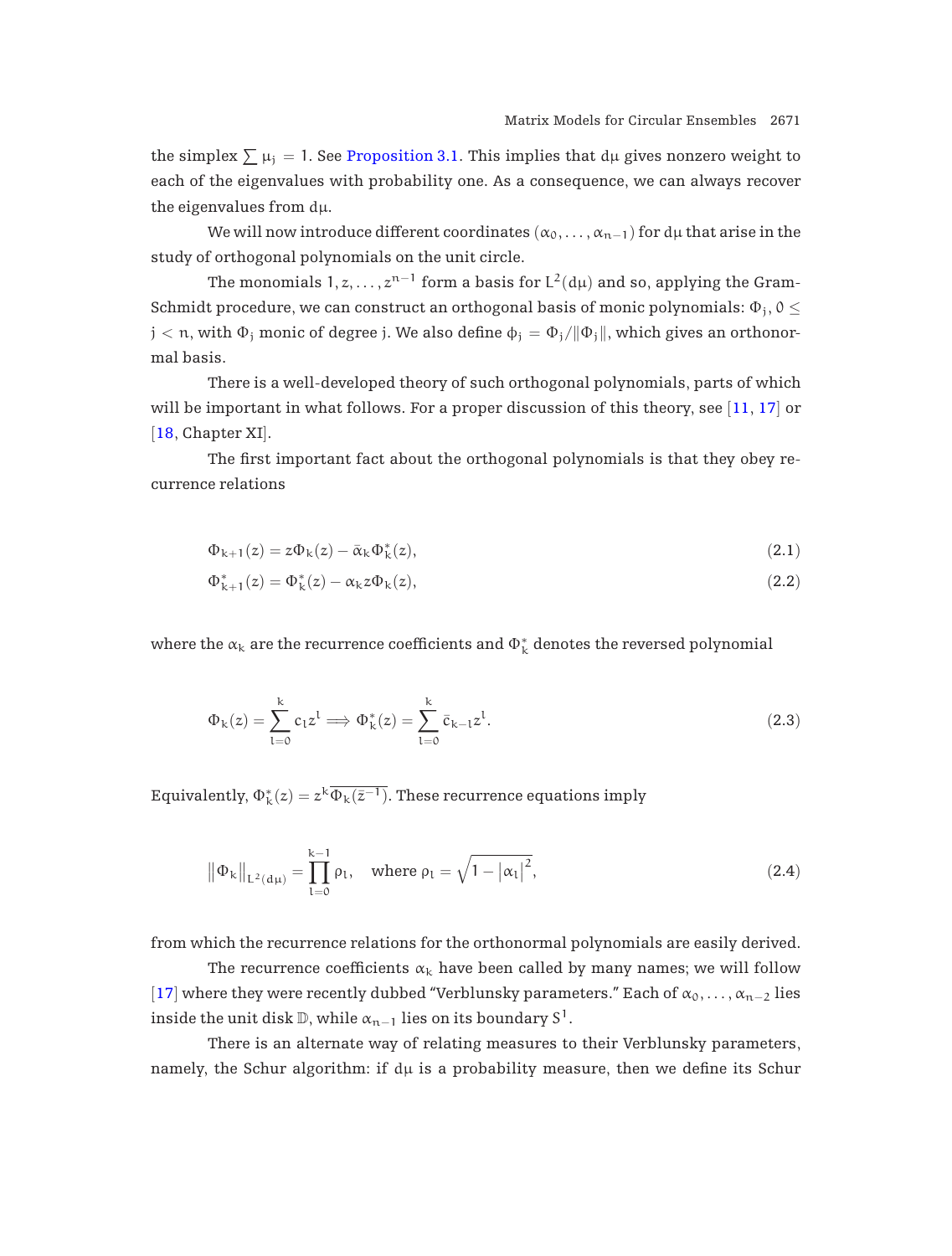function  $f : \mathbb{D} \to \mathbb{D}$  by

$$
f(z) = \frac{1}{z} \frac{F(z) - 1}{F(z) + 1}, \quad \text{where } F(z) = \int \frac{e^{i\theta} + z}{e^{i\theta} - z} d\mu(e^{i\theta}).
$$
 (2.5)

The Schur algorithm parameterizes analytic maps  $f : \mathbb{D} \to \bar{\mathbb{D}}$  by finitely or infinitely many parameters  $\alpha_k$ .

There are finitely many parameters if and only if f is a finite Blaschke product, or, equivalently, if and only if  $d\mu$  has finite support. More precisely, the support of  $d\mu$ consists of n points if and only if f is a Blaschke product of degree n. This is the case when there are n Verblunsky parameters  $\alpha_0, \ldots, \alpha_{n-2} \in \mathbb{D}$  and  $\alpha_{n-1} \in S^1$ . When there are finitely many parameters, the last must always be unimodular. In fact, the final parameter is essentially equal to the product of the locations of the mass points of  $d\mu$ ; see  $(B.7).$  $(B.7).$  $(B.7).$ 

When  $d\mu$  has infinite support, there are infinitely many Verblunsky parameters, all of which lie in the unit disk.

Just as the Schur algorithm gives a bijection, so there is a bijection between measures dµ on S<sup>1</sup> supported at n points and sequences of parameters  $\alpha_0, \ldots, \alpha_{n-2} \in \mathbb{D}$ ,  $\alpha_{n-1} \in S^1$ . This justifies their use as coordinates for the measure dµ.

In [Proposition 3.3](#page-12-0), we determine the probability distribution on  $d\mu$  (induced by Haar measure on  $U(n)$ ) in these new coordinates. Interestingly, the  $\alpha$ 's turn out to be statistically independent, with  $\alpha_k \sim \Theta_{2n-2k-1}$ .

It is now but a few short steps to the  $\beta = 2$  case of [Theorem 1.2.](#page-2-0)

Consider the operator  $f(z) \mapsto z f(z)$  in  $L^2(d\mu)$ . The spectral measure associated to the vector  $f(z) \equiv 1$  is simply  $d\mu$ . To obtain a matrix model, we only need to choose a basis in which to represent this operator. The most obvious choice is the basis of orthonormal polynomials  $\{\phi_k\}$ . This leads to a matrix whose entries can be expressed simply in terms of the  $\alpha$ 's. However, this matrix is not sparse: all entries above and including the subdiagonal are nonzero (with probability one). Such matrices are typically known as being in Hessenberg form. In deference to this, we will denote the matrix by H. It plays an important role in the determination of the distribution of the Verblunsky parameters, but does not appear in [Theorem 1.2.](#page-2-0)

The matrix LM described in [Theorem 1.2](#page-2-0) is  $f(z) \mapsto z f(z)$  in  $L^2(d\mu)$  in the orthonormal basis formed from  $1, z, z^{-1}, \ldots$  by applying the Gram-Schmidt procedure. That this matrix can be expressed so simply in terms of the Verblunsky coefficients is a discovery of Cantero, Moral, and Velázquez  $[3]$  $[3]$  $[3]$ . Related matters are discussed in [Appendix B.](#page-30-0) (The matrix ML is the same operator in the basis formed by applying the Gram-Schmidt procedure to  $1, z^{-1}, z, \ldots$ )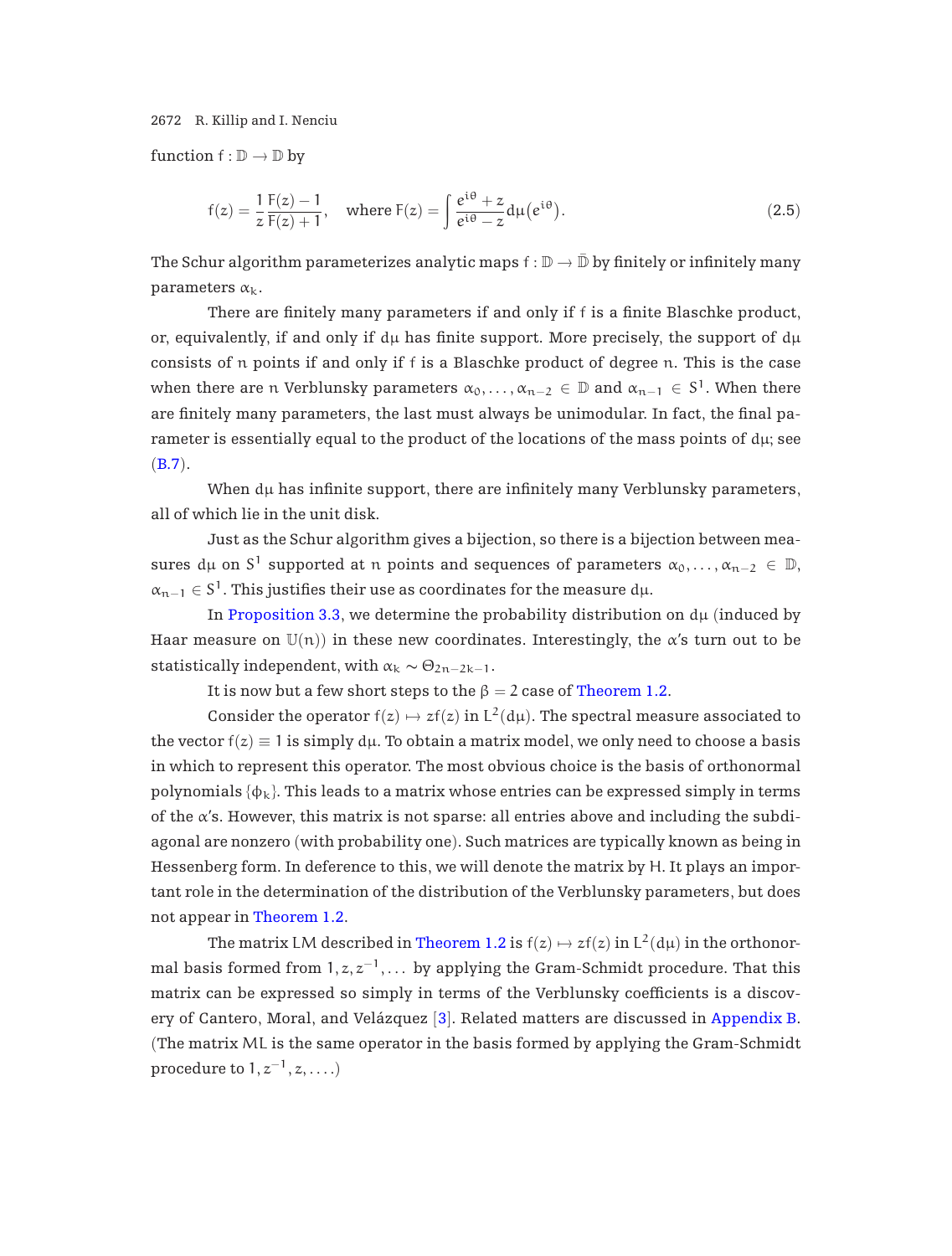<span id="page-8-0"></span>Thus far, we have only spoken about the unitary group, that is, about  $\beta = 2$ . In this case, we have found a random ensemble of measures whose mass points are distributed as the particles in the Coulomb gas at inverse temperature  $\beta = 2$ . The key discovery, however, was that the corresponding Verblunsky parameters turned out to be independent.

For general  $β$ , we wish to find an ensemble of measures so that the mass points are distributed appropriately; we have complete freedom in choosing how the weights are distributed. By the same token, we want the induced probability distribution on the Verblunsky parameters to retain independence. We can then form the matrix set out in [Theorem 1.2](#page-2-0) and its eigenvalues are guaranteed to follow the proper distribution.

The key to satisfying these desires is [Lemma 4.1.](#page-16-0) It expresses the value of the Toeplitz determinant associated to d<sub>H</sub> in terms of the  $(\theta, \mu)$ -coordinates and in terms of the Verblunsky parameters. Multiplying the probability distribution from the  $\beta = 2$  case by the appropriate power of the Toeplitz determinant gives [Proposition 4.2](#page-18-0), which is exactly the resolution of the goals set forth in the previous paragraph.

As an offshoot of proving [Theorem 1.2](#page-2-0), we are able to determine the Jacobian for the map from the  $(\theta, \mu)$ -coordinates to the Verblunsky parameters  $\alpha_k$ . That this is possible is a delightful idea of Dumitriu and Edelman [[5](#page-36-0)]. (See Lemmas [4.3](#page-18-0) and [4.4.](#page-19-0))

Were we granted the Jacobian for this map, the paper could have been much shorter—though we contend that the scenic route followed below is not without merit. It is a natural quantity to calculate and the answer takes a rather simple form. This behooves us to find a simple, direct derivation. Thus far, we have failed. We would be much obliged to any reader who can resolve this matter.

The proof of [Theorem 1.5](#page-4-0) is very similar. Again, we begin by studying the problem for  $\beta = 2$ . The relevant group in this instance is not  $\mathbb{U}(n)$ , but rather  $\mathbb{S}\mathbb{O}(2n)$ . Such matrices have eigenvalues in complex conjugate pairs and the corresponding eigenvectors are complex conjugates of one another. Consequently, the spectral measure associated to  $e_1$  is symmetric with respect to complex conjugation. The most natural coordinates are  $\theta_i \in (0, \pi)$  and  $\mu_i \in [0, 1]$ , where

$$
\int f d\mu = \sum_{j=1}^{n} \frac{1}{2} \mu_j \left[ f(e^{i\theta_j}) + f(e^{-i\theta_j}) \right]
$$
\n(2.6)

and  $\sum \mu_i = 1$ .

Once again, we use the Verblunsky coefficients as a second set of coordinates. These are now real as a consequence of the complex conjugation symmetry of the measure. Indeed, a measure has this symmetry if and only if its Verblunsky coefficients are real. From this and the foregoing discussion of the general case, we see that the last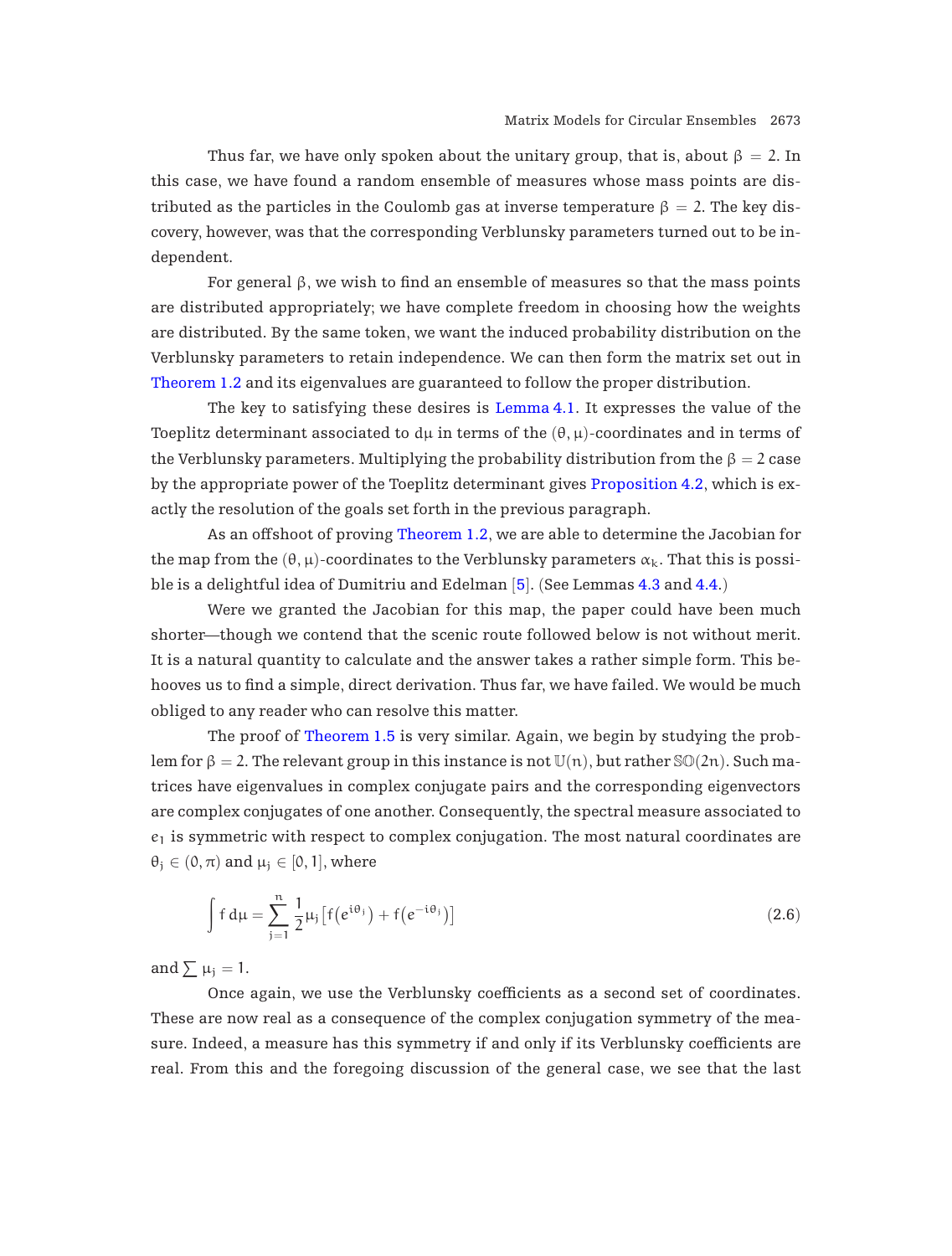<span id="page-9-0"></span>Verblunsky coefficient  $\alpha_{2n-1}$  must be real and unimodular. In fact it must be −1 because the product of the eigenvalues of a matrix from  $\mathcal{SO}(2n)$  is equal to one; see ([B.7](#page-31-0)). The remaining Verblunsky coefficients  $\alpha_k$ ,  $0 \le k \le 2n-2$ , are free to range over  $(-1,1)$ .

By proceeding very much as before, we can construct certain ensembles of orthogonal matrices for which the spectral measure is distributed in a desirable fashion. When the Verblunsky coefficients are real, both  $det(1 - U)$  and  $det(1 + U)$  have simple expressions in terms of these coefficients. As a result, we are able to add two new parameters a and b to our family of distributions. This line of reasoning leads to [Proposition 5.3.](#page-22-0)

Given a measure  $d\mu$  on  $S^1$  that is symmetric with respect to complex conjugation, one may define a measure on [−2, 2] by

$$
\int_{S^1} f(z + z^{-1}) d\mu(z) = \int_{-2}^2 f(x) d\nu(x).
$$
 (2.7)

In particular, if  $d\mu$  is of the form  $(2.6)$  $(2.6)$  $(2.6)$ , then we find

$$
\int f d\nu = \sum f(x_j) \mu_j, \quad \text{where } x_j = 2 \cos (\theta_j).
$$
 (2.8)

In this way, we find that [Proposition 5.3](#page-22-0) relates an ensemble of probability measures on [−2, 2] to a certain ensemble of Verblunsky coefficients. In fact, the locations of the masses of dv are distributed as the points in the Jacobi ensemble  $(1.12)$  $(1.12)$  $(1.12)$  and are independent of the masses.

[Theorem 1.5](#page-4-0) follows immediately from the fact that the matrix J represents  $f(x) \mapsto xf(x)$  in  $L^2(dy)$  with respect to the basis of orthonormal polynomials. The remainder of this section is devoted to explaining the origin of this fact.

Let  $P_k(x)$  denote the monic polynomials orthogonal with respect to dv and  $p_k(x)$ , the corresponding orthonormal polynomials. These obey a three-term recurrence relation [[18](#page-36-0), Section 3.2]

$$
x p_k(x) = a_{k+1} p_{k+1}(x) + b_{k+1} p_k(x) + a_k p_{k-1}(x),
$$
\n(2.9)

which explains the structure of the matrix J.

It is a famous observation of Szegő (see  $[18, Section 11.5])$  $[18, Section 11.5])$  $[18, Section 11.5])$  that the polynomials orthogonal with respect to  $d\mu$  are intimately related to those orthogonal with respect to dν. Specifically,

$$
P_{k}(z + z^{-1}) = \frac{z^{-k} \Phi_{2k}(z) + z^{k} \Phi_{2k}(z^{-1})}{1 - \alpha_{2k-1}}
$$
\n(2.10)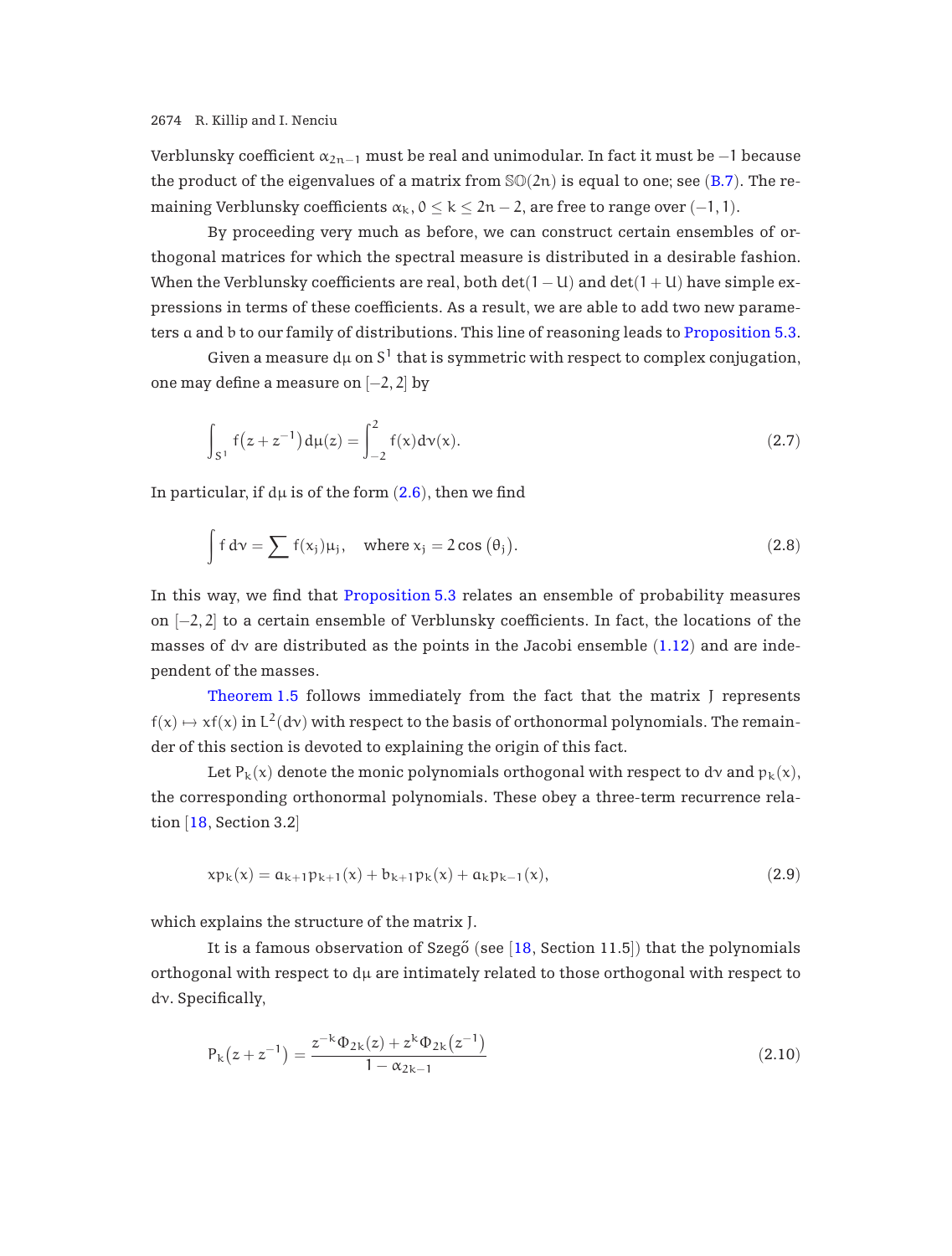<span id="page-10-0"></span>or, equivalently,

$$
p_{k}(z+z^{-1}) = \frac{z^{-k}\phi_{2k}(z) + z^{k}\phi_{2k}(z^{-1})}{\sqrt{2(1-\alpha_{2k-1})}}.
$$
\n(2.11)

Attendant to this relation between the orthogonal polynomials is a relation between their recurrence coefficients as in ([1.15](#page-4-0)). These equations are known as the Geronimus relations. They are exactly equations ([1.15](#page-4-0)) from the statement of [Theorem 1.5.](#page-4-0) This shows that the matrix J defined in that theorem really does represent multiplication by  $x$  in  $L^2(\text{d}\nu)$ .

The connection between the orthogonal polynomials for  $d\mu$  and  $d\nu$  suggests a re-lation between the matrices LM of [Theorem 1.2](#page-2-0) and J of [Theorem 1.5.](#page-4-0) This is investigated in [Appendix B](#page-30-0); in particular, we are able to give a short proof of the Geronimus relations.

### **3** Distribution of  $d\mu$  for  $U(n)$  and  $\mathcal{SO}(2n)$

Let  $e_1$  denote the standard unit vector  $(1, 0, \ldots, 0)^T$ . As described in the introduction, for each  $U \in \mathbb{U}(n)$ , we consider the spectral measure associated to the pair  $(U, e_1)$ , that is, the unique measure on  $S^1 = \{z \in \mathbb{C} : |z| = 1\}$  that obeys

$$
\langle e_1 | \mathbf{u}^{\mathsf{n}} e_1 \rangle = \int z^{\mathsf{n}} \, \mathbf{d}\mu(z) \tag{3.1}
$$

for all  $n \in \mathbb{Z}$ . The first goal of this section is to determine the probability distribution of  $d\mu$  when  $U \in \mathbb{U}(n)$  is chosen according to Haar measure. We will then prove the analogous result for  $\mathcal{S}(\mathcal{Q}(2n))$ . In each case, we give the distribution both in terms of the natural parameters (the eigenvalues and associated masses) and in terms of the Verblunsky parameters.

**Proposition 3.1.** If U is chosen according to Haar measure on  $\mathbb{U}(n)$ , then the probability measure on  $d\mu$  is given by

$$
\frac{(n-1)!}{n!(2\pi)^n} |\Delta(e^{i\theta_1}, \dots, e^{i\theta_n})|^2 d\theta_1 \cdots d\theta_n d\mu_1 \cdots d\mu_{n-1},
$$
\n(3.2)

where  $0 \le \theta_j \le 2\pi$  and  $0 \le \mu_j \le 1$  with  $\sum \mu_j \le 1$ .

Proof. Conjugation invariance of Haar measure on  $\mathbb{U}(n)$  implies that the distribution of the eigenvectors is independent of that of the eigenvalues. The distribution of the eigenvalues is given by the Weyl integration formula  $(1.1)$  $(1.1)$  $(1.1)$ , while the masses are simply the square moduli of the top entries of the normalized eigenvectors.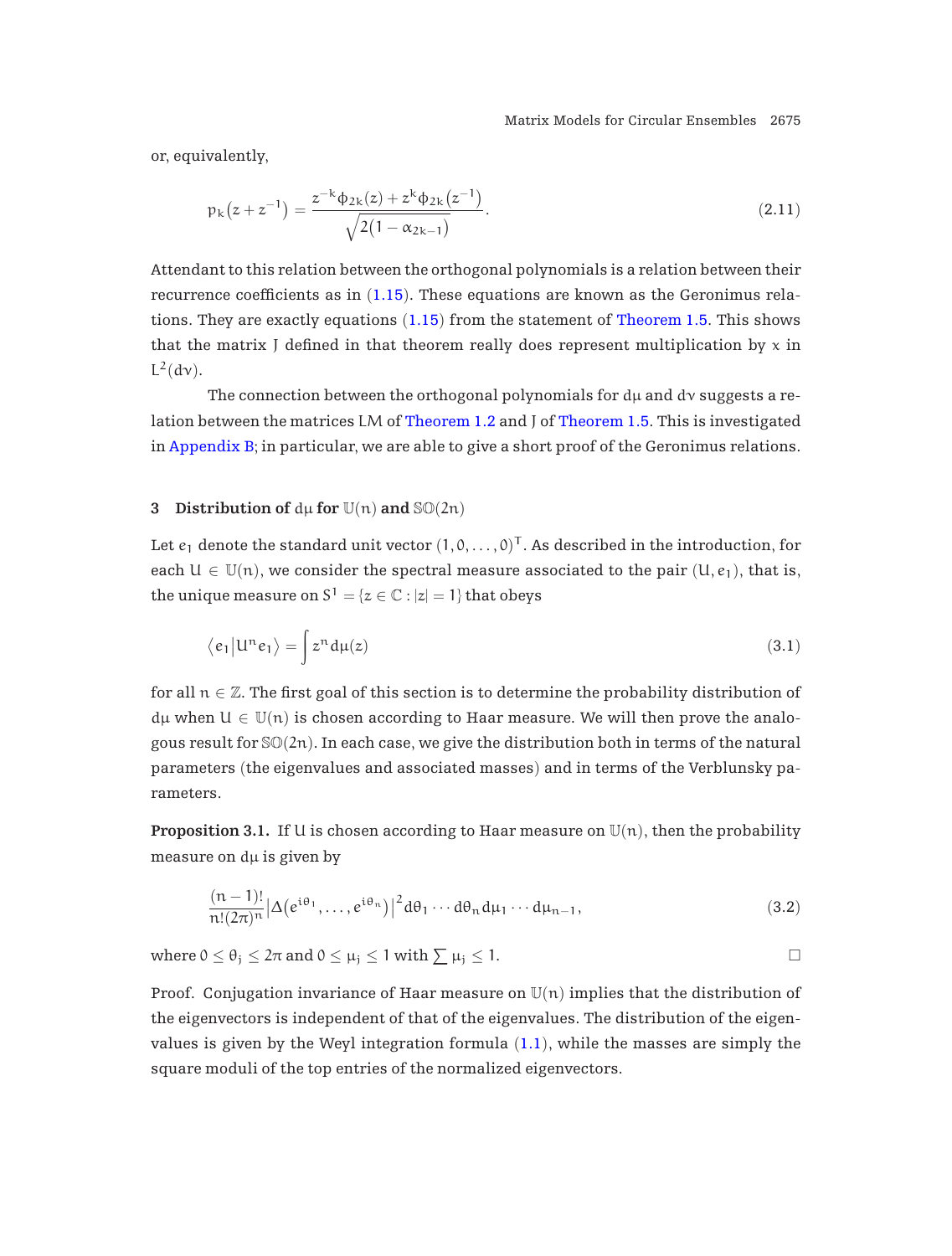<span id="page-11-0"></span>Of course, the normalized eigenvectors are only determined up to a phase factor. If we choose this phase factor at random from the unit circle, then, by conjugation invariance, the top entries of the eigenvectors are distributed as a random unit vector from  $\mathbb{C}^n$ . Therefore, by [Corollary A.3](#page-28-0),  $(\mu_1, \ldots, \mu_n)$  is uniformly distributed on the  $(n-1)$ -simplex  $\sum \mu_j = 1.$ 

The key to writing the probability measure on  $d\mu$  in the Verblunsky coordinates is the Householder algorithm  $[14, Section 6.4]$  $[14, Section 6.4]$  $[14, Section 6.4]$ , which converts any matrix to one in Hessenberg form (i.e., with zeros below the subdiagonal) via unitary conjugation. The algorithm proceeds iteratively, killing the undesirable elements in each column in turn, working from left to right.

Consider a matrix A whose first  $k - 1$  columns are zero below the subdiagonal. We write  $A_k = [a_{1,k}, \ldots, a_{n,k}]^{\mathsf{T}}$  for the kth column of A and then define

$$
\mathbf{v} = \begin{bmatrix} 0, \dots, 0, \alpha, a_{k+2,k}, \dots, a_{n,k} \end{bmatrix}^{\mathsf{T}},\tag{3.3}
$$

$$
\alpha = a_{k+1,k} - \frac{a_{k+1,k}}{|a_{k+1,k}|} \sqrt{|a_{k+1,k}|^2 + \dots + |a_{n,k}|^2}.
$$
\n(3.4)

The reflection through the plane perpendicular to v is given by  $R = I - 2(vv^{\dagger}/||v||^2)$ . It maps  $A_k$  to  $A_k - v$ , which has zeros in the desired places. Moreover, the first k – 1 columns of A are unchanged by left multiplication by R because they are orthogonal to  $\nu$ —indeed, their only nonzero entries coincide with zeros in  $\nu$ . Similarly, right multiplication of any matrix by R leaves its first k columns unchanged.

As R is a reflection,  $R^{-1} = R = R^{\dagger}$  and so we find that conjugating A by R gives a new matrix whose first k columns agree with Hessenberg form (i.e., with zeros below the subdiagonal). In this way, we have described one step of the usual Householder algorithm. However, we wish to add one further conjugation so as to make the entries on the subdiagonal nonnegative. To do this, we form  $DRARD^{\dagger}$ , where D differs from the identity matrix by having  $(k + 1, k + 1)$ -entry  $e^{-i\phi}$  with  $\phi$  chosen appropriately.

Starting with a unitary matrix U, we can apply the above algorithm to obtain a unitarily equivalent matrix H in Hessenberg form with nonnegative subdiagonal. Moreover, the spectral measure for  $(H, e_1)$  is the same as that for  $(U, e_1)$ —namely,  $d\mu$ —because the vector  $e_1$  is fixed by all the unitary matrices by which U is conjugated.

In the introduction, we used H to denote the matrix representation of  $f(z) \mapsto z f(z)$ on  $L^2(\mathrm{d}\mu)$  in the basis of orthonormal polynomials. It is easily seen to be in Hessenberg form and to have a nonnegative (indeed positive) subdiagonal. As one might hope from the notation, these two matrices are the same (see also  $[4,$  $[4,$  $[4,$  Corollary 3.3]).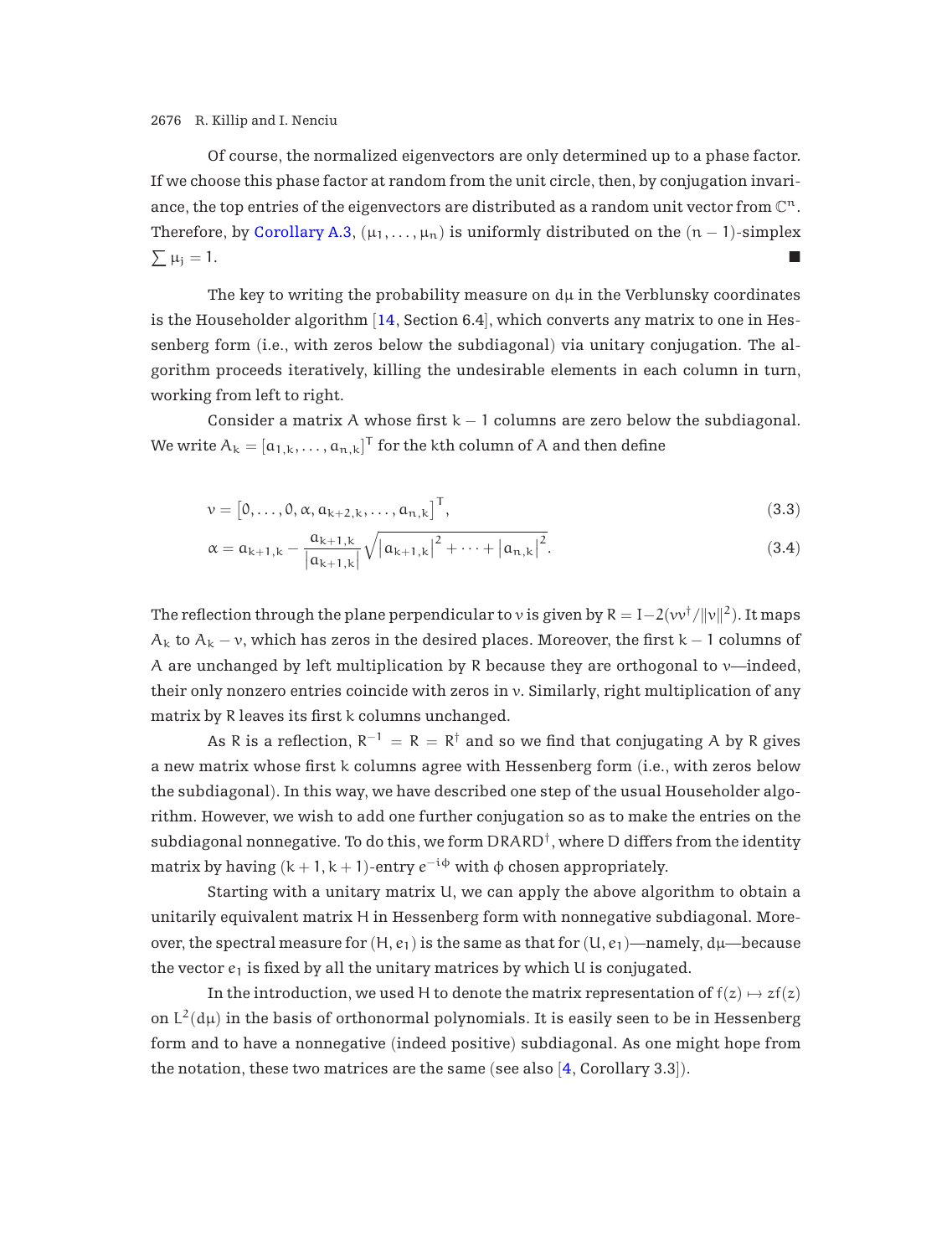<span id="page-12-0"></span>**Lemma 3.2.** Suppose H is an  $n \times n$  unitary matrix in Hessenberg form with nonnegative subdiagonal and let  $d\mu$  denote the spectral measure associated to the vector  $e_1$ . If the support of du consists of n points, then H represents  $f(z) \mapsto z f(z)$  in the basis of orthonormal polynomials. Consequently,

$$
H_{i+1,j+1} = \langle \phi_i | z \phi_j \rangle = \begin{cases} -\alpha_{i-1} \bar{\alpha}_j \prod_{l=i}^{j-1} \rho_l, & i < j+1, \\ \rho_{j-1}, & i = j+1, \\ 0, & i > j+1, \end{cases}
$$
(3.5)

where  $\rho_j = \sqrt{1 - |\alpha_j|^2}$  and  $\alpha_{-1} = -1$ .

Proof. As  $d\mu$  is the spectral measure for  $(H, e_1)$  and as  $L^2(d\mu)$  has the same dimension as the space on which the operator H acts, there must be an orthonormal basis  $f_1, \ldots, f_n$ for  $L^2(d\mu)$  with  $f_1 \equiv 1$  such that H represents  $f(z) \mapsto z f(z)$  in this basis. This is just the spectral theorem combined with the fact that  $e_1$  must be cyclic (for, otherwise,  $L^2(d\mu)$ ) would not have full dimension).

From the cyclicity argument, we also learn that H must have a strictly positive subdiagonal.

To finish the proof of the first claim, we only need to show that  $f_i(z) = \phi_{i-1}(z)$ ; that is, that the orthonormal basis in question is precisely that of the orthonormal polynomials. Because H is in Hessenberg form with positive subdiagonal, the standard basis vectors arise from applying the Gram-Schmidt procedure to  $e_1, He_1,...,H^{n-1}e_1$ . Consequently, the vectors  $f_j$  must be the result of applying the same procedure to  $1, z, \ldots, z^{n-1}$ ; that is,  $f_i$  must be  $\phi_{i-1}$ .

The first part of  $(3.5)$  merely reexpresses what we have just proved. The second follows from the recursion relations and  $(2.4)$  $(2.4)$  $(2.4)$ ; however, the proof is not particularly enlightening and we refer the reader to  $[10]$  $[10]$  $[10]$  for details.

We will now apply the Householder algorithm outlined earlier to a matrix chosen at random from  $U(n)$ . By the above lemma, this will allow us to determine the induced distribution on the Verblunsky parameters associated to the spectral measure for  $(U, e_1)$ .

**Proposition 3.3.** Let  $d\mu$  be the spectral measure for  $(U, e_1)$  with U chosen at random from U(n) according to Haar measure. In terms of the Verblunsky parameters  $\alpha_0, \ldots, \alpha_{n-2}$  and  $\alpha_{n-1} = e^{i\phi}$ , this probability distribution is given by

$$
\frac{1}{2} \frac{(n-1)!}{\pi^n} \prod_{k=0}^{n-2} \left(1 - |\alpha_k|^2\right)^{n-2-k} d^2 \alpha_0 \cdots d^2 \alpha_{n-2} d\phi.
$$
 (3.6)

That is, the Verblunsky parameters are independent and  $\alpha_j \sim \Theta_{2n-2j-1}$ .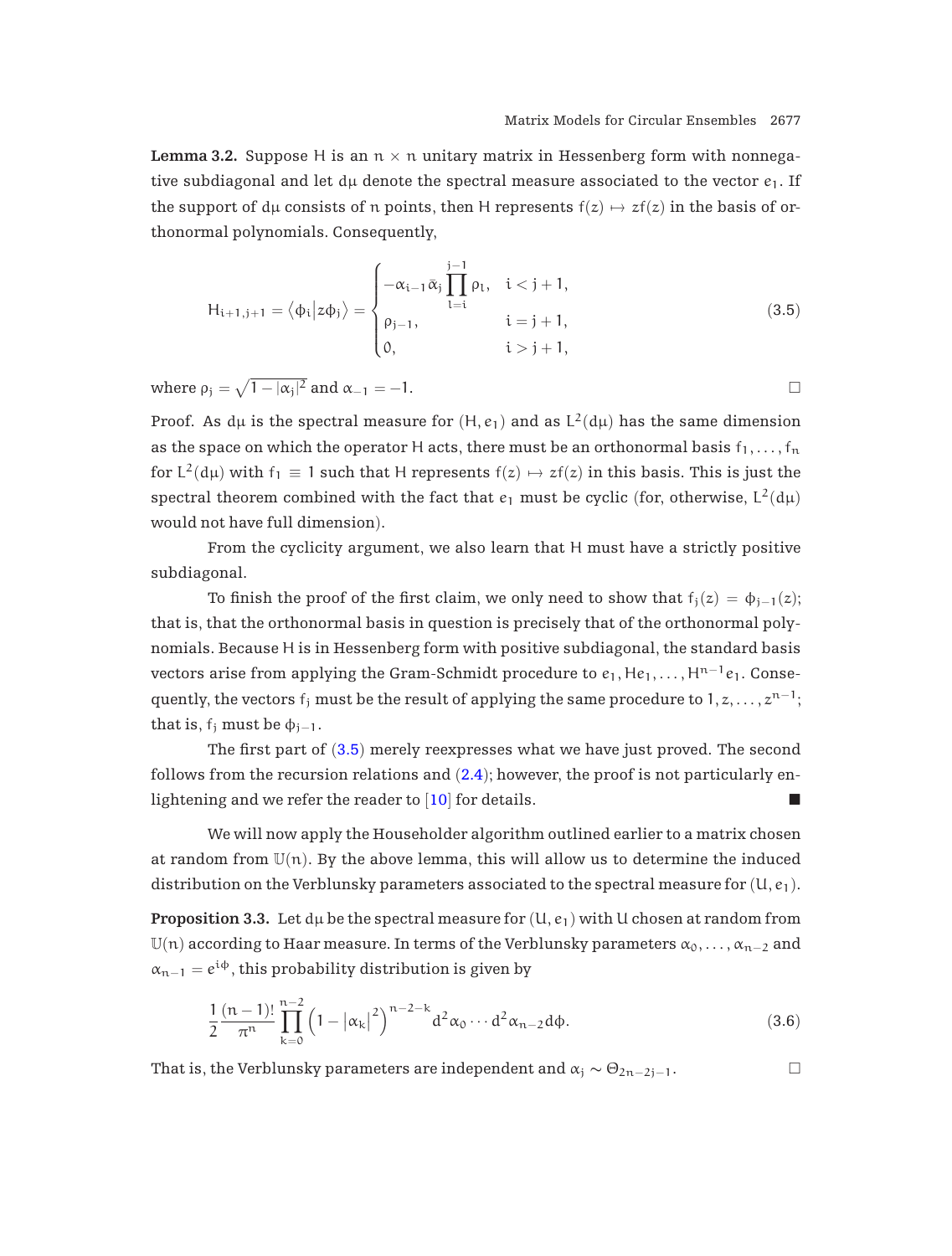Proof. The key to applying the Householder algorithm to a random element  $U \in \mathbb{U}(n)$  is the following realization of Haar measure. Choose the first column at random from the unit sphere, then choose the second column from the unit sphere of vectors orthogonal to the first, then the third column, and so forth. In this way, one could say that the columns of U form a random orthonormal basis for  $\mathbb{C}^n$ . (That this is indeed Haar measure is a simple consequence of invariance under left multiplication by unitary matrices.)

The first column of U is a random vector from the unit sphere. After left multiplication by the appropriate reflection R, the new first column takes the form  $[\bar{\alpha}_0, b, 0, \ldots, 0]^T,$ where  $\bar{\alpha}_0$  is the original (1, 1)-entry of U and so  $\Theta_{2n-1}$ -distributed, while b has modulus  $\rho_0$  and arbitrary argument. Subsequent left multiplication by D converts the first column to  $[\bar{\alpha}_0, \rho_0, 0, \ldots, 0]^T$ , as it will remain. The other columns are still orthogonal to the first; indeed, they form a random orthonormal basis for the orthogonal complement of the first column.

Right multiplication by  $RD^{\dagger}$  leaves the first column untouched while orthogonally intermixing the other columns. Of course, this means that they remain a random orthonormal basis for the orthogonal complement of the first column. (Recall that Haar measure is also invariant under right multiplication by a unitary.)

For the subsequent columns, the procedure is similar. We skip ahead to dealing with the kth column.

From the unitarity of the matrix H from [Lemma 3.2](#page-12-0),

$$
X = \begin{bmatrix} \rho_0 \rho_1 \rho_2 \cdots \rho_{k-2} \\ -\alpha_0 \rho_1 \rho_2 \cdots \rho_{k-2} \\ -\alpha_1 \rho_2 \cdots \rho_{k-2} \\ \vdots \\ -\alpha_{k-3} \rho_{k-2} \\ 0 \\ 0 \\ \vdots \\ 0 \end{bmatrix}
$$
 (3.7)

is a unit vector orthogonal to the first k−1 columns. As the kth column is a random vector orthogonal to the first k−1 columns, its inner product with X is distributed as the top entry of a random vector from the  $(2n-2k+1)$ -sphere and is independent of  $\alpha_0,\ldots,\alpha_{k-2}$ . We call this inner product  $\bar{\alpha}_{k-1}$ , noting that this implies that  $\alpha_{k-1}$  is  $\Theta_{2n-2k+1}$ -distributed as stated in the proposition.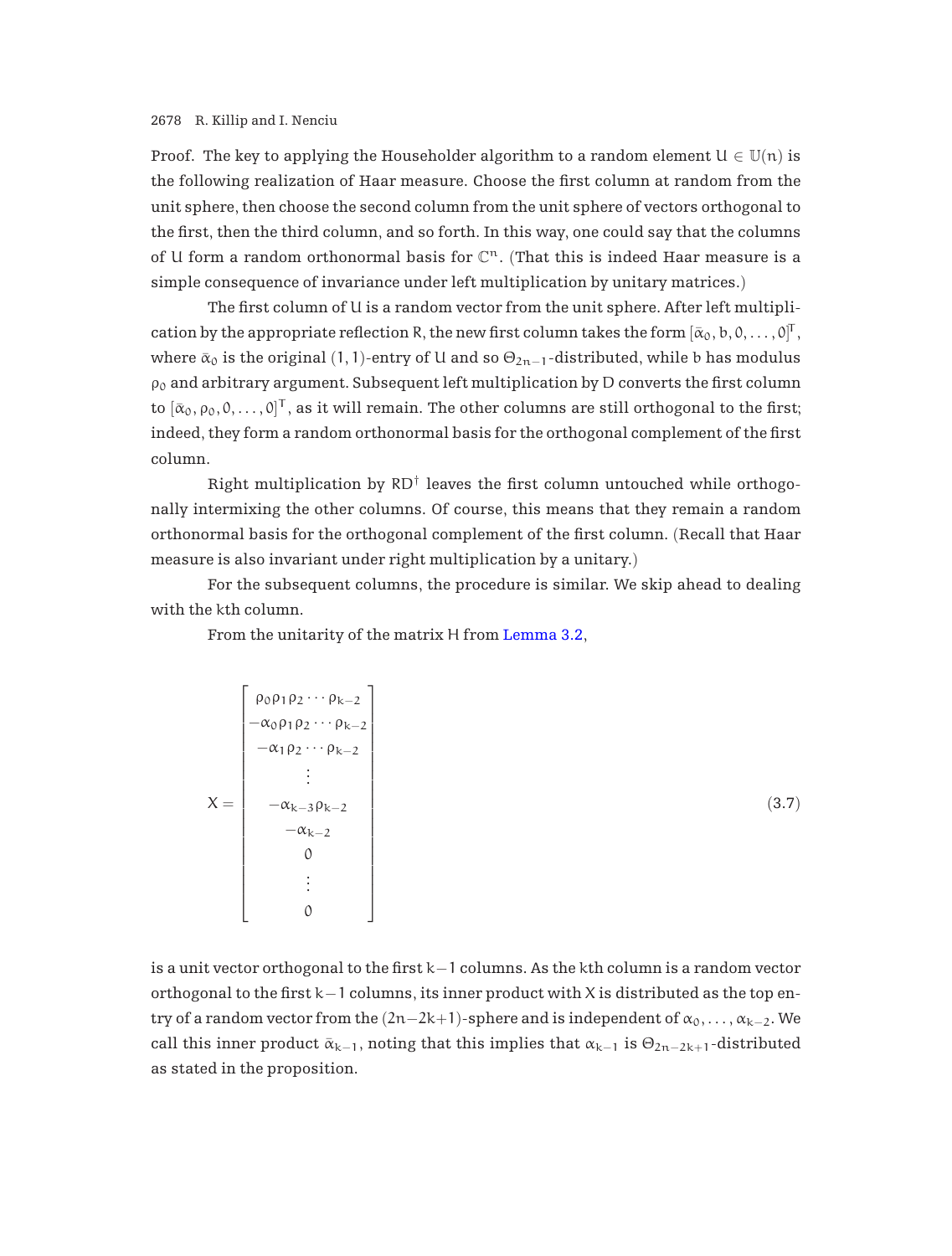<span id="page-14-0"></span>We now multiply the matrix at hand from the left by the appropriate reflection and rotation to bring the kth column into the desired form. Neither of these operations alters the top  $k$  rows and so the inner product of the  $k$ th column with  $X$  is unchanged. But now the kth column is uniquely determined; it must be  $\bar{\alpha}_{k-1}X + \rho_{k-1}e_{k+1}$ , just as in ([3.5](#page-12-0)).

Lastly, we should multiply on the right by  $RD^{\dagger}$ , but this leaves the first k columns unchanged while orthogonally intermixing the other columns. In this way, we obtain a matrix whose first k columns conform to the structure of H, while the remaining columns form a random basis for the orthogonal complement of the span of those k columns.

In this way, we can proceed inductively until we reach the last column. It is obliged to be a random orthonormal basis for the one-dimensional space orthogonal to the preceding  $n - 1$  columns and hence a random unimodular multiple, say  $\bar{\alpha}_{n-1}$ , of X. This is why the last Verblunsky parameter is  $\Theta_1$ -distributed.

We have now conjugated U to a matrix in the form of  $(3.5)$  $(3.5)$  $(3.5)$  with parameters distributed as stated in the proposition. The vector  $e_1$  is unchanged under the action of each of the conjugating matrices and, consequently, these are precisely the Verblunsky parameters of  $d\mu$ .

We now turn to the study of Haar measure on  $\mathbb{SO}(2n)$ . The proofs follow those given above pretty closely.

**Proposition 3.4.** If U is chosen at random from  $\mathbb{SO}(2n)$  according to Haar measure, then the spectral measure  $d\mu$  associated to  $(U, e_1)$  is distributed as

$$
\frac{(n-1)!}{2^{n-1}n!} |\Delta(2\cos\theta_1,\ldots,2\cos\theta_n)|^2 \frac{d\theta_1}{\pi} \cdots \frac{d\theta_n}{\pi} d\mu_1 \cdots d\mu_{n-1},
$$
\n(3.8)

where  $\theta_i$  and  $\mu_i$  are the coordinates given in ([2.6](#page-8-0)).

Proof. By the Weyl integration formula for  $\mathcal{S}(\mathcal{Q}(2n))$ , the marginal distribution of the eigenvalues is as above. (See [[19](#page-36-0), Section VII.9].)

If the eigenvalues are prescribed, say  $e^{\pm i\theta_1}, \ldots, e^{\pm i\theta_n}$ , then the conditional distribution of U is given by taking a fixed matrix with this spectrum and conjugating it by a random element from  $\mathcal{SO}(2n)$ . The natural choice for this fixed matrix is block-diagonal:

$$
U_0 = diag\left(\begin{bmatrix} \cos(\theta_1) & \sin(\theta_1) \\ -\sin(\theta_1) & \cos(\theta_1) \end{bmatrix}, \dots, \begin{bmatrix} \cos(\theta_n) & \sin(\theta_n) \\ -\sin(\theta_n) & \cos(\theta_n) \end{bmatrix}\right).
$$
(3.9)

From this, we see that the d $\mu$  is the spectral measure for  $U_0$  and a random vector from the  $(2n - 1)$ -sphere. The proposition then follows by diagonalizing  $U_0$  and applying **[Corollary A.3.](#page-28-0)**  $\blacksquare$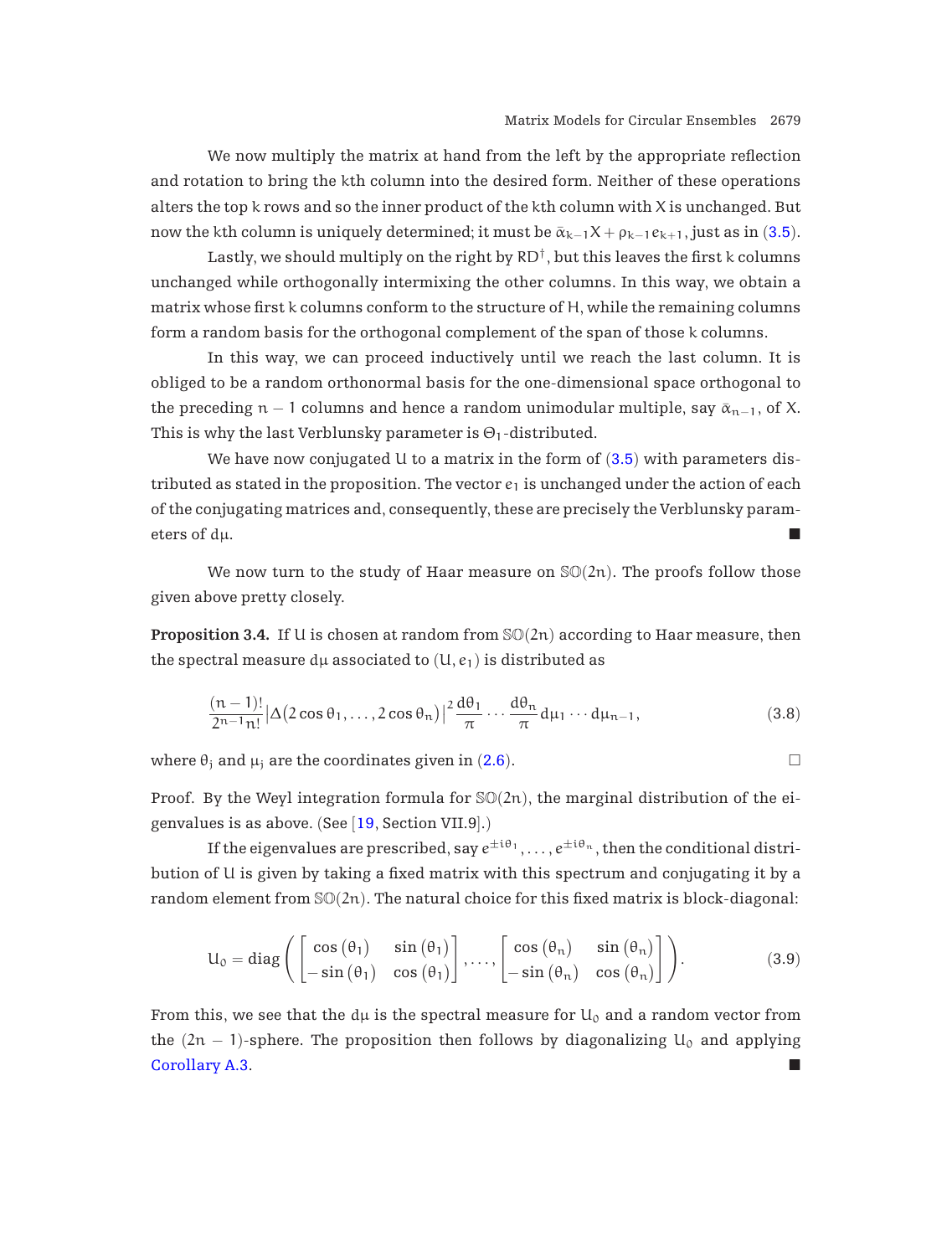<span id="page-15-0"></span>**Proposition 3.5.** Let U be chosen from  $\mathbb{SO}(2n)$  according to Haar measure and let  $d\mu$  denote the spectral measure for  $(U, e_1)$ . In terms of the Verblunsky parameters, the probability distribution on du is

$$
\frac{(n-1)!}{\pi^n} \prod_{k=0}^{2n-2} (1 - \alpha_k^2)^{(2n-k-3)/2} d\alpha_0 \cdots d\alpha_{2n-2}
$$
\n(3.10)

with  $\alpha_{2n-1} = -1$ . That is, the Verblunsky parameters are independent and

$$
\alpha_k \sim B\left(\frac{2n-k-1}{2}, \frac{2n-k-1}{2}\right). \tag{3.11}
$$

Proof. While we may use the Householder algorithm as set out above, the fact that we are now dealing with real-valued matrices allows the following simplification: the vector defining the reflection is as in  $(3.3)$  $(3.3)$  $(3.3)$ , but now with

$$
\alpha = a_{k+1,k} - \sqrt{a_{k+1,k}^2 + \dots + a_{2n,k}^2}
$$
\n(3.12)

instead of ([3.4](#page-11-0)). This permits us to forgo the conjugation by D.

Haar measure on  $\mathbb{SO}(2n)$  can be realized by choosing the first column as a random vector from the unit sphere in  $\mathbb{R}^{2n}$ , then the second as a random vector orthogonal to the first, and so forth. However, the fact that the matrix has determinant one means that the first  $2n - 1$  columns completely determine the last. One may say that the columns of U form a random positively oriented basis for  $\mathbb{R}^{2n}$ .

Proceeding as in the proof of [Proposition 3.3](#page-12-0), we see that  $\alpha_{k-1}$  is defined as the inner product of a specific vector X with a random unit vector from the  $(2n - k - 2)$ sphere of vectors orthogonal to the first  $k - 1$  columns. It follows from [Corollary A.2](#page-28-0) that  $\alpha_{k-1} \sim B((2n-k-2)/2,(2n-k-2)/2)$  as stated above.

The last column of H, and hence  $\alpha_{2n-1}$ , is uniquely determined by the fact that  $det(H) = 1$ . It is just a matter of using ([3.5](#page-12-0)) to determine which value of  $\alpha_{2n-1}$  makes this determinant one; moreover, by continuity of the determinant, it suffices to consider the case where all other  $\alpha$ 's are zero. This gives

$$
1 = \det(H) = -\alpha_{-1} \alpha_{2n-1} \text{sign}(\sigma) = -\alpha_{2n-1},
$$
\n(3.13)

where  $\sigma$  is the cyclic permutation  $j \mapsto j + 1 \mod 2n$ , which is odd.

Lastly, we should justify the normalization coefficient given in (3.10); what appears there is very much simpler than one would expect from ([1.13](#page-4-0)). This simplification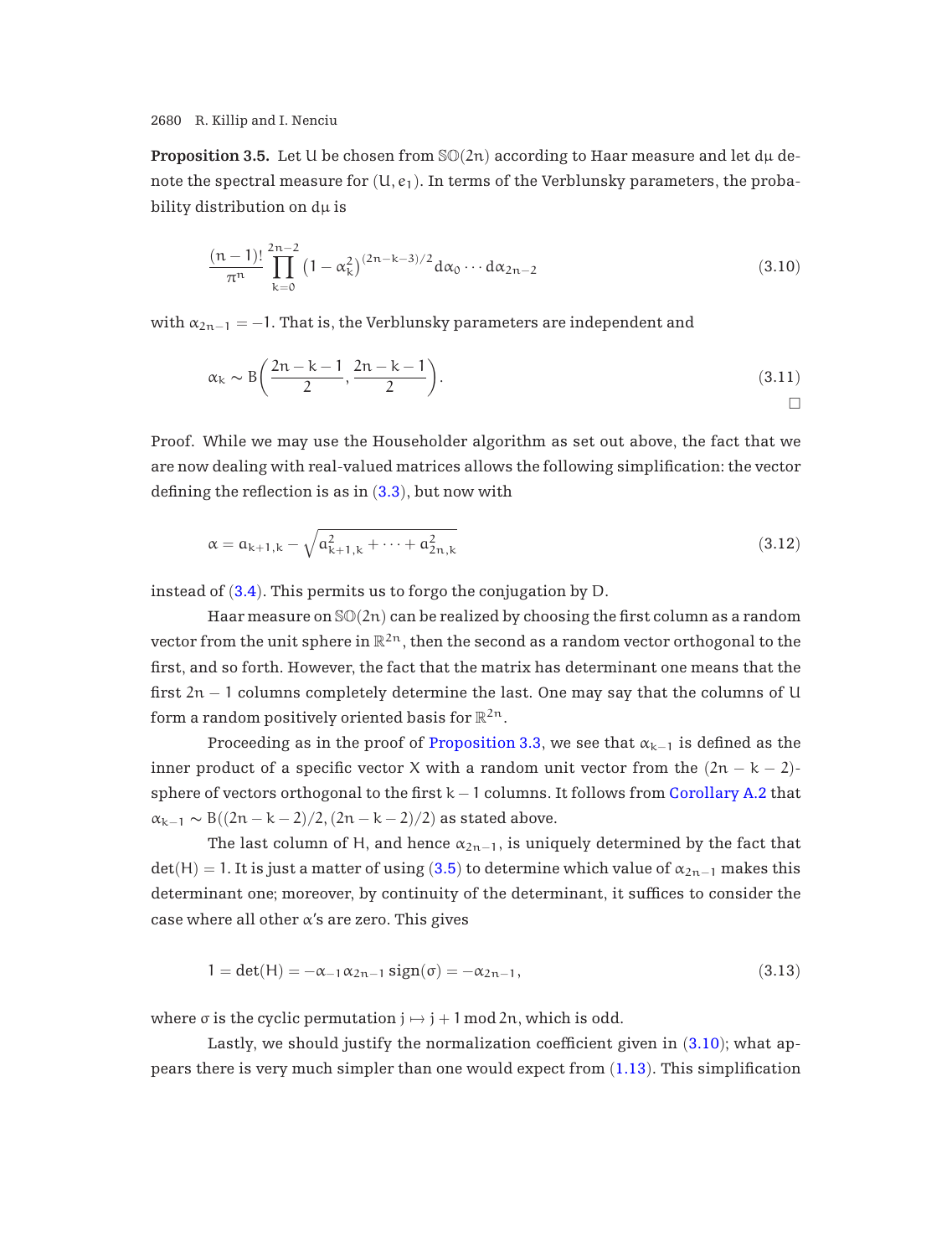<span id="page-16-0"></span>is based on the duplication formula for the  $\Gamma$  function:  $\sqrt{\pi}\Gamma(2t) = 2^{2t-1}\Gamma(t)\Gamma(t + 1/2)$ . Specifically, beginning with ([1.13](#page-4-0)),

$$
\int_{-1}^{1} (1 - \alpha^2)^{t-1} d\alpha = \frac{2^{1-2t} \Gamma(2t)}{\Gamma(t)^2} = \frac{\Gamma\left(t + \frac{1}{2}\right)}{\sqrt{\pi} \Gamma(t)},
$$
\n(3.14)

which causes the product of normalization coefficients to telescope:

$$
\prod_{k=0}^{2n-2} \frac{\Gamma\left(\frac{2n-k}{2}\right)}{\sqrt{\pi}\Gamma\left(\frac{2n-k-1}{2}\right)} = \pi^{1/2-n} \frac{\Gamma(n)}{\Gamma\left(\frac{1}{2}\right)} = \frac{(n-1)!}{\pi^n},\tag{3.15}
$$

as given in  $(3.10)$  $(3.10)$  $(3.10)$ .

# **4 The proof of [Theorem 1.2](#page-2-0)**

Let  $d\mu$  be the measure on  $S^1$  given by

$$
\int f d\mu = \sum_{j=1}^{n} \mu_j f(e^{i\theta_j})
$$
\n(4.1)

with  $\theta_j \in [0, 2\pi)$  distinct and  $\sum \mu_j = 1$ . As discussed in the introduction, this measure is uniquely determined by its Verblunsky parameters  $\alpha_0,\ldots,\alpha_{n-2}\in\mathbb{D}$  and  $\alpha_{n-1}=e^{i\phi}\in S^1$ .

It is difficult to find functions of  $d\mu$  that admit simple expressions in terms of both  $\theta_i$ ,  $\mu_i$  and the Verblunsky parameters. One such quantity is the determinant of the associated Toeplitz matrix; this is the subject of the next lemma.

**Lemma 4.1.** If dµ is a probability measure of the form given in  $(4.1)$  and  $\alpha_0, \ldots, \alpha_{n-1}$  its Verblunsky coefficients, then

$$
\left|\Delta(z_1,\ldots,z_n)\right|^2 \prod_{j=1}^n \mu_j = \prod_{k=0}^{n-2} \left(1 - \left|\alpha_k\right|^2\right)^{n-k-1}.
$$
\n(4.2)

Proof. Let  $c_k = \sum_{j=1}^n \mu_j z_j^k$  denote the moments of d $\mu$ . We will prove that both sides of (4.2) are equal to the determinant of the  $n \times n$  Toeplitz matrix associated to d $\mu$ :

$$
T = \begin{bmatrix} c_0 & c_{-1} & \cdots & c_{1-n} \\ c_1 & c_0 & \cdots & c_{2-n} \\ \vdots & \vdots & \ddots & \vdots \\ c_{n-1} & c_{n-2} & \cdots & c_0 \end{bmatrix}.
$$
 (4.3)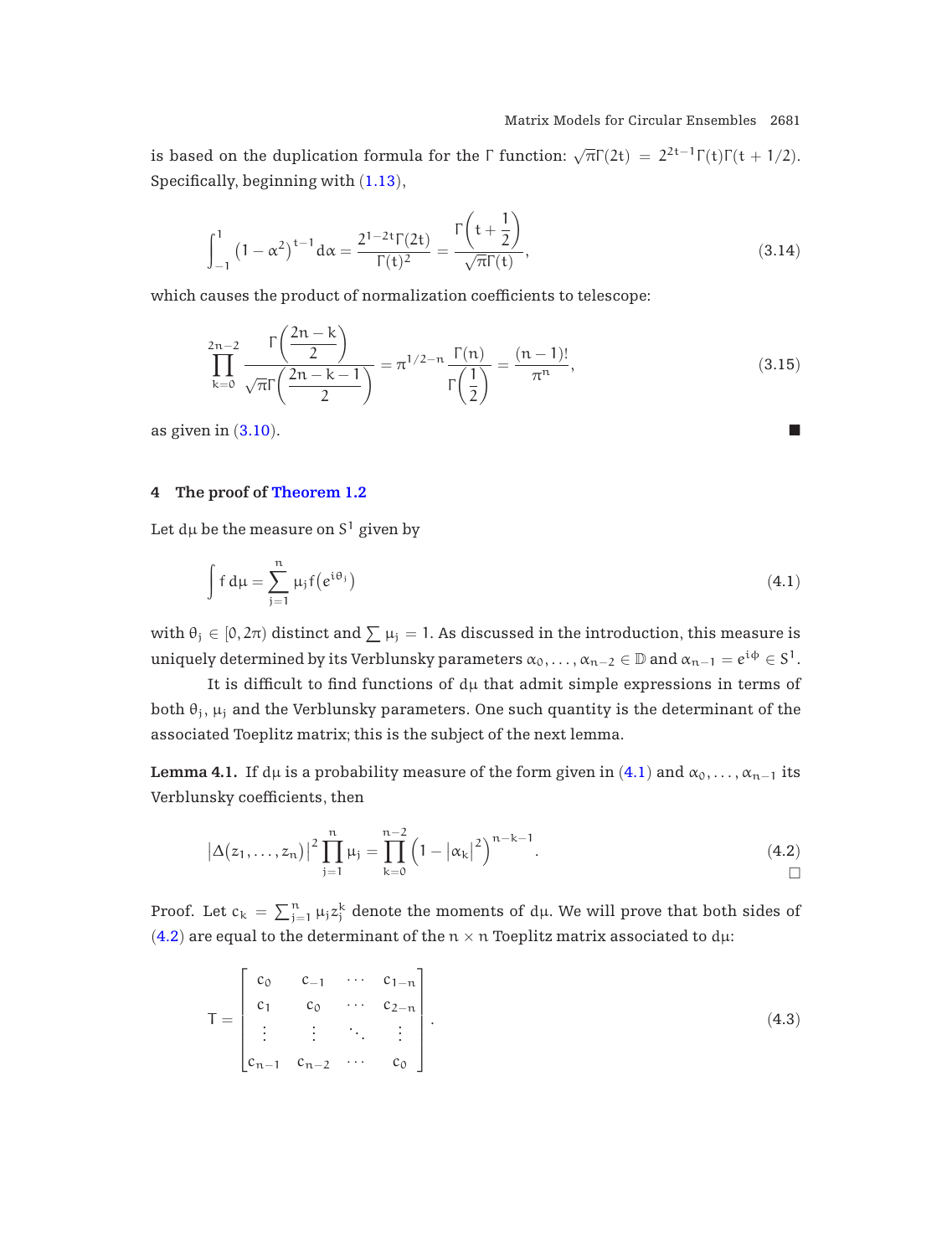If we define A and M by

$$
A = \begin{bmatrix} 1 & 1 & \cdots & 1 \\ z_1 & z_2 & \cdots & z_n \\ \vdots & \vdots & \ddots & \vdots \\ z_1^{n-1} & z_2^{n-1} & \cdots & z_n^{n-1} \end{bmatrix}, \qquad M = \begin{bmatrix} \mu_1 & 0 & \cdots & 0 \\ 0 & \mu_2 & \cdots & 0 \\ \vdots & \vdots & \ddots & \vdots \\ 0 & 0 & \cdots & \mu_n \end{bmatrix}, \qquad (4.4)
$$

then  $T = AMA^{\dagger}$ . Consequently,

let

$$
det(T) = |det(A)|^{2} det(M) = |\Delta(z_{1},...,z_{n})|^{2} \prod_{j=1}^{n} \mu_{j}.
$$
 (4.5)

We will now show that the right-hand side of  $(4.2)$  $(4.2)$  $(4.2)$  is equal to det(T). To this end,

$$
B = \begin{bmatrix} \Phi_0(z_1) & \Phi_0(z_2) & \cdots & \Phi_0(z_n) \\ \Phi_1(z_1) & \Phi_1(z_2) & \cdots & \Phi_1(z_n) \\ \vdots & \vdots & \ddots & \vdots \\ \Phi_{n-1}(z_1) & \Phi_{n-1}(z_2) & \cdots & \Phi_{n-1}(z_n) \end{bmatrix},
$$
(4.6)

which has the same determinant as A because each can be reduced to the other by elementary row operations. From the orthogonality property of the  $\{\Phi_i\}$ , it follows that BMB<sup>†</sup> is the diagonal matrix whose entries are the squares of the  $L^2(d\mu)$ -norms of  $\Phi_0$ ,  $\Phi_1$ ,  $\ldots, \Phi_{n-1}$ . Therefore, by ([2.4](#page-6-0)),

$$
\det(\mathsf{T}) = \det\left(BMB^{\dagger}\right) = \prod_{k=0}^{n-1} \left\|\Phi_k\right\|_{\mathsf{L}^2(d\mu)}^2 = \prod_{k=0}^{n-2} \left(1 - \left|\alpha_k\right|^2\right)^{n-k-1},\tag{4.7}
$$

 $j$ ust as was required.

Both expressions for the Toeplitz determinant are well known; indeed, the argument presented above and its Hankel-matrix analogue play a central role in random matrix theory.

We are now ready to state and prove the main result of this section. Please note that neither measure given below is normalized; however, they do have the same normalization coefficient. It is calculated in [Lemma 4.4](#page-19-0) where it is used to give an independent proof of  $(1.7)$  $(1.7)$  $(1.7)$ .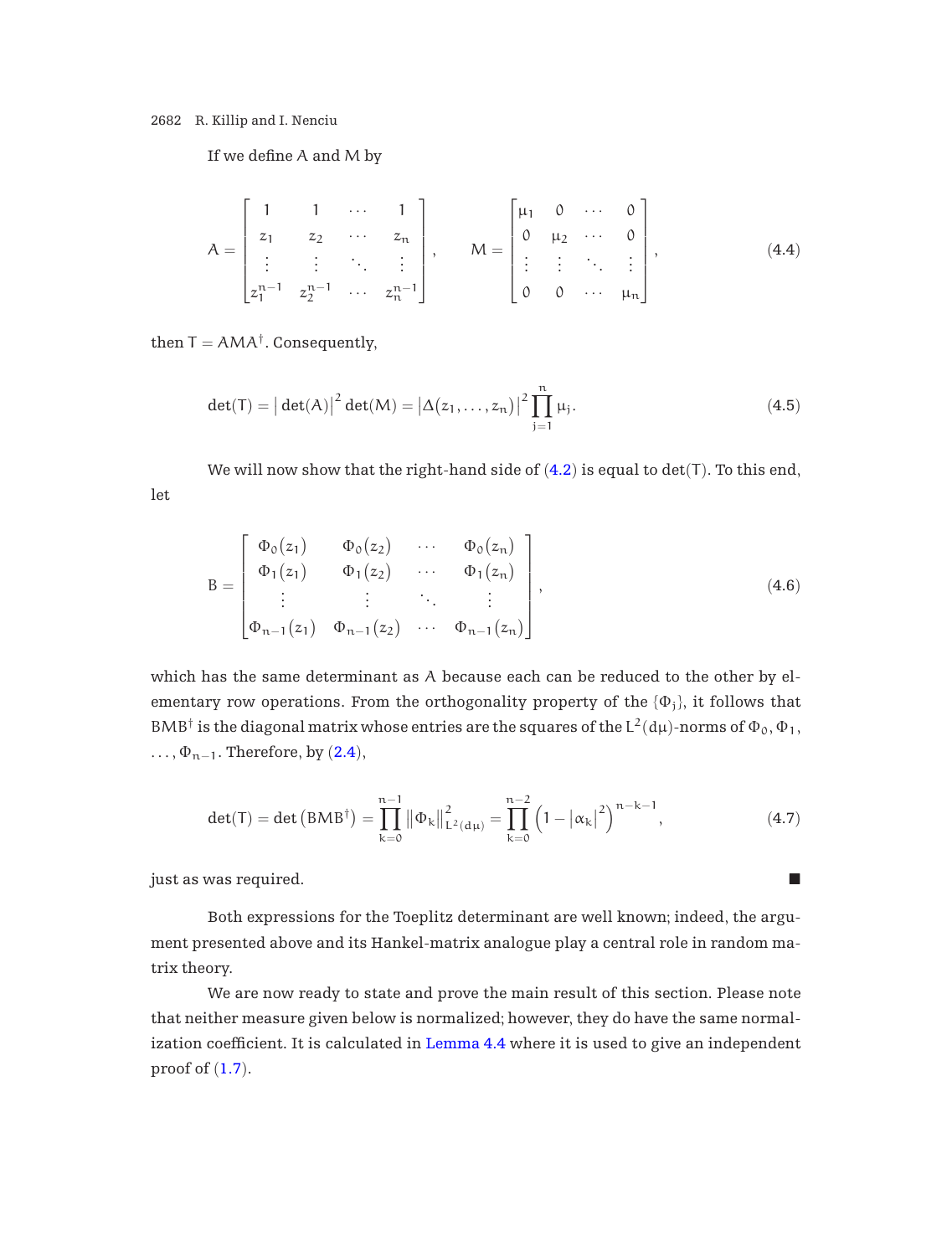<span id="page-18-0"></span>**Proposition 4.2.** The following formulae express the same measure on the manifold of probability distributions on  $S^1$  supported at n points:

$$
\frac{2^{1-n}}{n!} |\Delta(e^{i\theta_1}, \dots, e^{i\theta_n})|^\beta \prod_{j=1}^n \mu_j^{\beta/2-1} d\theta_1 \cdots d\theta_n d\mu_1 \cdots d\mu_{n-1}
$$
\n(4.8)

in the  $(\theta, \mu)$ -coordinates of  $(4.1)$  $(4.1)$  $(4.1)$ , and

$$
\prod_{k=0}^{n-2} \left(1 - \left|\alpha_k\right|^2\right)^{(\beta/2)(n-k-1)-1} d^2 \alpha_0 \cdots d^2 \alpha_{n-2} d\varphi \tag{4.9}
$$

in terms of the Verblunsky parameters.

Proof. When  $\beta = 2$ , this follows immediately from Propositions [3.1](#page-10-0) and [3.3.](#page-12-0) To obtain the general-β version of (4.8) from the  $β = 2$  version, one has to multiply by

$$
\left|\Delta\left(e^{i\theta_1},\ldots,e^{i\theta_n}\right)\right|^{\beta-2}\prod_{j=1}^n\mu_j^{\beta/2-1},\tag{4.10}
$$

while the same transformation of β in  $(4.9)$  is effected by multiplying by

$$
\prod_{k=0}^{n-2} \left(1 - \left|\alpha_k\right|^2\right)^{(\beta/2 - 1)(n-k-1)}.\tag{4.11}
$$

But (4.10) and (4.11) are equal; they are either side of ([4.2](#page-16-0)) raised to the power  $\beta/2 - 1$ . -

Proof of [Theorem 1.2.](#page-2-0) [Theorem 1.2](#page-2-0) is an immediate corollary of Proposition 4.2 and re-sults from [[3](#page-36-0)]: the Verblunsky parameters of the spectral measure for  $(LM, e_1)$  are precisely the α's that appear in the definition of L and M. Consequently, if the Verblunsky parameters are distributed according to (4.9), then the eigenvalues are distributed as in  $(1.6).$  $(1.6).$  $(1.6).$ 

It is fair to suggest that studying the unitary group is a rather roundabout way of proving the above proposition. We simply do not know a better way. The natural suggestion is to first calculate the Jacobian for the map from the  $(\theta, \mu)$ -coordinates to the Verblunsky parameters and to proceed from there. While we can determine this Jacobian a posteriori by employing a cunning idea of Dumitriu and Edelman, we do not have a direct derivation.

The idea of Dumitriu and Edelman can be summarized as follows.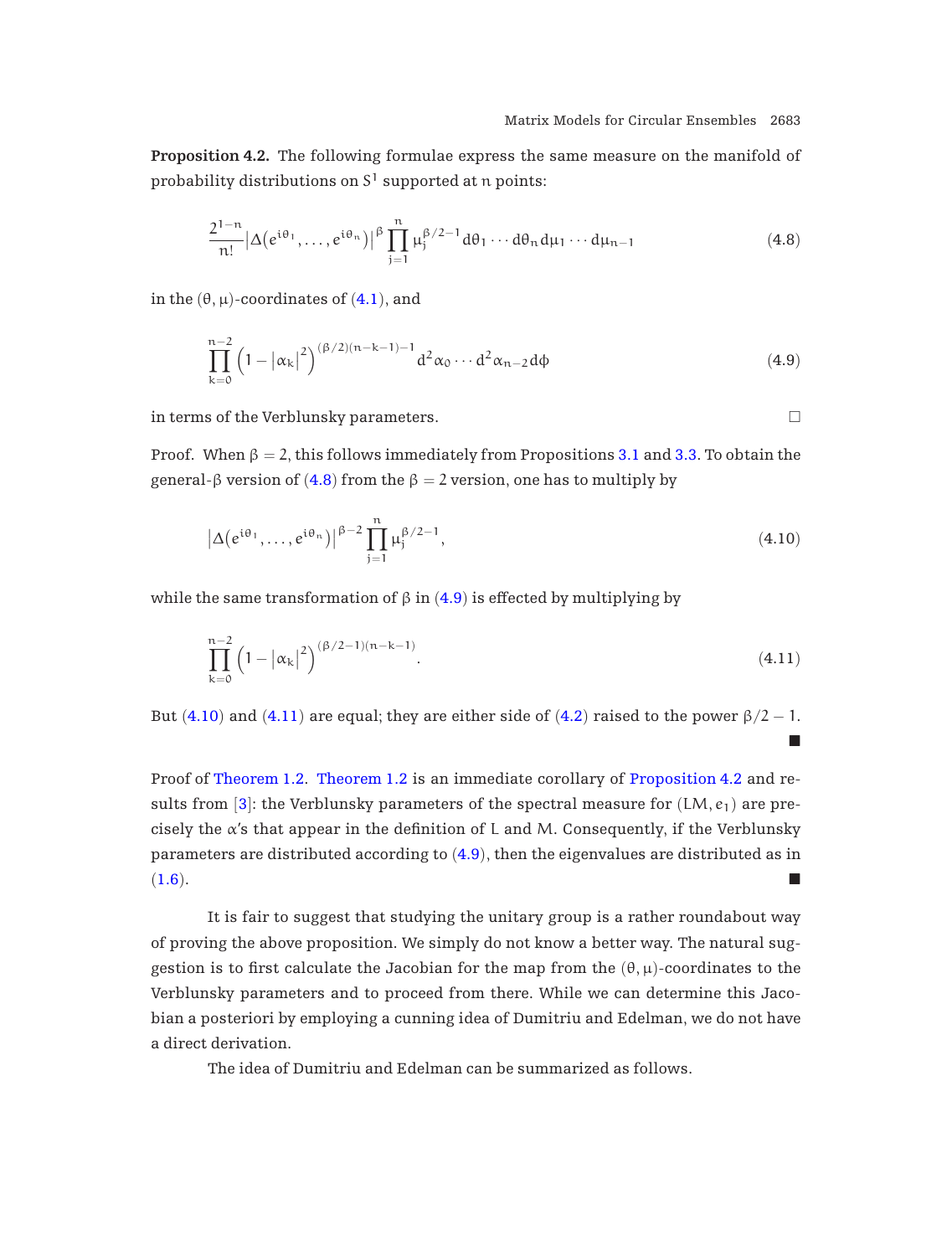<span id="page-19-0"></span>**Lemma 4.3.** Suppose  $\phi: \mathcal{O}_1 \to \mathcal{O}_2$  is an N-fold cover of  $\mathcal{O}_2$  by  $\mathcal{O}_1$ , both of which are open subsets of  $\mathbb{R}^n$ . If the measure  $f(x)d^n x$  is the symmetric pullback of the measure  $g(y)d^n y$ , with both f and g positive, then the Jacobian of  $\phi$  is given by

$$
\left|\phi'(x)\right| = \frac{Nf(x)}{g \circ \phi(x)}\tag{4.12}
$$

for any  $x \in \mathcal{O}_1$ .

Proof. For every  $x \in \mathcal{O}_1$ ,

$$
f(x)d^{n}x = \phi^* \left(\frac{1}{N}g(y)d^{n}y\right) = \frac{1}{N}[g \circ \phi](x)|\phi'(x)|d^{n}x,
$$
\n(4.13)

 $\Box$ 

which proves the lemma.

[Proposition 4.2](#page-18-0) allows us to apply this lemma to the current situation. The map of  $(\theta, \mu)$  to the Verblunsky parameters is an n!-fold cover, and so we obtain

$$
\left| \frac{\partial(\alpha, \phi)}{\partial(\theta, \mu)} \right| = 2^{1-n} \frac{\left| \Delta(e^{i\theta_1}, \dots, e^{i\theta_n}) \right|^2}{\prod_{k=0}^{n-2} \left( 1 - \left| \alpha_k \right|^2 \right)^{n-k-2}}
$$
\n
$$
= 2^{1-n} \frac{\prod_{k=0}^{n-2} \left( 1 - \left| \alpha_k \right|^2 \right)}{\prod_{j=0}^{n} \mu_j},
$$
\n(4.14)

where one should regard the Verblunsky parameters as functions of the  $\theta$ 's and  $\mu$ 's. The formulae above correspond to applying [Proposition 4.2](#page-18-0) with  $\beta = 2$  and  $\beta = 0$ , respectively. Of course, one can also use other values of  $\beta$ , but the resulting formulae are related to one another by [Lemma 4.1.](#page-16-0)

Earlier, we promised to determine the (common) normalization coefficient for the measures ([4.8](#page-18-0)) and ([4.9](#page-18-0)). We also promised to give a new derivation of the partition function ([1.7](#page-1-0)) for the Coulomb gas. We will now settle these obligations.

**Lemma 4.4.** The integral of  $(4.9)$  $(4.9)$  $(4.9)$  is

$$
\int \cdots \int \prod_{k=0}^{n-2} \left(1 - \left|\alpha_k\right|^2\right)^{(\beta/2)(n-k-1)-1} d^2 \alpha_0 \cdots d^2 \alpha_{n-2} d\varphi = \frac{(2\pi)^n}{\beta^{n-1}(n-1)!},\tag{4.15}
$$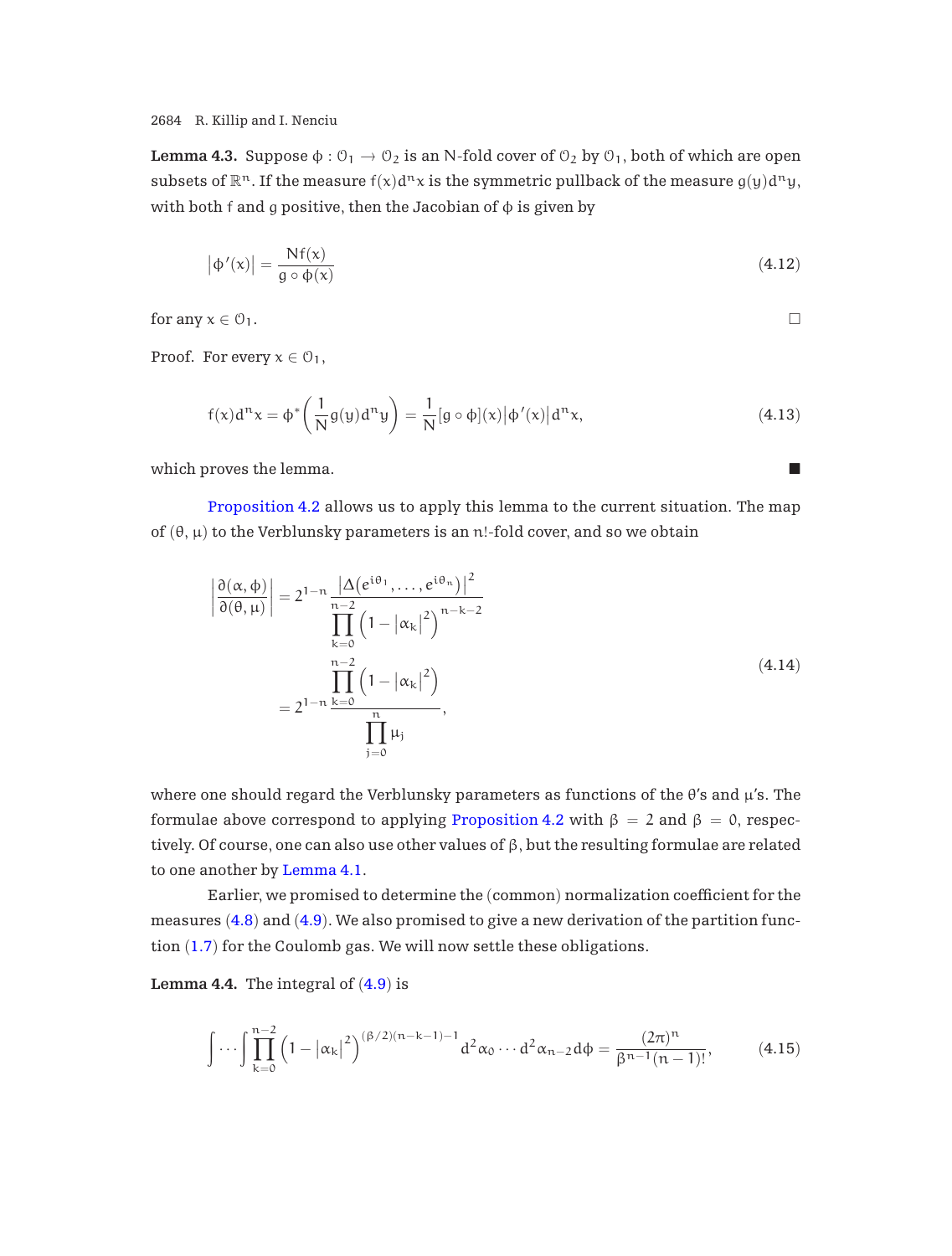while

$$
\int \cdots \int \left| \Delta(e^{i\theta_1}, \ldots, e^{i\theta_n}) \right|^\beta \frac{d\theta_1}{2\pi} \cdots \frac{d\theta_n}{2\pi} = \frac{\Gamma\left(\frac{1}{2}\beta n + 1\right)}{\left[\Gamma\left(\frac{1}{2}\beta + 1\right)\right]^n},\tag{4.16}
$$

in agreement with  $(1.6)$  $(1.6)$  $(1.6)$  and  $(1.7)$  $(1.7)$  $(1.7)$ .

Proof. Each of the integrals in  $(4.15)$  $(4.15)$  $(4.15)$  is rendered trivial by switching to polar coordinates:

$$
\int (1-|z|^2)^{(t/2)-1} d^2 z = 2\pi t^{-1}.
$$
\n(4.17)

It is this integral that gives the normalization coefficient in the definition of the Θ distributions; (cf. ([1.8](#page-2-0))).

The proof of (4.16) begins with the evaluation of the Dirichlet integral

$$
\int_{\triangle} \prod_{j=1}^{n} \mu_j^{\beta/2 - 1} d\mu_1 \cdots d\mu_{n-1} = \frac{\Gamma\left(\frac{\beta}{2}\right)^n}{\Gamma\left(\frac{n\beta}{2}\right)},\tag{4.18}
$$

which is derived in the proof of Lemma  $A.4$ ; see  $(A.16)$  $(A.16)$  $(A.16)$ . As the two measures in [Proposi](#page-18-0)[tion 4.2](#page-18-0) have the same total mass, the integral of  $(4.8)$  $(4.8)$  $(4.8)$  is given by  $(4.15)$  $(4.15)$  $(4.15)$ . Combining this with the Dirichlet integral above leads us to

$$
\int \cdots \int |\Delta(e^{i\theta_1}, \ldots, e^{i\theta_n})|^{\beta} \frac{d\theta_1}{2\pi} \cdots \frac{d\theta_n}{2\pi}
$$
  
= 
$$
\frac{n!}{2^{1-n}} \frac{1}{\beta^{n-1}(n-1)!} \frac{\Gamma\left(\frac{n\beta}{2}\right)}{\Gamma\left(\frac{\beta}{2}\right)^n} = \frac{\Gamma\left(\frac{n\beta}{2}+1\right)}{\Gamma\left(\frac{\beta}{2}+1\right)^n},
$$
(4.19)

which is exactly  $(1.7)$  $(1.7)$  $(1.7)$ .

# **5 The proof of [Theorem 1.5](#page-4-0)**

As explained in [Section 2](#page-5-0), [Theorem 1.5](#page-4-0) is an immediate corollary of [Proposition 5.3](#page-22-0) and the Geronimus relations. As a result, the primary purpose of this section is to prove this proposition.

Throughout this section,  $d\mu$  will denote a probability measure of the form given in ([2.6](#page-8-0)). In particular, it is symmetric with respect to complex conjugation and the last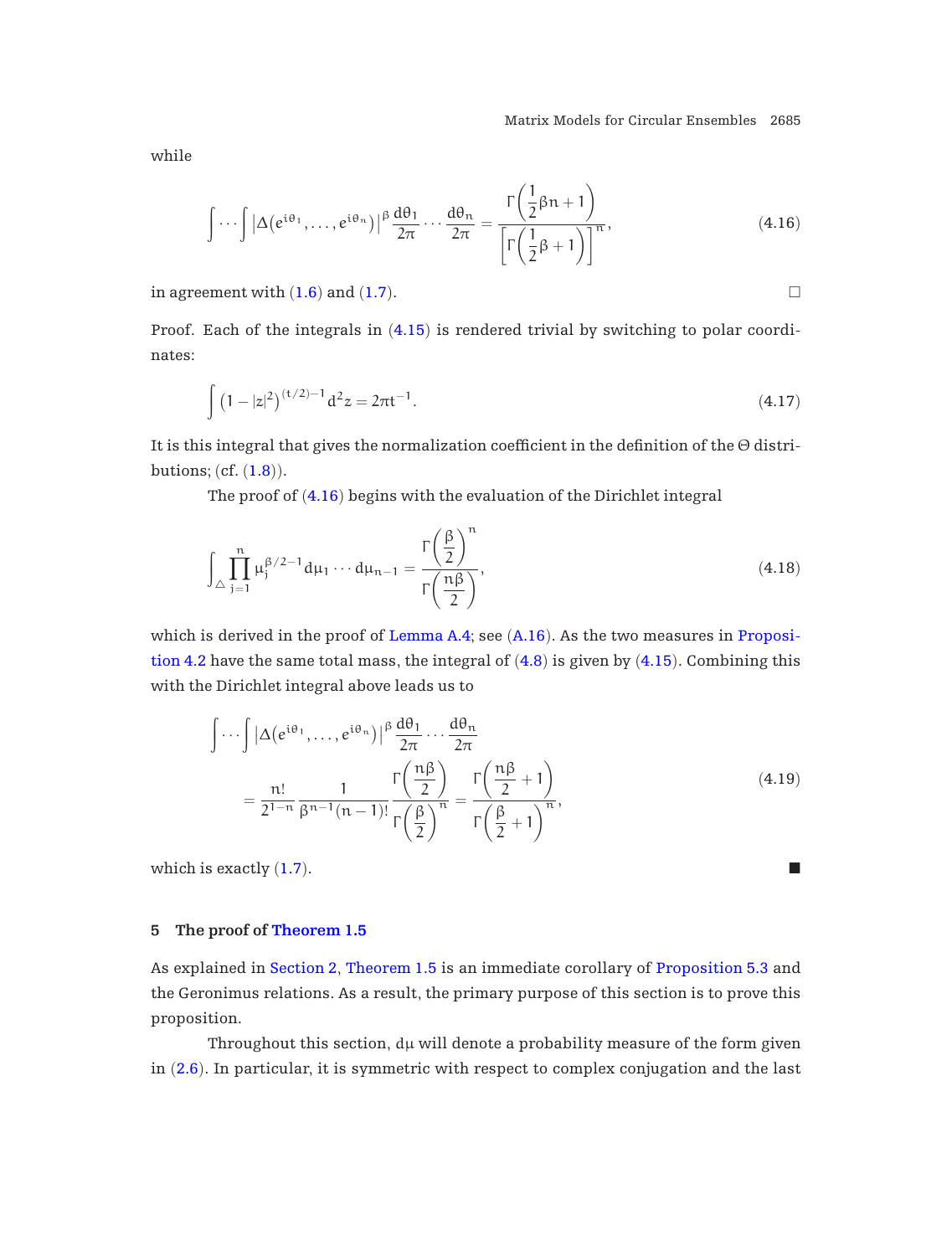<span id="page-21-0"></span>Verblunsky parameter  $\alpha_{2n-1}$  is equal to -1. We will also use the notation  $x_j = 2\cos(\theta_j)$ repeatedly.

In addition to [Lemma 4.1](#page-16-0), the following two lemmas are required.

**Lemma 5.1.** If  $x_i = 2\cos(\theta_i)$ ,  $1 \leq j \leq n$ , then

$$
\left|\Delta\big(e^{\pm\mathfrak{i}\theta_1},e^{\pm\mathfrak{i}\theta_2},\ldots,e^{\pm\mathfrak{i}\theta_n}\big)\right|=\left|\Delta\big(x_1,x_2,\ldots,x_n\big)\right|^2\prod_{l=1}^n\left|2\sin\big(\theta_l\big)\right|,\tag{5.1}
$$

where the left-hand side is shorthand for the Vandermonde of the 2n quantities  $e^{i\theta_1}$ ,  $e^{-i\theta_1}, \ldots, e^{i\theta_n}, e^{-i\theta_n}.$ 

Proof. By expanding the Vandermonde as in ([1.2](#page-0-0)),

$$
\begin{split} \left| \Delta(e^{\pm i\theta_{1}}, e^{\pm i\theta_{2}}, \ldots, e^{\pm i\theta_{n}}) \right| \\ &= \prod_{l=1}^{n} \left| e^{i\theta_{1}} - e^{-i\theta_{l}} \right| \prod_{j < k} \left| e^{i\theta_{j}} - e^{i\theta_{k}} \right|^{2} \left| e^{i\theta_{j}} - e^{-i\theta_{k}} \right|^{2} \\ &= \prod_{l=1}^{n} \left| 2\sin\left(\theta_{l}\right) \right| \prod_{j < k} \left[ 2\cos\left(\theta_{j}\right) - 2\cos\left(\theta_{k}\right) \right]^{2}, \end{split} \tag{5.2}
$$

as required. In the last step we used that

$$
\left| (z - w)(z - \bar{w}) \right| = \left| (z - w)(1 - \bar{z}\bar{w}) \right| = \left| (z + \bar{z}) - (w + \bar{w}) \right| \tag{5.3}
$$

for any pair of points  $z$ ,  $w$  on the unit circle.

**Lemma 5.2.** Let  $d\mu$  be a measure on the unit circle of the form given in ([2.6](#page-8-0)) and let  $\Phi_k$ denote the corresponding monic orthogonal polynomials. Then

$$
\prod_{j} (2 - x_j) = \Phi_{2n}(1) = \prod_{k=0}^{2n-1} (1 - \alpha_k) = 2 \prod_{k=0}^{2n-2} (1 - \alpha_k), \tag{5.4}
$$

$$
\prod_{j} (2 + x_j) = \Phi_{2n}(-1) = \prod_{k=0}^{2n-1} (1 + (-1)^k \alpha_k) = 2 \prod_{k=0}^{2n-2} (1 + (-1)^k \alpha_k), \tag{5.5}
$$

where  $x_j = 2 \cos(\theta_j)$  and  $\alpha_k$  denote the Verblunsky parameters of d $\mu$ .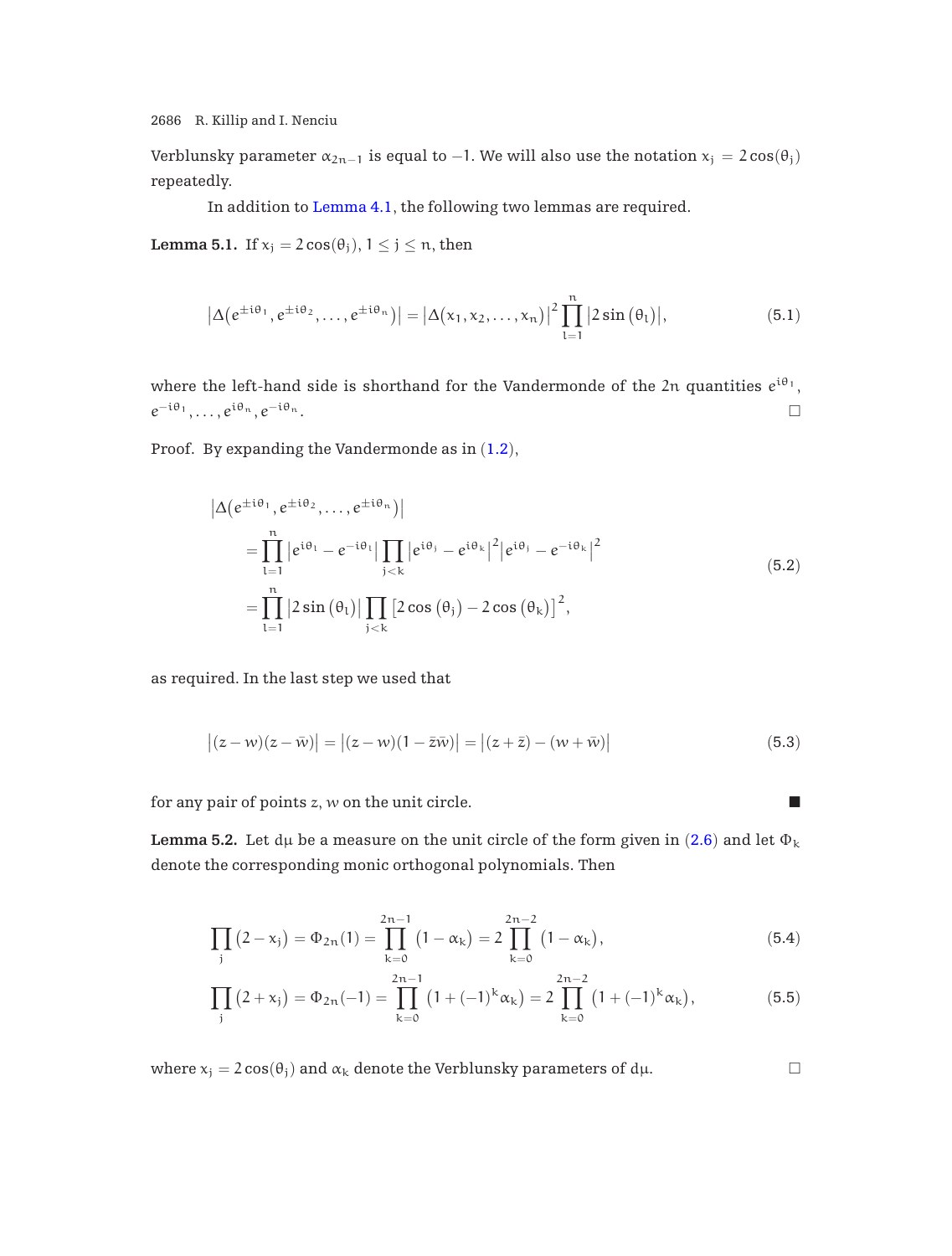<span id="page-22-0"></span>Proof. As  $\Phi_{2n}$  is orthogonal to each of  $1, z, \ldots, z^{2n-1}$ , which forms a basis for  $L^2(d\mu)$ , its zeros must be  $e^{\pm i\theta_1}, \ldots, e^{\pm i\theta_n}$ . Consequently, for any  $x \in \mathbb{R}$ ,

$$
\Phi_{2n}(x) = \prod_{j} |x - e^{i\theta_j}|^2 = \prod_{j} [x^2 - 2x \cos(\theta_j) + 1],\tag{5.6}
$$

which gives the first equality in each of  $(5.4)$  $(5.4)$  $(5.4)$  and  $(5.5)$  $(5.5)$  $(5.5)$ .

Because all Verblunsky parameters are real, the coefficients of the orthogonal polynomials are also real. This implies  $\Phi_k^*(z)=z^k\Phi_k(z^{-1}),$  and so, for  $z=\pm 1,$  the recur-rence equation ([2.1](#page-6-0)) becomes  $\Phi_{k+1}(z) = (z - \alpha_k z^k) \Phi_k(z)$ . Each of the second equalities stated in the lemma now follows by the obvious induction. The third equalities simply express  $\alpha_{2n-1} = -1$ .

The following proposition is the  $\mathcal{SO}(2n)$  analogue of [Proposition 4.2](#page-18-0) and so the main ingredient of the proof of [Theorem 1.5.](#page-4-0)

**Proposition 5.3.** Consider the following measure on  $[-2,2]^n \times \triangle$ :

$$
\frac{2^{-\kappa}}{n!} |\Delta(x_1, \ldots, x_n)|^{\beta} \prod_{j=1}^n \mu_j^{\beta/2 - 1} \prod_{j=1}^n \left[ (2 - x_j)^{\alpha} (2 + x_j)^{b} \right] dx_1 \cdots dx_n d\mu_1 \cdots d\mu_{n-1},
$$
\n(5.7)

where  $\kappa = (\mathfrak{n} - 1)(\beta/2) + \mathfrak{a} + \mathfrak{b} + 1$ . Under ([2.6](#page-8-0)) and the change of variables  $x_j = 2 \cos \theta_j$ , this gives a measure on  $d\mu$  (which is not normalized). Transferring this measure to the Verblunsky parameters gives

$$
\prod_{k=0}^{2n-2} (1 - \alpha_k^2)^{\beta(2n-k-1)/4-1} \prod_{k=0}^{2n-2} (1 - \alpha_k)^{\alpha+1-\beta/4} (1 + (-1)^k \alpha_k)^{b+1-\beta/4} d\alpha_0 \cdots d\alpha_{2n-2}
$$
\n(5.8)

and  $\alpha_{2n-1} \equiv 1$ . After normalization, this measure corresponds to choosing the Verblunsky parameters independently with distribution given by  $(1.14)$  $(1.14)$  $(1.14)$ . The definition of  $B(s, t)$ is given in ([1.13](#page-4-0)).

Proof. From Lemmas [5.1](#page-21-0) and [4.1](#page-16-0), we may deduce that

$$
\left| \Delta(x_1, x_2, \dots, x_n) \right|^2 \prod_{l=1}^n \left| 2 \sin \left( \theta_l \right) \right| = \left| \Delta(e^{\pm i \theta_1}, e^{\pm i \theta_2}, \dots, e^{\pm i \theta_n}) \right|
$$
\n
$$
= 2^n \prod_{k=0}^{2n-2} \left( 1 - \alpha_k^2 \right)^{(2n-k-1)/2} \prod_{j=1}^n \mu_j^{-1}.
$$
\n(5.9)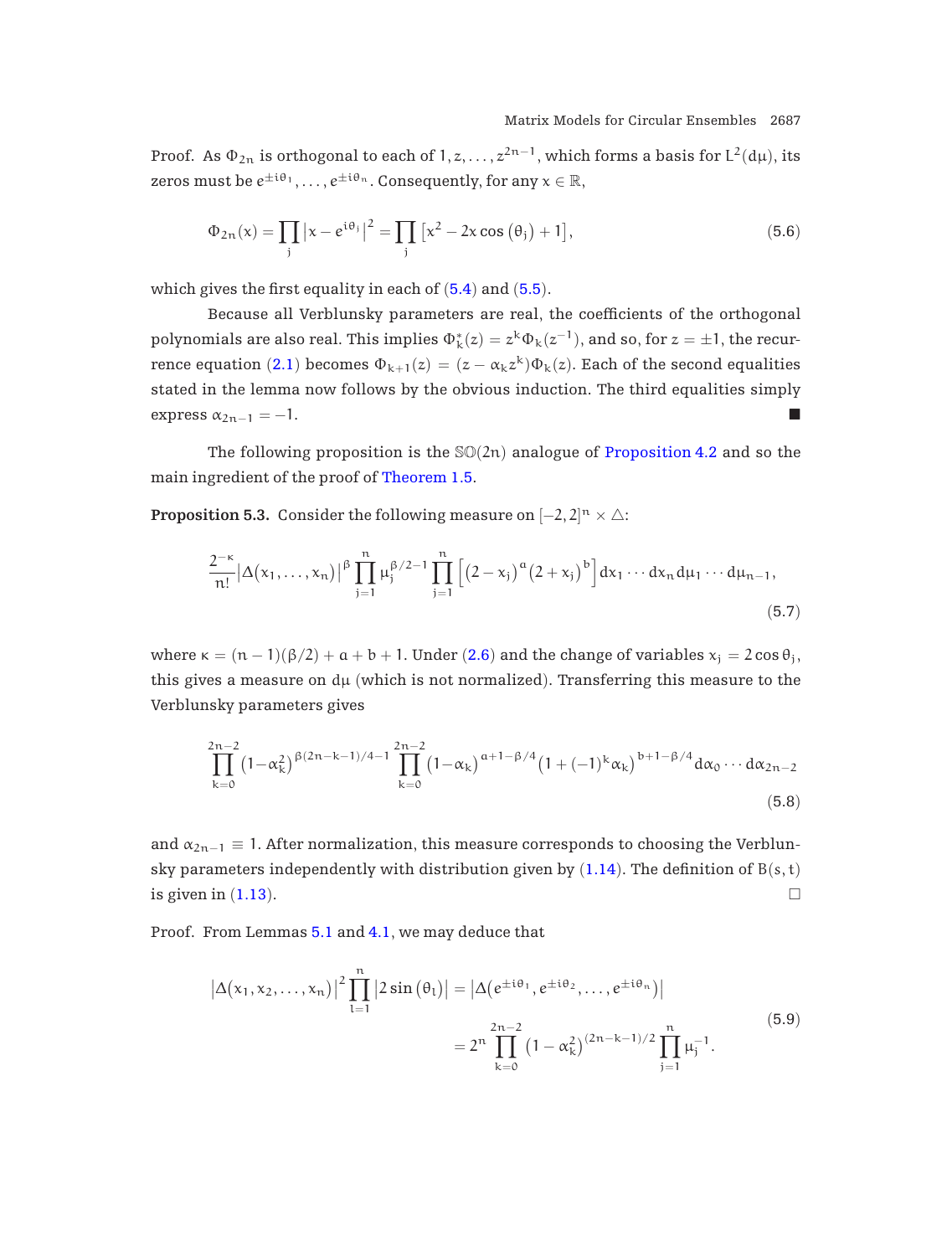<span id="page-23-0"></span>By forming the square root of the product of  $(5.4)$  $(5.4)$  $(5.4)$  and  $(5.5)$  $(5.5)$  $(5.5)$ , we can rewrite the product of  $|2 \sin \theta_1|$  in terms of the Verblunsky parameters:

$$
\prod_{l=1}^{n} |2\sin(\theta_l)| = 2\prod_{k=0}^{2n-2} (1-\alpha_k)^{1/2} (1+(-1)^k \alpha_k)^{1/2}.
$$
 (5.10)

Substituting this into ([5.9](#page-22-0)) above and doing a little rearranging of terms lead us to

$$
2^{1-n} |\Delta(x_1, x_2, \dots, x_n)|^2 \prod_{j=1}^n \mu_j = \frac{\prod_{k=0}^{2n-2} (1 - \alpha_k^2)^{(2n-k-1)/2}}{\prod_{k=0}^{2n-2} (1 - \alpha_k)^{1/2} (1 + (-1)^k \alpha_k)^{1/2}}.
$$
(5.11)

We will return to this equation in a moment.

For  $\beta = 2$  and  $\alpha = b = -1/2$ , the proposition is an immediate corollary of Propositions [3.4](#page-14-0) and [3.5](#page-14-0) together with (5.10). The latter arises as the Jacobian of the change of variables from  $\theta_i$  to  $x_i = 2 \cos(\theta_i)$ .

Changing a and b amounts to multiplying this result by the appropriate powers of ([5.4](#page-21-0)) and ([5.5](#page-21-0)), respectively. To see that the two measures are equivalent for  $\beta \neq 2$ , it suffices to multiply by  $(5.11)$  raised to the  $\beta/2 - 1$  power.

Combining this proposition with [Lemma 4.3](#page-18-0) permits us to determine the Jacobian of the map from the  $(\theta, \mu)$ -coordinates to the Verblunsky parameters. From  $\beta = 2$ ,  $a = b = -1/2$ , we obtain

$$
\left|\frac{\partial(\alpha)}{\partial(\theta,\mu)}\right| = \frac{2^{1-n}\left|\Delta(x_1,\ldots,x_n)\right|^2}{\prod_{k=0}^{2n-2} \left(1-\alpha_k^2\right)^{(2n-k-3)/2}}.
$$
\n(5.12)

We do not have a direct derivation of this fact.

#### **6 The Selberg and Aomoto integrals**

In [[16](#page-36-0)], Selberg evaluated the following integral:

$$
\int_0^1 \cdots \int_0^1 |\Delta(u_1,\ldots,u_n)|^{2z} \prod_{j=1}^n u_j^{x-1} (1-u_j)^{y-1} du_1 \cdots du_n, \qquad (6.1)
$$

which subsequently turned out to be important in random matrix theory. We will present a new derivation of his result in a manner analogous to the proof of [Lemma 4.4.](#page-19-0)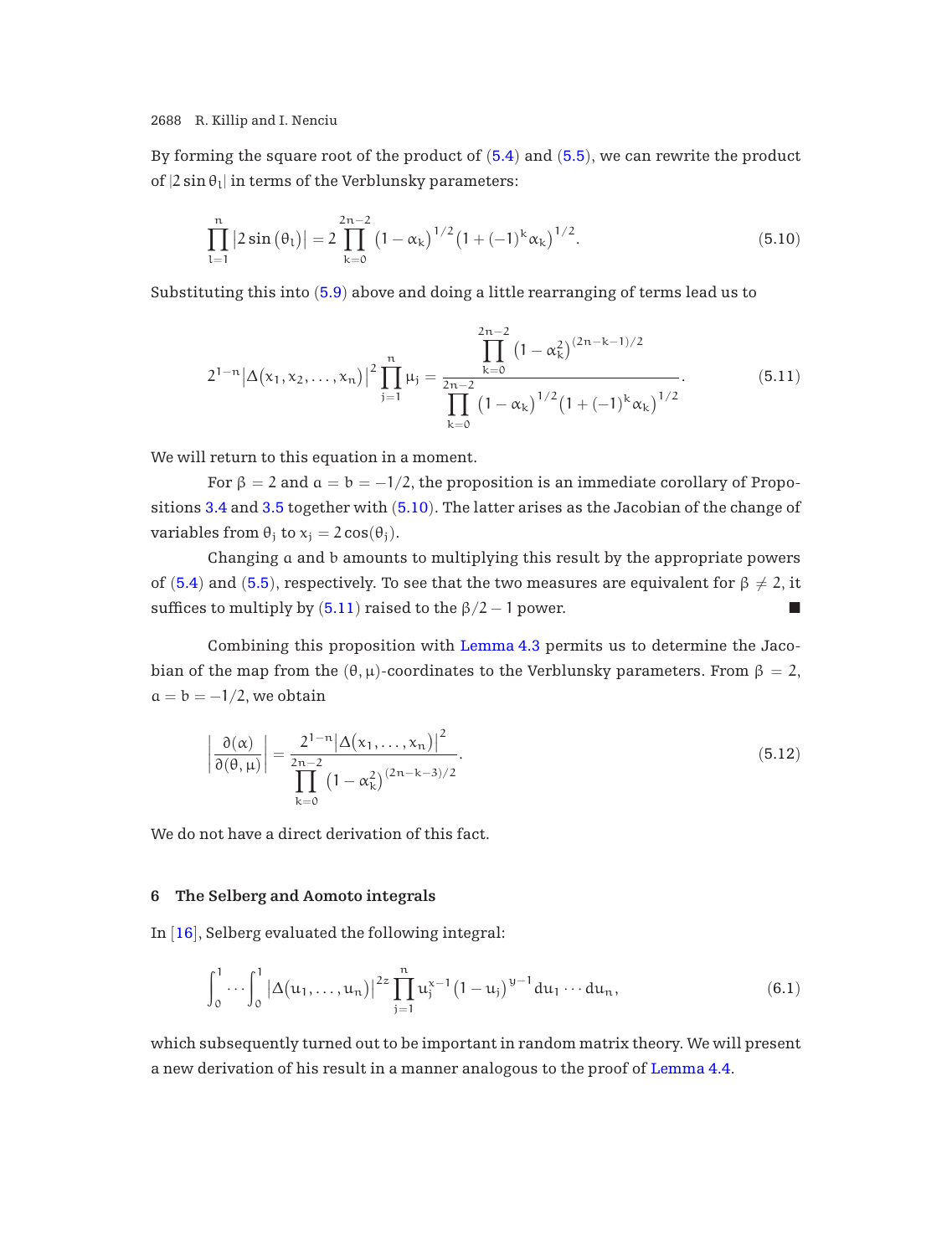<span id="page-24-0"></span>We begin with the evaluation of the (common) integral of the measures given in [Proposition 5.3.](#page-22-0) In the case of the second measure, this gives rise to a product of beta integrals  $(cf. (1.13))$  $(cf. (1.13))$  $(cf. (1.13))$  from which we obtain the answer

$$
\prod_{\substack{k=0 \ k \text{ even}}}^{2n-2} \frac{\Gamma\left(\frac{2n-k-2}{4}\beta+a+1\right) \Gamma\left(\frac{2n-k-2}{4}\beta+b+1\right)}{\Gamma\left(\frac{2n-k-2}{2}\beta+a+b+2\right)} 2^{(2n-k-2)(\beta/2)+a+b+1} \times \prod_{\substack{k=1 \ k \text{ odd}}}^{2n-3} \frac{\Gamma\left(\frac{2n-k-3}{4}\beta+a+b+2\right) \Gamma\left(\frac{2n-k-1}{4}\beta\right)}{\Gamma\left(\frac{2n-k-2}{2}\beta+a+b+2\right)} 2^{(2n-k-2)(\beta/2)+a+b+1}.
$$
\n(6.2)

To aid in the eventual comparison with Selberg  $[16]$  $[16]$  $[16]$ , we will switch to his parameters:

$$
x = a + 1
$$
,  $y = b + 1$ ,  $z = \frac{1}{2}\beta$ . (6.3)

We also wish to make the following simplifications. The products of the powers of 2 can be combined since they are the same for odd and even k, where we can easily sum the resulting arithmetic progression in the exponents. Similarly, we combine the products of the denominators into a single product and make the substitution  $p = 2n - k - 2$ . In the even-k numerators, we will make the substitution  $r = (2n - k - 2)/2$  and in the odd-k numerators, the substitution  $s = (2n - k - 3)/2$ . Combining these, we find that (6.2) is equal to

$$
2^{\sigma} \times \frac{\prod_{r=0}^{n-1} \Gamma(rz+x)\Gamma(rz+y) \prod_{s=0}^{n-2} \Gamma(sz+x+y)\Gamma((s+1)z)}{\prod_{p=0}^{2n-2} \Gamma(pz+x+y)}, \qquad (6.4)
$$

where  $\sigma = [(\pi - 1)z + x + y - 1](2\pi - 1)$ . Note that there is a cancellation between the  $\Gamma(sz + x + y)$  terms in the numerator and the corresponding terms in the denominator.

This essentially completes the determination of the total mass of the measures in [Proposition 5.3.](#page-22-0) After the transformation  $x_i = 4u_i - 2$ , the former of these is the tensor product of the measure in  $(6.1)$  $(6.1)$  $(6.1)$  with a measure in the  $\mu_i$  coordinates. This leads us to evaluate

$$
\frac{2^{-\kappa}}{n!} \int \cdots \int \prod_{j=1}^{n} \mu_j^{z-1} d\mu_1 \cdots d\mu_{n-1} = \frac{2^{-\kappa}}{n!} \frac{\Gamma(z)^n}{\Gamma(nz)} = \frac{2^{-\kappa} z^{1-n} \Gamma(z+1)^n}{(n-1)! \Gamma(nz+1)},
$$
(6.5)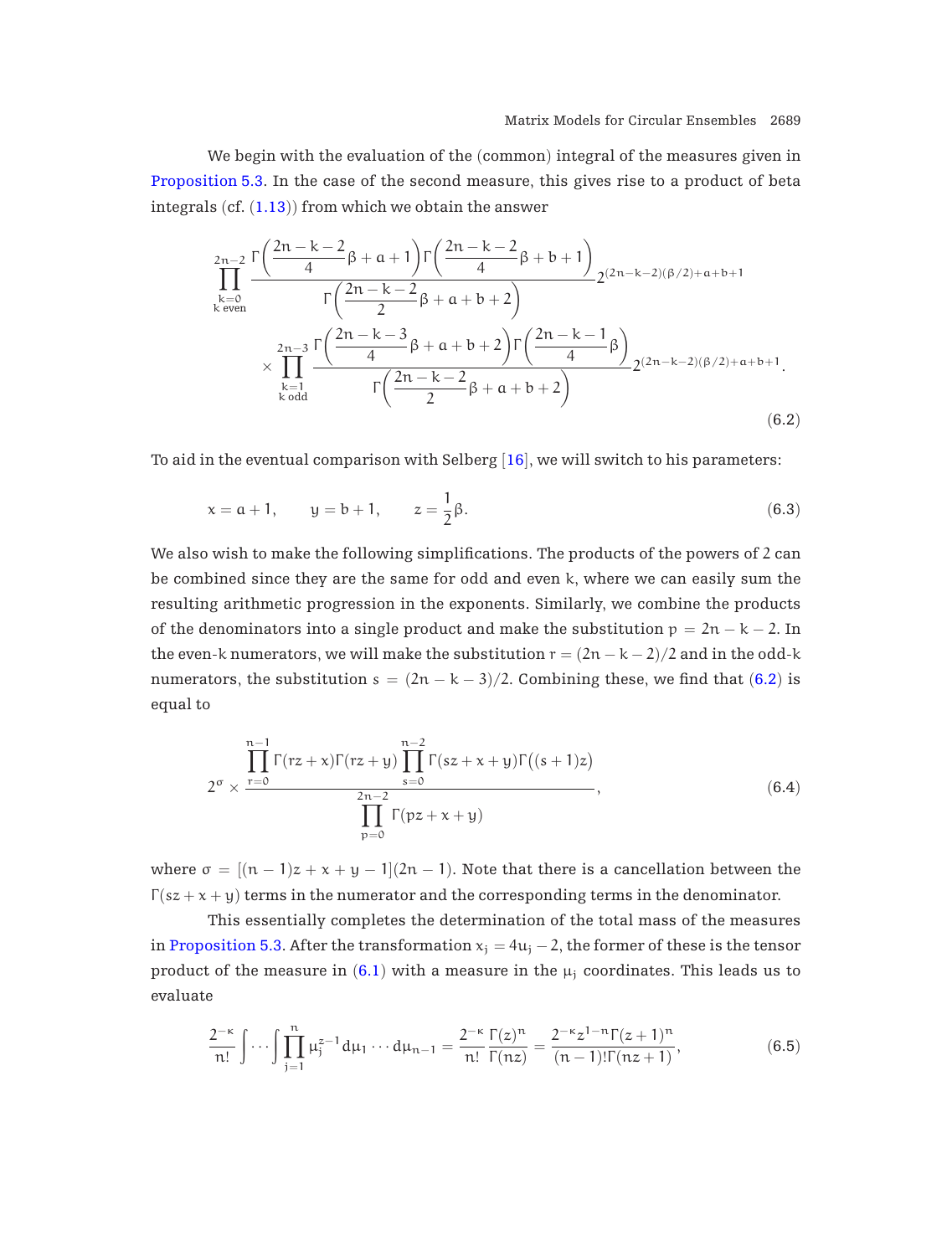where  $\kappa = (n - 1)z + x + y - 1$ . Moreover, taking the ratio ([6.4](#page-24-0))/([6.5](#page-24-0)) and making the cancellation mentioned above, we obtain

$$
\int \cdots \int |\Delta(x_1, ..., x_n)|^{2z} \prod_{j=1}^n \left[ (2 - x_j)^{x-1} (2 + x_j)^{y-1} \right] dx_1 \cdots dx_n
$$
  
=  $2^{\sigma + \kappa} \times \frac{\prod_{r=0}^{n-1} \Gamma(rz + x) \Gamma(rz + y) \prod_{s=0}^{n-2} (s + 1) z \Gamma((s + 1)z)}{\prod_{r=0}^{2n-2} \Gamma(nz + 1)}$   
 $\Gamma(z + 1)^n \prod_{p=n-1}^{2n-2} \Gamma(pz + x + y)$  (6.6)

Notice that the term  $z^{n-1}(n-1)!$  from ([6.5](#page-24-0)) was split up inside the product over s. To simplify, we use  $\xi \Gamma(\xi) = \Gamma(\xi + 1)$  inside the product over s and notice that the final factor  $\Gamma(nz+1)$  just corresponds to  $s = n-1$ . In this way, all products run over the same number of terms and can be combined. Therefore, we reach the final conclusion

$$
\int \cdots \int |\Delta(x_1, ..., x_n)|^{2z} \prod_{j=1}^n \left[ (2 - x_j)^{x-1} (2 + x_j)^{y-1} \right] dx_1 \cdots dx_n
$$
  
=  $2^{\tau} \prod_{r=0}^{n-1} \frac{\Gamma(rz + x) \Gamma(rz + y) \Gamma((r+1)z)}{\Gamma(z+1) \Gamma((n+r-1)z + x + y)},$  (6.7)

where  $\tau = \sigma + \kappa = 2n[(n-1)z + x + y - 1]$ . This is in perfect agreement with Selberg's paper: the values of ([6.1](#page-23-0)) and (6.6) differ by a factor of  $2^{\tau}$  as a result of the change of variables  $x_i = 4u_i - 2$ ; the measure is homogeneous of order  $\tau/2$ .

We now turn to our second topic: the Aomoto integral.

In [[2](#page-35-0)], Aomoto determined the average value of  $\prod(x - x_i)$  when the points  $x_i$  are distributed according to the Jacobi ensemble ([1.12](#page-4-0)). [Theorem 1.5](#page-4-0) shows that this is equivalent to evaluating the average of the characteristic polynomial for a certain ensemble of Jacobi matrices. In this way, [Proposition 6.1](#page-26-0) below reproduces Aomoto's result.

The answer is given in terms of the classical Jacobi polynomials: in the notation of  $[1]$  $[1]$  $[1]$ ,

$$
\frac{4^n n!}{(a+b+n+1)_n} P_n^{(a,b)}\left(\frac{1}{2}x\right) \tag{6.8}
$$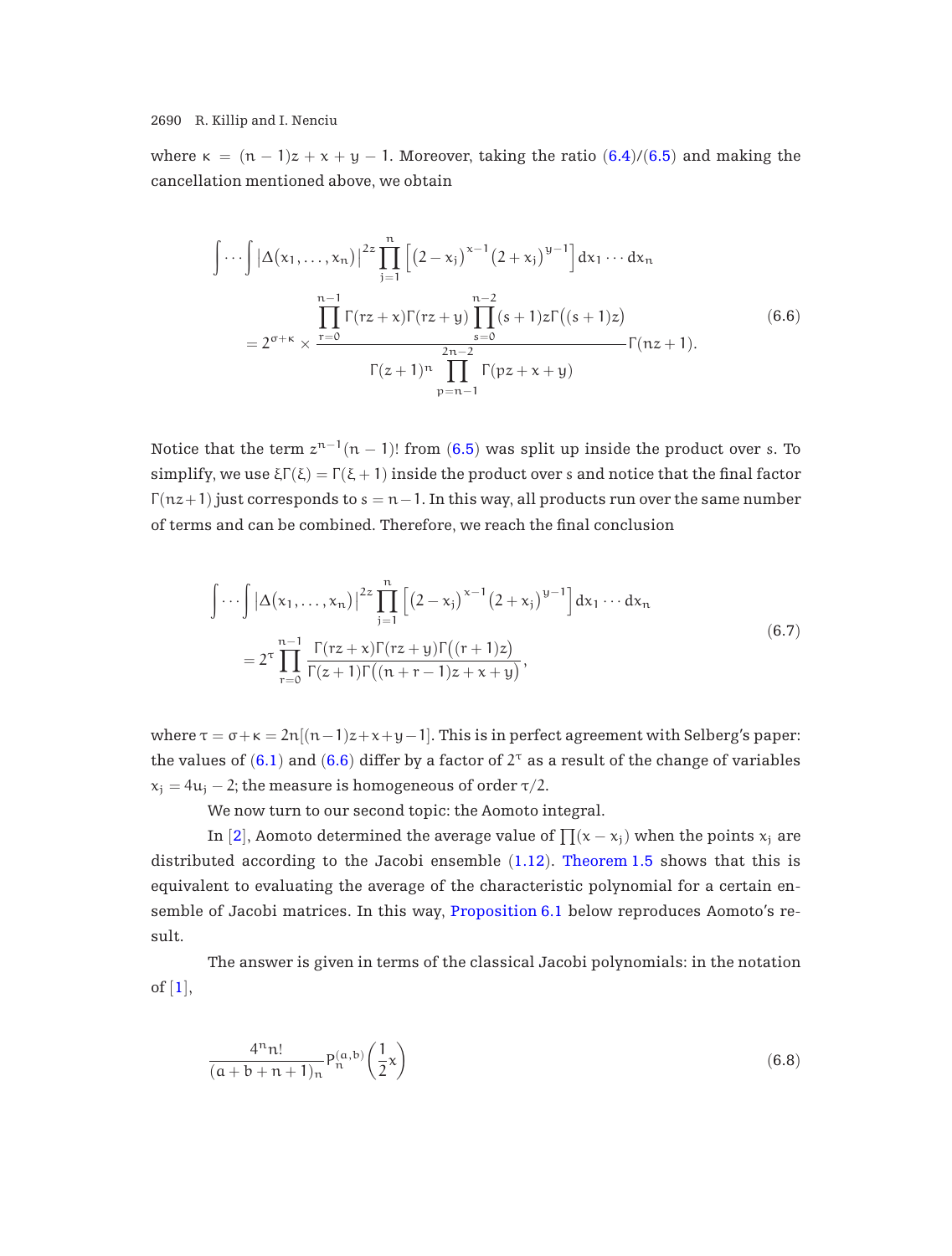<span id="page-26-0"></span>are the monic polynomials that are orthogonal with respect to the measure

$$
\int f d\mu = \frac{\Gamma(a+b+2)}{4^{a+b+1}\Gamma(a+1)\Gamma(b+1)} \int_{-2}^{2} f(x)(2-x)^{a}(2+x)^{b} dx.
$$
 (6.9)

Here,  $(z)_n = \Gamma(z + n)/\Gamma(z)$  is the Pochhammer symbol. The recurrence coefficients for the corresponding system of orthonormal polynomials are  $(cf. (2.9))$  $(cf. (2.9))$  $(cf. (2.9))$ 

$$
b_{n+1} = \frac{2(b^2 - a^2)}{(2n + a + b)(2n + a + b + 2)},
$$
  
\n
$$
a_{n+1}^2 = \frac{16(n+1)(n+a+b+1)(n+a+1)(n+b+1)}{(2n + a + b + 1)(2n + a + b + 2)^2(2n + a + b + 3)}.
$$
\n(6.10)

**Proposition 6.1.** Let J be the Jacobi matrix whose entries  $b_1, a_1, \ldots, b_n$  are distributed as in [Theorem 1.5.](#page-4-0) Then

$$
\mathbb{E}\big[\det(x-J)\big] = \frac{4^n n!}{(\tilde{a} + \tilde{b} + n + 1)_n} P_n^{(\tilde{a},\tilde{b})} \bigg(\frac{1}{2}x\bigg),\tag{6.11}
$$

where  $\tilde{a} = 2(a+1)/\beta - 1$  and  $\tilde{b} = 2(b+1)/\beta - 1$ .

Proof. We will show that both sides of  $(6.11)$  are related to the same monic orthogonal polynomial on the unit circle. We begin with the left-hand side.

Let  $\alpha_0, \ldots, \alpha_{2n-2}$  be distributed as in ([1.14](#page-4-0)), let dµ denote the corresponding measure on  $S^1$ , and let dv denote the measure on  $[-2, 2]$  induced by ([B.10](#page-32-0)).

The characteristic polynomial of J is equal to  $P_n(x)$ , the nth monic orthogonal polynomial associated to the measure dv; indeed, the principal  $k \times k$  minor of  $x - J$  is equal to  $P_k$ . (By expanding along the last row, one can see that these minor determinants obey the same recurrence relation as the orthogonal polynomials.) Combining this with ([2.10](#page-9-0)) gives

$$
\det ((z + z^{-1}) - J) = \frac{z^{-n} \Phi_{2n}(z) + z^{n} \Phi_{2n}(z^{-1})}{2}.
$$
\n(6.12)

As  $\Phi_k$  is independent of  $\alpha_k$  (it depends only on  $\alpha_0, \ldots, \alpha_{k-1}$ ), the recurrence relations  $(2.1)$  $(2.1)$  $(2.1)$  and  $(2.2)$  $(2.2)$  $(2.2)$  yield

$$
\mathbb{E}\Phi_{k+1}(z) = z\mathbb{E}\Phi_k(z) - \mathbb{E}\bar{\alpha}_k \mathbb{E}\Phi_k^*(z),
$$
  

$$
\mathbb{E}\Phi_{k+1}^*(z) = \mathbb{E}\Phi_k^*(z) - z\mathbb{E}\alpha_k \mathbb{E}\Phi_k(z).
$$
 (6.13)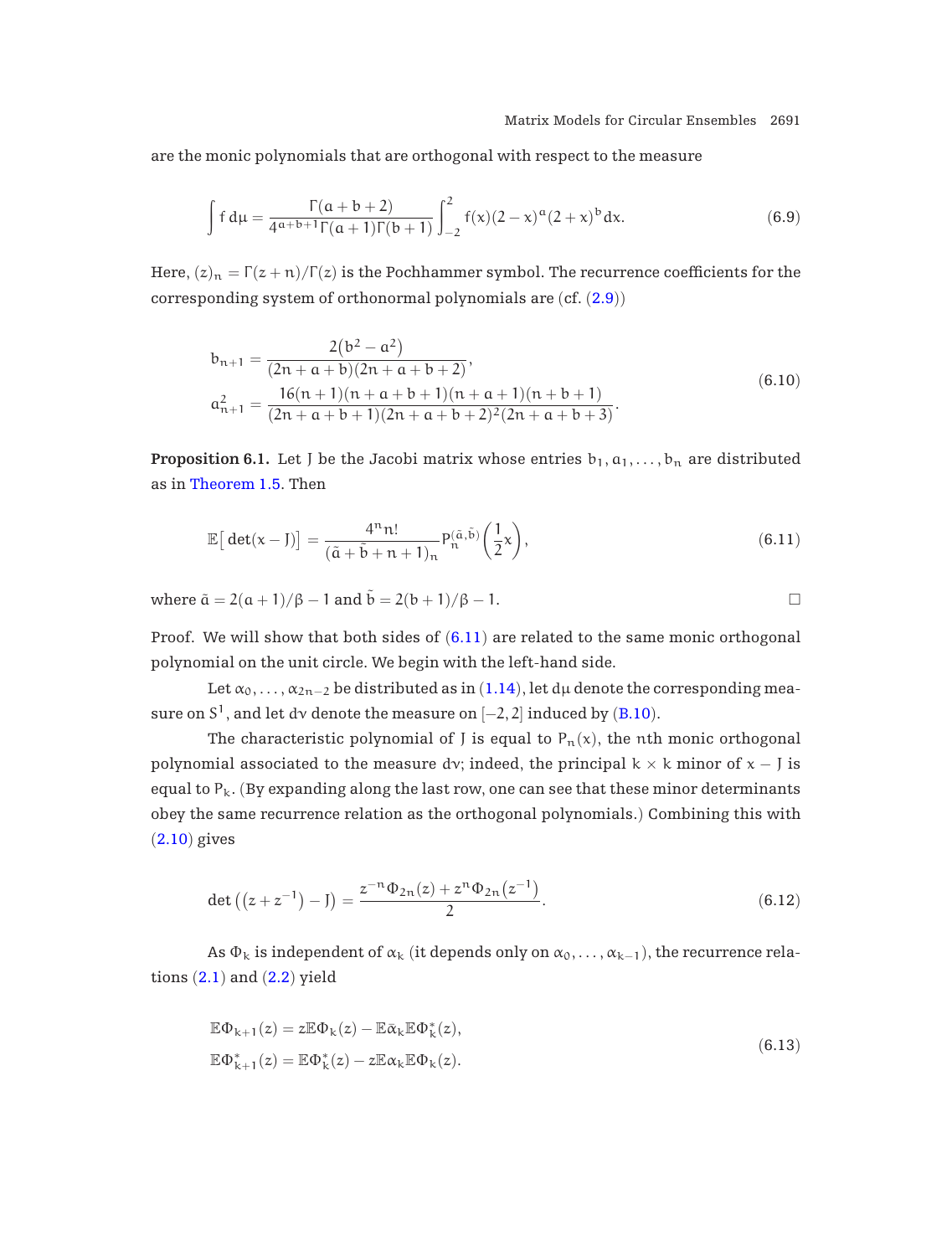<span id="page-27-0"></span>Hence,  $\mathbb{E}\Phi_k$  are the monic orthogonal polynomials associated to the averaged Verblunsky parameters:

$$
\mathbb{E}(\alpha_k) = \begin{cases}\n\frac{2b - 2a}{(2n - k - 2)\beta + 2a + 2b + 4}, & k \text{ even,} \\
\frac{\beta - 2a - 2b - 4}{(2n - k - 2)\beta + 2a + 2b + 4}, & k \text{ odd.} \n\end{cases}
$$
\n(6.14)

(Note that if  $X \sim B(s, t)$ , then  $\mathbb{E}(X) = (t - s)/(t + s)$ .)

Applying the Geronimus relations to these averaged Verblunsky coefficients does not produce the recursion coefficients associated to the Jacobi polynomials. However, by [Proposition B.2](#page-31-0),  $\mathbb{E} \Phi_{2n}$  is also the monic orthogonal polynomial of degree 2n associated to the "reversed" coefficients:  $\tilde{\alpha}_k = \mathbb{E} \alpha_{2n-2-k}$ ,  $0 \le k \le 2n-2$ , and  $\tilde{\alpha}_{2n-1} = -1$ . Under the Geronimus relations, these coefficients give rise to

$$
\tilde{b}_{k+1} = \frac{2(\tilde{b}^2 - \tilde{a}^2)}{(2k + \tilde{a} + \tilde{b})(2k + \tilde{a} + \tilde{b} + 2)},
$$
\n
$$
\tilde{a}_{k+1}^2 = \frac{16(k+1)(k + \tilde{a} + \tilde{b} + 1)(k + \tilde{a} + 1)(k + \tilde{b} + 1)}{(2k + \tilde{a} + \tilde{b} + 1)(2k + \tilde{a} + \tilde{b} + 2)^2(2k + \tilde{a} + \tilde{b} + 3)},
$$
\n(6.15)

where  $\tilde{a} = 2(a+1)/\beta - 1$  and  $\tilde{b} = 2(b+1)/\beta - 1$ . By comparison with ([6.10](#page-26-0)), we find

$$
\frac{1}{2} \mathbb{E} \{ z^{-n} \Phi_{2n}(z) + z^n \Phi_{2n}(z^{-1}) \} = \frac{4^n n!}{(\tilde{a} + \tilde{b} + n + 1)_n} P_n^{(\tilde{a}, \tilde{b})} \left( \frac{1}{2} x \right).
$$
 (6.16)

Equation  $(6.11)$  $(6.11)$  $(6.11)$  now follows from  $(6.12)$  $(6.12)$  $(6.12)$ .

# **Appendices**

## **A** The surface measure on  $S<sup>n</sup>$

This appendix presents some elementary results used in the text and is provided solely for the reader's convenience.

Let d $\tilde{\sigma}$  denote the usual surface measure on  $S<sup>n</sup>$  and let d $\sigma$  denote the corresponding normalized probability measure on  $S^n$ . We will write  $\mathbb{D}^n$  for the n-disk:  $\mathbb{D}^n = \{x \in$  $\mathbb{R}^n : |x| < 1$ .

**Lemma A.1.** If  $f : \mathbb{R}^{n+1} \to \mathbb{C}$ , then

$$
\int_{S^n} f(x) d\tilde{\sigma}(x) = \sum_{\pm} \int_{\mathbb{D}^n} f\Big(x_1,\ldots,x_n,\pm \sqrt{1-|x|^2}\Big) \frac{d^n x}{\sqrt{1-|x|^2}}. \tag{A.1}
$$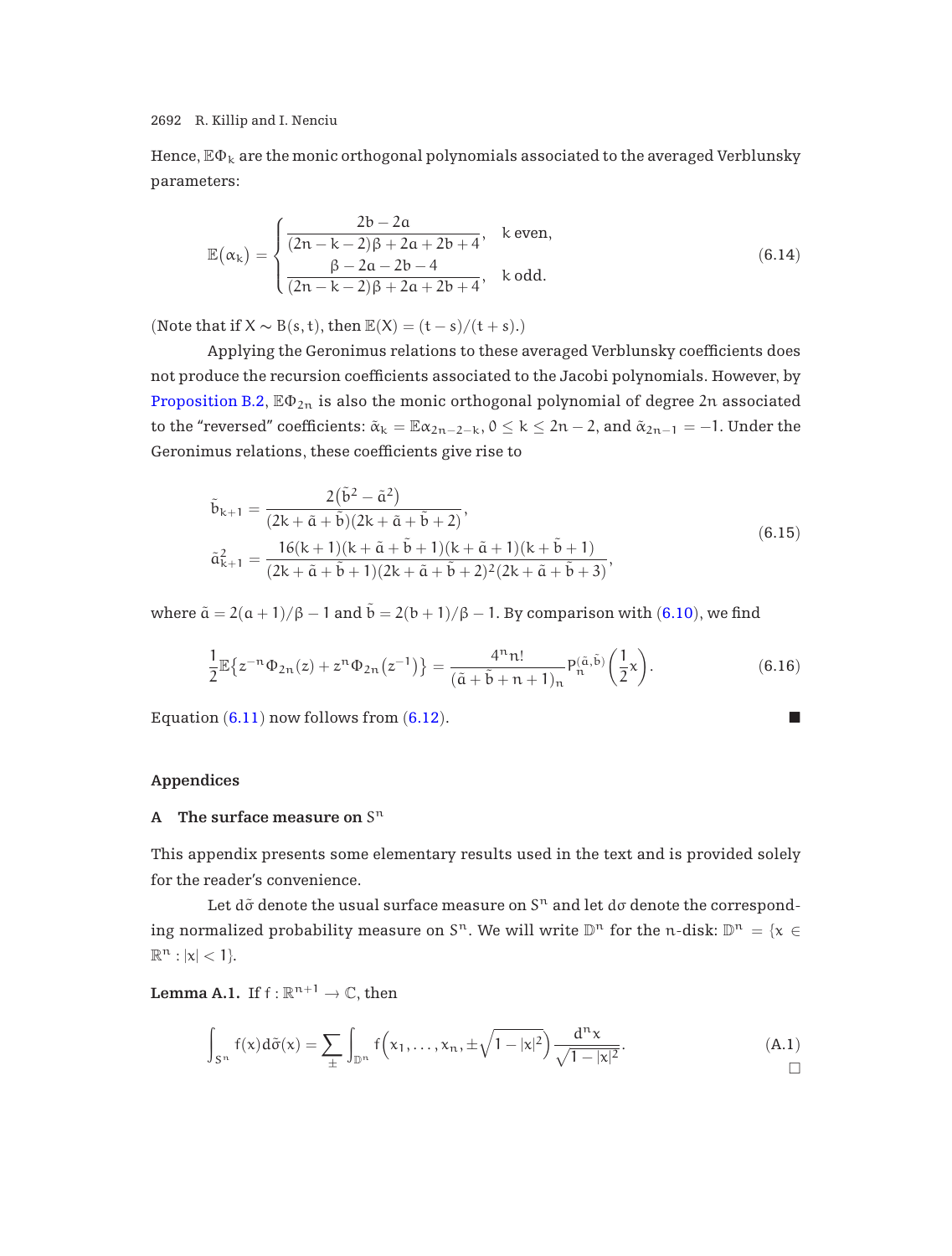<span id="page-28-0"></span>Proof. The map  $\phi : (x_1, \ldots, x_n) \mapsto (x_1, \ldots, x_n, \sqrt{1-|x|^2})$  is a diffeomorphism onto the open upper hemisphere. The corresponding Gram matrix is

$$
G_{i,j} = \left\langle \frac{\partial \phi}{\partial x_i} \middle| \frac{\partial \phi}{\partial x_j} \right\rangle = \delta_{i,j} + \frac{|x|^2}{1 - |x|^2} \frac{x_i}{|x|} \frac{x_j}{|x|},\tag{A.2}
$$

which is a rank one perturbation of the identity matrix. Therefore,

$$
\det[G] = 1 + \frac{|x|^2}{1 - |x|^2} = \frac{1}{1 - |x|^2},\tag{A.3}
$$

from which the lemma follows immediately.

We wish to determine the distributions of certain probability measures induced from the normalized surface measure on  $S<sup>n</sup>$ . These follow easily from this lemma.

**Corollary A.2.** For the projection of the n-sphere into its first coordinate,

$$
\int_{S^n} f(x_1) d\sigma(x) = \frac{2^{1-n} \Gamma(n)}{\Gamma(\frac{n}{2})} \int_{-1}^1 f(t) (1-t^2)^{(n-2)/2} dt,
$$
\n(A.4)

that is,  $x_1$  is  $B(n/2, n/2)$ -distributed. Projection onto the first two coordinates gives

$$
\int_{S^n} f(x_1 + ix_2) d\sigma(x) = \frac{n-1}{2\pi} \int_{\mathbb{D}} f(z) (1 - |z|^2)^{(n-3)/2} d^2 z,
$$
 (A.5)

which implies that  $x_1 + ix_2$  is  $\Theta_n$ -distributed.

Proof. Both formulae follow from the more general statement that, for  $1 \leq k < n$ ,

$$
\int_{S^n} f\big(x_1,\ldots,x_k\big)d\sigma(x) \propto \int_{\mathbb{D}^k} f\big(x_1,\ldots,x_k\big)\big(1-|x|^2\big)^{(n-k-1)/2}dx_1\cdots dx_k,\tag{A.6}
$$

where the proportionality constant depends on k, but not the function f. The value of the normalization constant can then be determined by substituting  $f \equiv 1$ .

An inductive proof of the more general statement follows easily from

$$
\int_{-s}^{s} \left(s^2 - x_{k+1}^2\right)^{(n-k-2)/2} dx_{k+1} \propto s^{n-k-1},\tag{A.7}
$$

where one takes  $s = (1 - x_1^2 - \cdots - x_k^2)$  $\binom{2}{k}$ <sup>1/2</sup>.

**Corollary A.3.** If the vector  $(x_1, y_1, \ldots, x_n, y_n)$  is chosen at random from the  $(2n - 1)$ sphere according to normalized surface measure, then

$$
(\mu_1, \dots, \mu_n) = (x_1^2 + y_1^2, \dots, x_n^2 + y_n^2)
$$
 (A.8)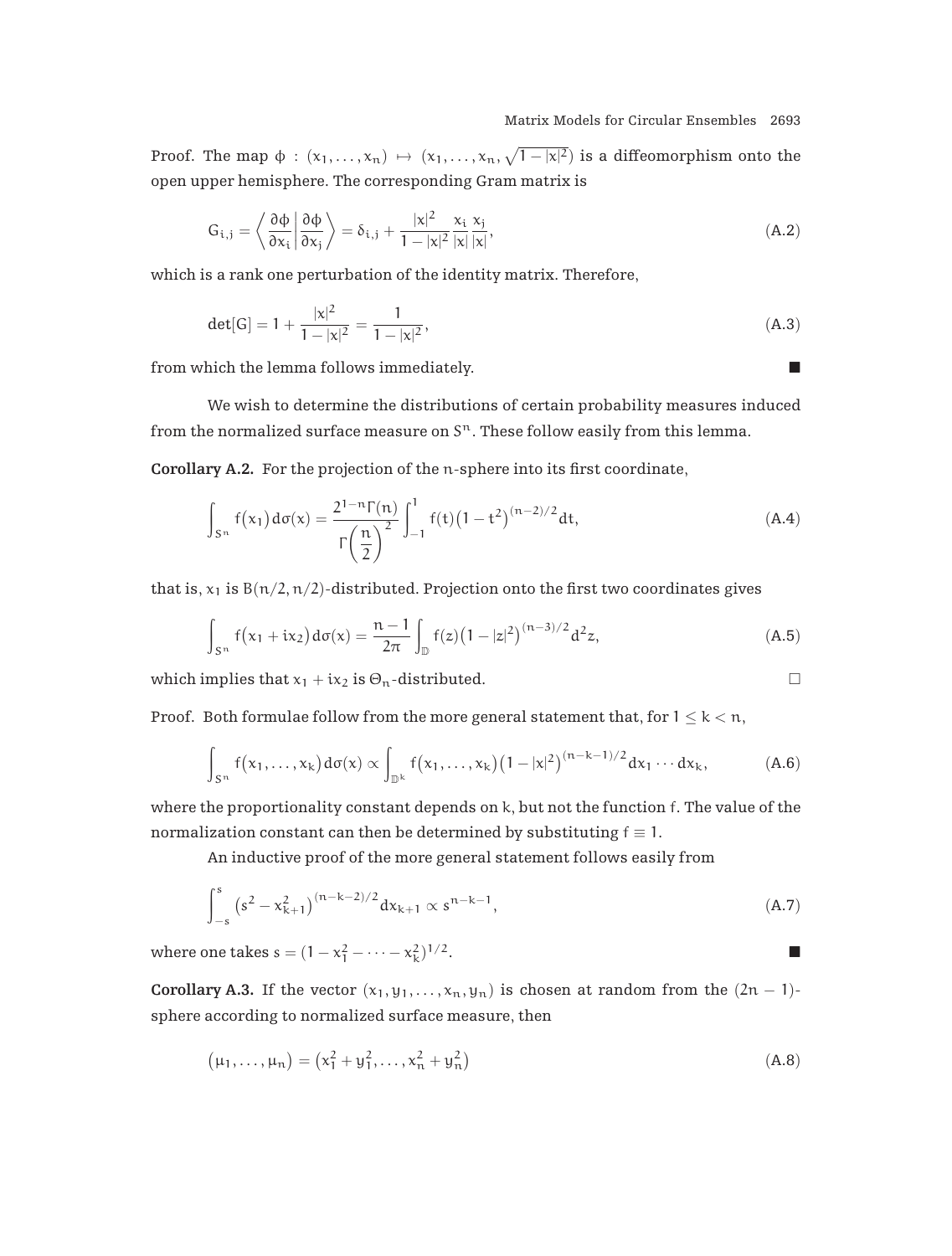<span id="page-29-0"></span>is uniformly distributed on the  $(n-1)$ -simplex  $\sum \mu_j = 1$ . That is,

$$
\mathbb{E} f\big(\mu_1,\ldots,\mu_n\big)=(n-1)!\int_{\triangle}f\big(s_1,\ldots,s_{n-1},1-s_1-\cdots-s_{n-1}\big)ds_1\cdots ds_{n-1},\quad \ (A.9)
$$

where  $\triangle = \{ (s_1, \ldots, s_{n-1}) : 0 \le s_1 + \cdots + s_{n-1} \le 1 \}.$ 

Proof. By [Lemma A.1](#page-27-0), we only need to compute

$$
\sum_{\pm} \int_{\mathbb{D}^{2n-1}} f(x_1, y_1, \dots, x_n, \pm y_n) \frac{dx_1 dy_1 \cdots dx_n}{y_n}, \tag{A.10}
$$

where  $y_n = \sqrt{1 - (x_1^2 + y_1^2 + \dots + x_n^2)}$ . We change variables by

$$
x_{j} = \cos (\phi_{j}) \sqrt{s_{j}}, \quad 1 \leq j \leq n - 1,y_{j} = \sin (\phi_{j}) \sqrt{s_{j}}, \quad 1 \leq j \leq n - 1,x_{n} = \cos (\phi_{n}) \left( 1 - \sum_{k=1}^{n-1} s_{k} \right)^{1/2},
$$
\n(A.11)

for which the Jacobian is  $y_n^{-1}dx_1dy_1\cdots dx_n = ds_1ds_2\cdots ds_{n-1}d\phi_1\cdots d\phi_n$ . Hence, up to proportionality constants that depend only on n,

$$
\mathbb{E} f\big(\mu_1,\ldots,\mu_n\big) \propto \int_{\triangle} f\big(s_1,\ldots,s_{n-1},1-s_1-\cdots-s_{n-1}\big) ds_1\cdots ds_{n-1}.\tag{A.12}
$$

The determination of the normalization constant is an easy calculation. A more general result will appear in the proof of Lemma A.4.

**Lemma A.4.** For  $(\mu_1, \ldots, \mu_n)$  uniformly distributed on the  $(n-1)$ -simplex  $\sum \mu_j = 1$  and  $p_1, \ldots, p_n$  real numbers greater than  $-1$ ,

$$
\mathbb{E}\Big\{\prod \mu_j^{p_j}\Big\} = \frac{(n-1)!\Gamma(p_1+1)\cdots\Gamma(p_n+1)}{\Gamma(p_1+\cdots+p_n+n)}.
$$
\n(A.13)

Proof. This is sometimes known as Dirichlet's integral; our method of proof is a standard one. We begin with the product integral

$$
\prod_{j=1}^{n} \int_{0}^{\infty} s_{j}^{p_{j}} e^{-s_{j}} ds_{j} = \prod_{j=1}^{n} \Gamma(p_{j} + 1)
$$
\n(A.14)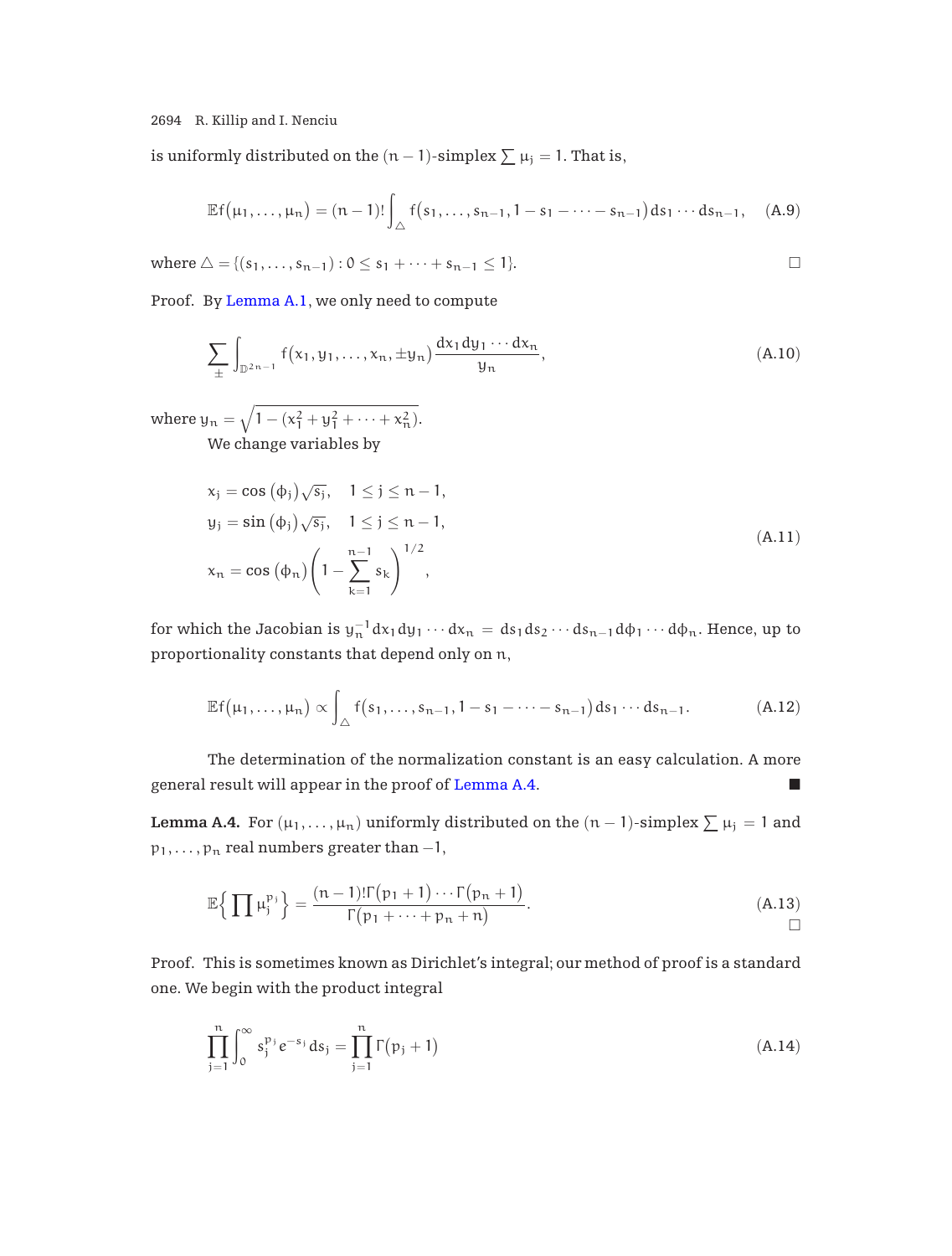<span id="page-30-0"></span>and change variables to  $r = \sum s_j$  and  $\mu_j = s_j/r$ . The Jacobian is given by  $r^{n-1}dr d\mu_1 \cdots$  $d\mu_{n-1} = ds_1 \cdots ds_n$  which leads us to

$$
\prod_{j=1}^{n} \Gamma(p_j + 1) = \int_{\triangle} \int_0^{\infty} \prod_{j=1} (r\mu_j)^{p_j} e^{-r} r^{n-1} dr d\mu_1 \cdots d\mu_{n-1}
$$
\n
$$
= \Gamma(p_1 + \cdots + p_n + n) \int_{\triangle} \prod_{j=1}^{n} \mu_j^{p_j} d\mu_1 \cdots d\mu_{n-1}.
$$
\n(A.15)

By taking  $p_1 = \cdots = p_n = 0$ , we recover the normalization constant of the  $\mu_j$ integral given in [Corollary A.3.](#page-28-0) Moreover,

$$
\mathbb{E}\left\{\prod \mu_j^{p_j}\right\} = (n-1)! \int_{\triangle} \prod \mu_j^{p_j} d\mu_1 \cdots d\mu_{n-1}
$$
\n
$$
= \frac{(n-1)! \Gamma(p_1+1) \cdots \Gamma(p_n+1)}{\Gamma(p_1 + \cdots + p_n + n)},
$$
\n(A.16)

as promised. -

# **B The CMV matrix and Geronimus relations**

The purpose of this appendix is to describe some results in the theory of orthogonal polynomials on the unit circle that were used in the main text; we also wish to show how easily they can be derived from the perspective of Cantero, Moral, and Velázquez  $[3]$  $[3]$  $[3]$ . We begin with an outline of that work.

Applying the Gram–Schmidt procedure to  $1, z, z^{-1}, z^2, z^{-2},...$  in L<sup>2</sup>(d<sub>µ</sub>) produces the orthonormal basis

$$
\chi_{k}(z) = \begin{cases} z^{-k/2} \Phi_{k}^{*}(z), & k \text{ even,} \\ z^{(1-k)/2} \Phi_{k}(z), & k \text{ odd,} \end{cases}
$$
(B.1)

where k  $\geq$  0. As in the introduction,  $\phi_k$  denotes the kth orthonormal polynomial and  $\phi_k^*$ its reversal (cf. ([2.3](#page-6-0))). If we apply the procedure to  $1, z^{-1}, z, z^{-2}, z^2, \ldots$  instead, then we obtain a second orthonormal basis

$$
X_k(z)=\overline{\chi_k(1/\bar{z})}=\begin{cases}z^{-k/2}\varphi_k(z),\quad &\text{ k even,}\\ z^{(-1-k)/2}\varphi_k^*(z),\quad k\text{ odd.}\end{cases}\tag{B.2}
$$

It is natural to compute the matrix representation of  $f(z) \mapsto z f(z)$  in  $L^2(d\mu)$  with respect to these bases. This was done in a rather cunning way. The matrices with entries

$$
L_{i+1,j+1} = \langle \chi_i(z) | zX_j(z) \rangle, \qquad M_{i+1,j+1} = \langle X_i(z) | \chi_j(z) \rangle \tag{B.3}
$$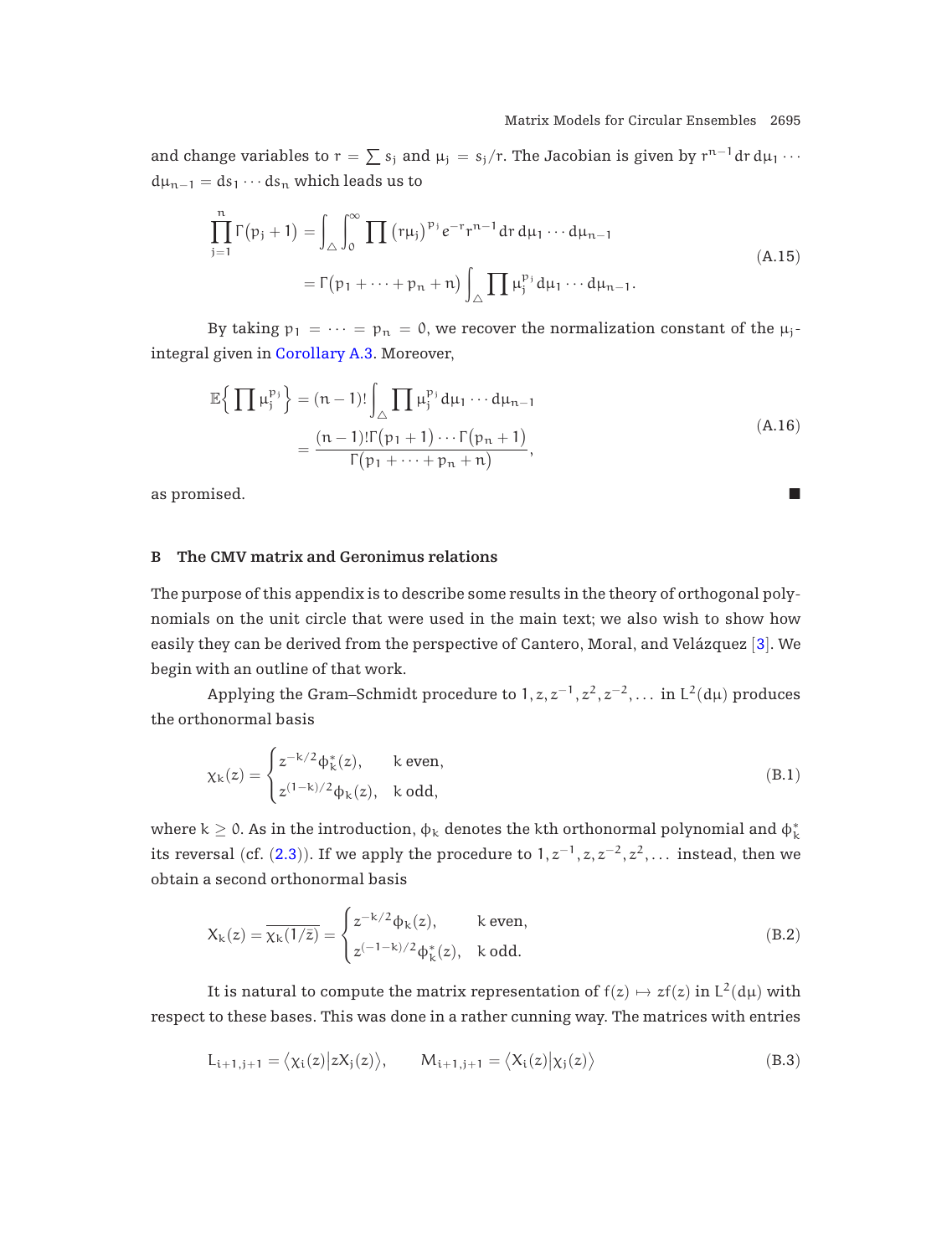<span id="page-31-0"></span>are block-diagonal; indeed,

$$
L = diag(\Xi_0, \Xi_2, \Xi_4, \dots), \qquad M = diag(\Xi_{-1}, \Xi_1, \Xi_3, \dots), \qquad (B.4)
$$

where  $\Xi_{-1} = [1]$  and

$$
\Xi_{k} = \begin{bmatrix} \bar{\alpha}_{k} & \rho_{k} \\ \rho_{k} & -\alpha_{k} \end{bmatrix} .
$$
 (B.5)

The representation of  $f(z) \mapsto z f(z)$  in the  $\chi_i$  basis is just LM, which is the CMV matrix of the title of this appendix, and in the  $X_i$  basis, it is ML.

If dµ is supported at finitely many points, say m, then  $\alpha_{m-1}$  will be unimodular and hence  $\Xi_{m-1}$  is diagonal. We replace  $\Xi_{m-1}$  by the 1 × 1 matrix that is its top left entry  $\bar{\alpha}_{m-1}$ , and discard all  $\Xi_k$  with  $k \geq m$ . In this way, we find that L and M are naturally  $m \times m$ block-diagonal matrices.

In a couple of places we noted that the spectral measure for any  $U \in \mathbb{SO}(2n)$  has the last Verblunsky parameter equal to −1. The CMV matrix allows us to give a particularly short proof of this fact.

**Lemma B.1.** Let  $d\mu$  be a probability measure of the form

$$
\int f d\mu = \sum_{j} \mu_{j} f(z_{j}), \qquad (B.6)
$$

where  $z_1,...,z_m$  are distinct points on the unit circle. If  $\alpha_{m-1}$  denotes the final Verblunsky parameter associated to this measure, then

$$
\prod_{j=1}^{m} z_j = (-1)^{m-1} \bar{\alpha}_{m-1}.
$$
\n(B.7)

Proof. As one might guess,  $(B.7)$  just represents two ways of calculating the determinant of the CMV matrix: the left-hand side is the product of the eigenvalues; the right-hand side is the product of the determinants of L and M. Note that  $\det(\Xi_k) = -1$  for  $0 \le k < m$ , while det( $\Xi_{m-1}$ ) =  $\bar{\alpha}_{m-1}$ .

Next we prove a result used in the derivation of the Aomoto integral.

**Proposition B.2.** Given a finite system of Verblunsky parameters  $\alpha_k \in \mathbb{D}$ ,  $0 \le k \le m-2$ , and  $\alpha_{m-1} = e^{i\phi}$ , define a second system by  $\tilde{\alpha}_k = -e^{i\phi}\bar{\alpha}_{m-2-k}$ ,  $0 \le k \le m-2$ , and  $\tilde{\alpha}_{m-1} =$  $e^{i\phi}$ . Then the monic orthogonal polynomials of degree m associated to these two systems are the same.  $\Box$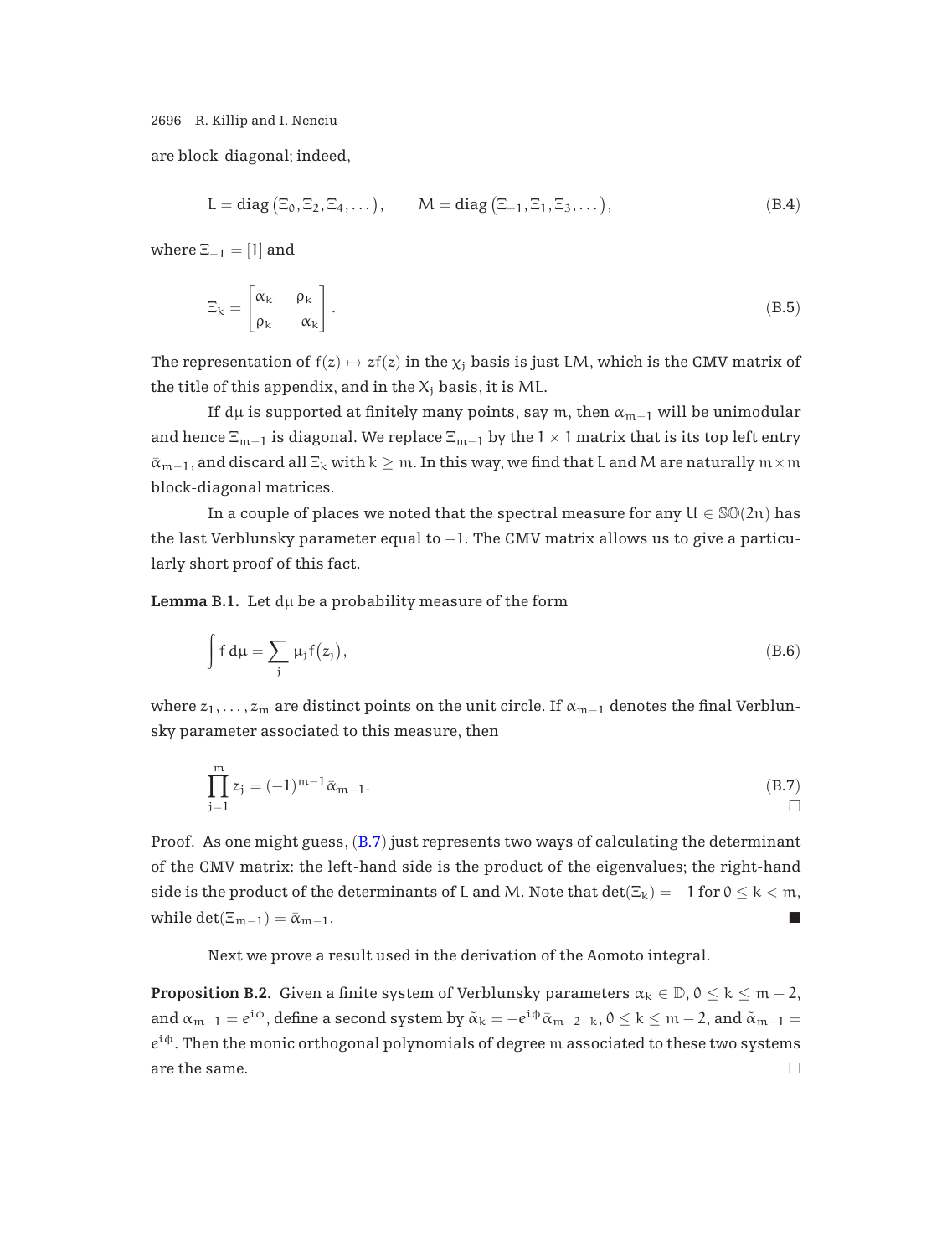<span id="page-32-0"></span>Proof. If L and M are the matrices associated to the  $\alpha$ 's and  $\Phi_m$  is the monic orthogonal polynomial of degree m, then  $\det(z - LM) = \Phi_m(z)$ . This is because both are monic polynomials vanishing at the eigenvalues of LM.

Similarly, we have  $det(z - \tilde{L}\tilde{M}) = \tilde{\Phi}_m(z)$  for the  $\tilde{\alpha}'s$ . Hence, the proposition will follow once we show that LM and  $\tilde{L}\tilde{M}$  are conjugate. We will give full details when m is even and a few remarks on the changes necessary when m is odd.

Conjugating LM by

|  | $\begin{bmatrix} 0 & \cdots & 0 & 1 \\ 0 & \cdots & 1 & 0 \\ \vdots & \ddots & \vdots & \vdots \\ 1 & \cdots & 0 & 0 \end{bmatrix}$ |  |
|--|-------------------------------------------------------------------------------------------------------------------------------------|--|
|  |                                                                                                                                     |  |

is equivalent to reversing the order of the rows and columns in each factor. As m is even, both L and M retain their structure. The transformation on L amounts to replacing  $\alpha_k$  by  $-\bar{\alpha}_{m-2-k}$ ; for M, we have the additional change that the (1, 1)-entry becomes  $e^{-i\phi}$  and the (m, m)-entry 1.

To convert M to its proper structure (with 1 in the first position), we perform the transformations  $L \mapsto U^{\dagger}LV$  and  $M \mapsto V^{\dagger}MU$ , where

$$
U = diag(e^{i\phi}, 1, e^{i\phi}, 1, \dots), \qquad V = diag(1, e^{i\phi}, 1, e^{i\phi}, \dots).
$$
 (B.9)

In this way, we obtain the matrices  $\tilde{L}$  and  $\tilde{M}$ , which shows that  $\tilde{L}\tilde{M}$  is conjugate to the original LM.

When m is odd, reversing the order of the rows and columns converts L to a matrix whose structure resembles that of M, while M is converted to an L-like matrix. Proceeding as above shows that LM is conjugate to  $\tilde{M}$ , and hence to  $\tilde{L}\tilde{M}$ .

We now consider the case where the measure  $d\mu$  is symmetric with respect to complex conjugation, or what is equivalent, where all Verblunsky parameters are real. It is a famous observation of Szegő (see  $[18, Section 11.5]$  $[18, Section 11.5]$  $[18, Section 11.5]$ ) that the polynomials orthogonal with respect to this measure are intimately related to the polynomials orthogonal with respect to the measure dv on  $[-2, 2]$  defined by

$$
\int_{S^1} f(z + z^{-1}) d\mu(z) = \int_{-2}^2 f(x) d\nu(x).
$$
 (B.10)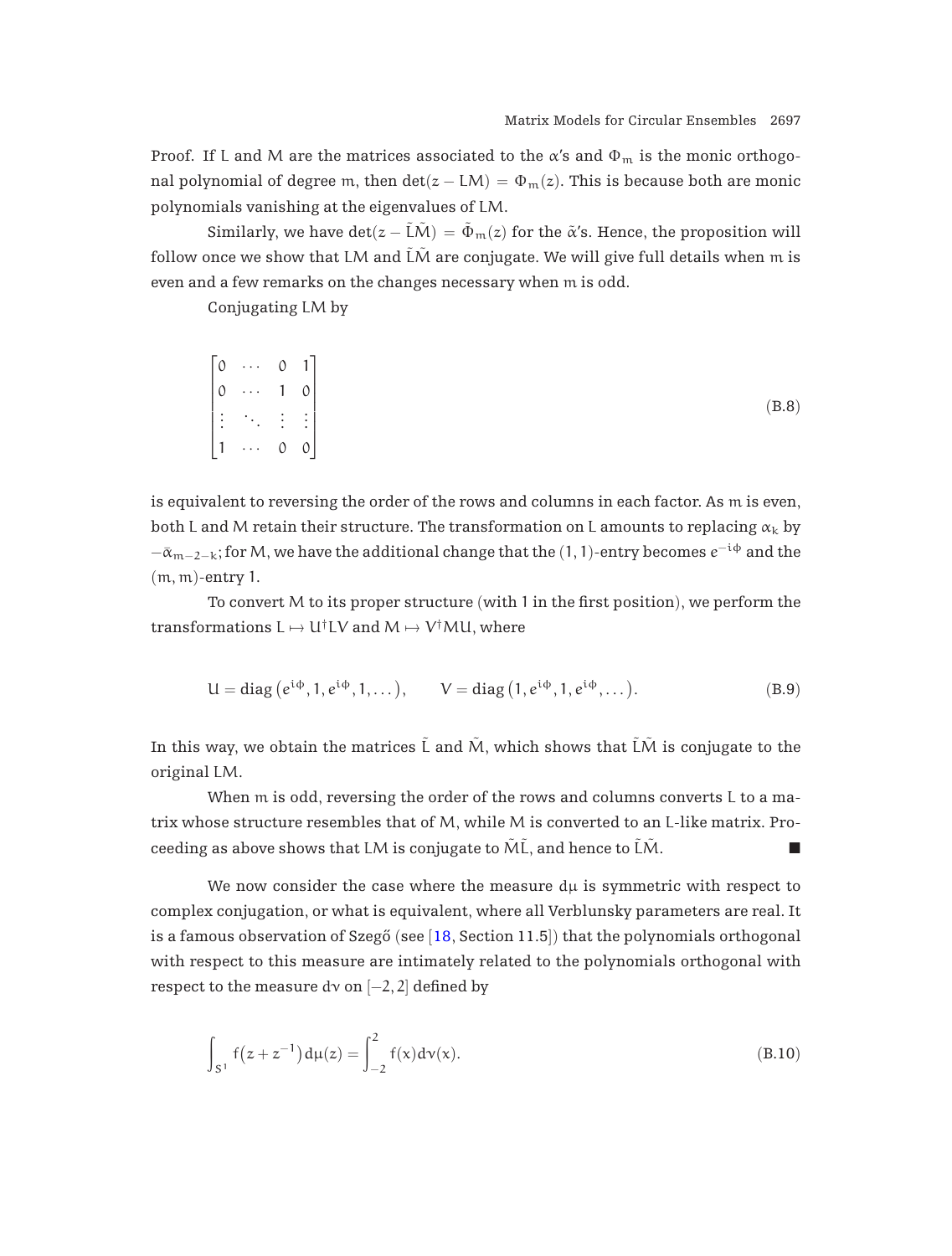As described in [Section 2](#page-5-0), the recurrence coefficients for these systems of orthogonal polynomials are related by Geronimus relations

$$
b_{k+1} = (1 - \alpha_{2k-1})\alpha_{2k} - (1 + \alpha_{2k-1})\alpha_{2k-2},
$$
  
\n
$$
a_{k+1} = \{(1 - \alpha_{2k-1})(1 - \alpha_{2k}^2)(1 + \alpha_{2k+1})\}^{1/2}.
$$
\n(B.11)

We will now present a short proof of these formulae. As an offshoot of our method, we also recover relations to the recurrence coefficients for  $(4 - x^2)d\nu(x)$  and  $(2 \pm x)d\nu$ . The former appears in the proposition below and the latter in the remark that follows it.

**Proposition B.3.** Let  $\alpha_k$  be the system of real Verblunsky parameters associated to a symmetric measure  $d\mu$  and let L and M denote the matrices of ([B.4](#page-31-0)). Then LM + ML is unitarily equivalent to the direct sum of two Jacobi matrices

$$
J = \begin{bmatrix} b_1 & a_1 & 0 \\ a_1 & b_2 & \cdots \\ 0 & \cdots & \cdots \end{bmatrix}, \qquad \tilde{J} = \begin{bmatrix} \tilde{b}_1 & \tilde{a}_1 & 0 \\ \tilde{a}_1 & \tilde{b}_2 & \cdots \\ 0 & \cdots & \cdots \end{bmatrix}, \qquad (B.12)
$$

where  $a_k$  and  $b_k$  are as in (B.11) and

$$
\tilde{b}_{k+1} = (1 - \alpha_{2k+1})\alpha_{2k} - (1 + \alpha_{2k+1})\alpha_{2k+2},
$$
\n(B.13)

$$
\tilde{\alpha}_{k+1} = \left\{ \left(1 + \alpha_{2k+1}\right) \left(1 - \alpha_{2k+2}^2\right) \left(1 - \alpha_{2k+3}\right) \right\}^{1/2}.
$$
\n(B.14)

Moreover, the spectral measure for  $(J, e_1)$  is precisely the dv of  $(B.10)$  $(B.10)$  $(B.10)$ . The spectral measure for  $(\tilde{J}, e_1)$  is

$$
\frac{1}{2(1 - \alpha_0^2)(1 - \alpha_1)}(4 - x^2) \, \text{d}v(x). \tag{B.15}
$$

Proof. Let S denote the following unitary block matrix:

$$
S = diag ([1], S_1, S_3, \dots), \quad \text{where } S_k = \frac{1}{\sqrt{2}} \begin{bmatrix} -\sqrt{1 - \alpha_k} & \sqrt{1 + \alpha_k} \\ \sqrt{1 + \alpha_k} & \sqrt{1 - \alpha_k} \end{bmatrix}, \tag{B.16}
$$

which is easily seen to diagonalize M. Indeed,  $S^{\dagger}MS = \text{diag}(+1, -1, +1, -1, \dots)$ . We will denote this matrix by R.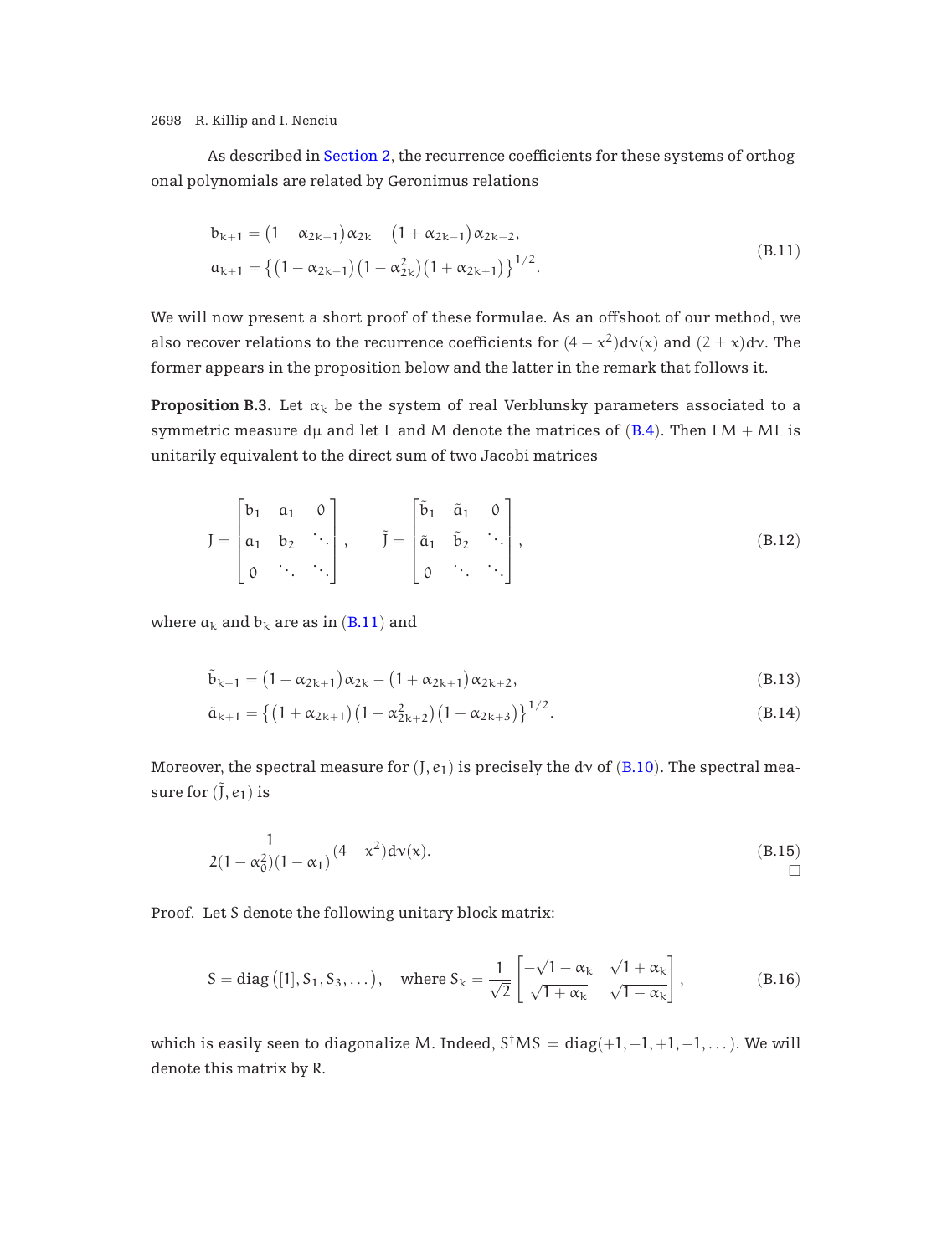The matrix LM+ML is unitarily equivalent to  $A = S^{\dagger}(LM+ML)S = S^{\dagger}LSR + RS^{\dagger}LS$ , which we will show is the direct sum of two Jacobi matrices. We begin by showing that even-odd and odd-even entries of A vanish, from which it follows that A is the direct sum of its even-even and odd-odd submatrices.

Left multiplication by R changes the sign of the entries in each even-numbered row, while right multiplication by R reverses the sign of each even-numbered column. In this way,  $RB + BR$  has the stated direct sum structure for any matrix B and hence, in particular, for  $B = S^{\dagger}LS$ .

It remains only to calculate the nonzero entries of A. As S and L are both tridiagonal, A must be heptadiagonal and so the direct sum of tridiagonal matrices. Moreover, A is symmetric (because L is), so there are only four categories of entries to calculate: the odd/even diagonals and the odd/even off-diagonals. We begin with the diagonals

$$
A_{2k+1,2k+1} = \begin{bmatrix} \sqrt{1 + \alpha_{2k-1}} & \sqrt{1 - \alpha_{2k-1}} \end{bmatrix} \begin{bmatrix} -\alpha_{2k-2} & 0 \\ 0 & \alpha_{2k} \end{bmatrix} \begin{bmatrix} \sqrt{1 + \alpha_{2k-1}} \\ \sqrt{1 - \alpha_{2k-1}} \end{bmatrix}
$$
  
=  $(1 - \alpha_{2k-1}) \alpha_{2k} - (1 + \alpha_{2k-1}) \alpha_{2k-2},$   

$$
A_{2k,2k} = -\begin{bmatrix} -\sqrt{1 - \alpha_{2k-1}} & \sqrt{1 + \alpha_{2k-1}} \end{bmatrix} \begin{bmatrix} -\alpha_{2k-2} & 0 \\ 0 & \alpha_{2k} \end{bmatrix} \begin{bmatrix} -\sqrt{1 - \alpha_{2k-1}} \\ \sqrt{1 + \alpha_{2k-1}} \end{bmatrix}
$$
  
=  $(1 - \alpha_{2k-1}) \alpha_{2k-2} - (1 + \alpha_{2k-1}) \alpha_{2k}.$  (B.17)

Note that the factor of 2 resulting from A being the sum of two terms is cancelled by the factors of  $2^{-1/2}$  coming from S and S<sup>†</sup>. The calculation of the off-diagonal terms proceeds in a similar fashion:

$$
A_{2k+1,2k+3} = \left[\sqrt{1 + \alpha_{2k-1}} \quad \sqrt{1 - \alpha_{2k-1}}\right] \begin{bmatrix} 0 & 0 \ \rho_{2k} & 0 \end{bmatrix} \begin{bmatrix} \sqrt{1 + \alpha_{2k+1}} \\ \sqrt{1 - \alpha_{2k+1}} \end{bmatrix}
$$
  
\n
$$
= \sqrt{(1 - \alpha_{2k-1})(1 - \alpha_{2k}^2)(1 + \alpha_{2k+1})},
$$
  
\n
$$
A_{2k,2k+2} = -\left[-\sqrt{1 - \alpha_{2k-1}} \quad \sqrt{1 + \alpha_{2k-1}}\right] \begin{bmatrix} 0 & 0 \ \rho_{2k} & 0 \end{bmatrix} \begin{bmatrix} -\sqrt{1 - \alpha_{2k+1}} \\ \sqrt{1 + \alpha_{2k+1}} \end{bmatrix}
$$
  
\n
$$
= \sqrt{(1 + \alpha_{2k-1})(1 - \alpha_{2k}^2)(1 - \alpha_{2k+1})}.
$$
  
\n(B.18)

That dv is the spectral measure for  $(J, e_1)$  is an immediate consequence of the spectral theorem, LM+ML = LM+ $(LM)^{-1}$ , and the fact that S leaves the vector  $[1, 0, \ldots, 0]$ invariant.

Tracing back through the definitions, we find that the spectral measure for  $(\tilde{J}, e_1)$ is equal to that for the operator  $f(z) \mapsto (z + z^{-1})f(z)$  in  $L^2(d\mu)$  and the vector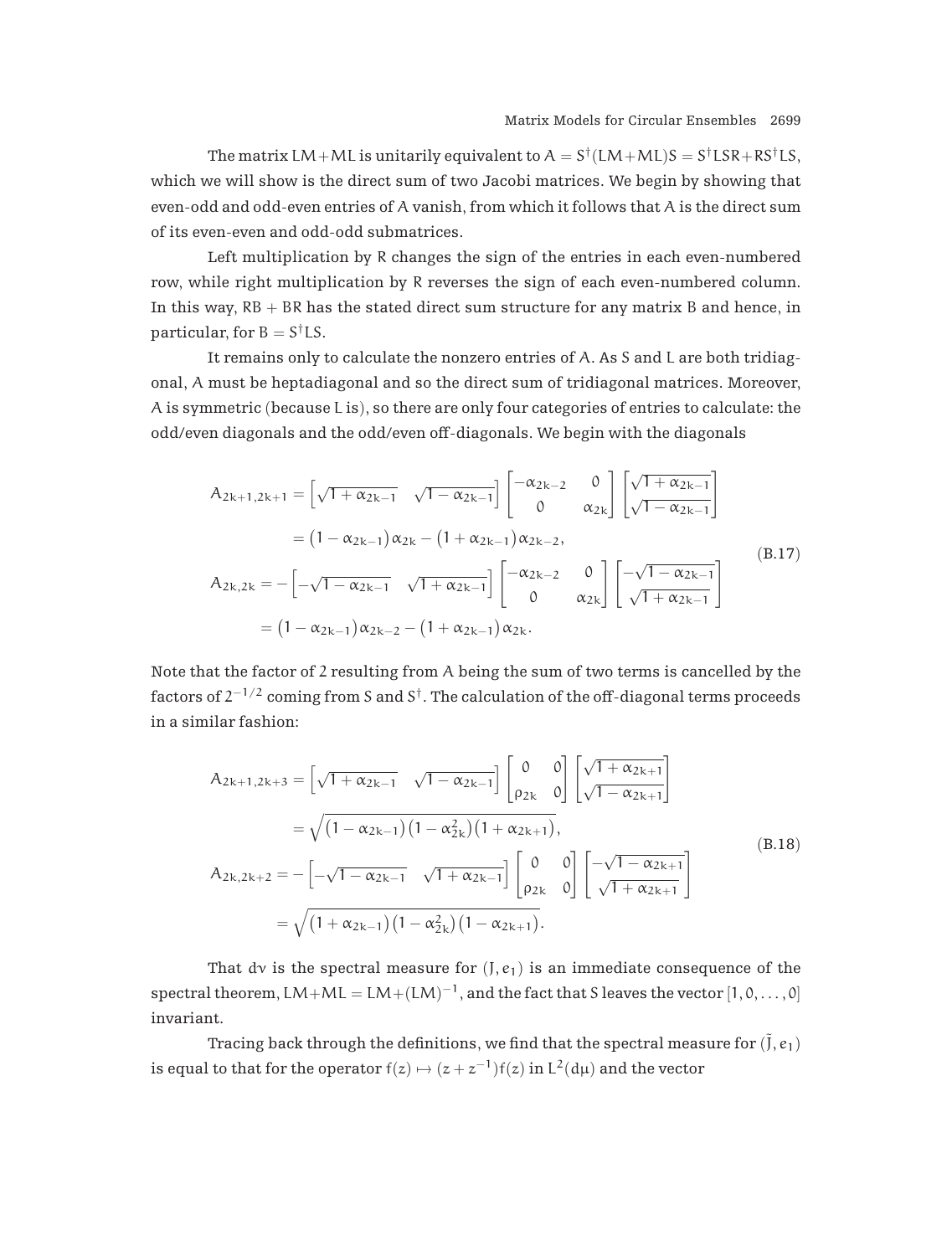<span id="page-35-0"></span>
$$
f(z) = \left(\frac{1+\alpha_1}{2}\right)^{1/2} \chi_2(z) - \left(\frac{1-\alpha_1}{2}\right)^{1/2} \chi_1(z)
$$
  
= 
$$
\left(\frac{1+\alpha_1}{2}\right)^{1/2} z^{-1} \phi_2^*(z) - \left(\frac{1-\alpha_1}{2}\right)^{1/2} \phi_1(z).
$$
 (B.19)

From the relations ([2.1](#page-6-0)), ([2.2](#page-6-0)), and ([2.4](#page-6-0)), we find  $\rho_1\phi_2^*(z)=\phi_1^*(z)-\alpha_1z\phi_1(z),$   $\rho_0\phi_1(z)=$  $z - \alpha_0$ , and  $ρ_0 φ_1^*(z) = 1 - \alpha_0 z$ . These simplify the formula considerably:

$$
f(z) = \frac{z^{-1} - z}{\rho_0 \sqrt{2(1 - \alpha_1)}}.
$$
\n(B.20)

The expression for the spectral measure for  $(\tilde{J}, e_1)$  now follows from the simple calculation  $|z^{-1} - z|^2 = 4 - (z + z^{-1})^2$ .

Remark B.4. In the above proof, we conjugated  $LM + ML$  by the unitary matrix which diagonalizes M. One may use the matrix diag( $S_0, S_2, \ldots$ ), which diagonalizes L, instead. This also conjugates  $LM + ML$  to the direct sum of two Jacobi matrices. In this way, we learn that the recurrence coefficients for

$$
\frac{1}{2(1 \pm \alpha_0)} (2 \pm x) d\nu(x)
$$
\n(B.21)

are given by

$$
b_{k+1} = \pm (1 \mp \alpha_{2k}) \alpha_{2k+1} \mp (1 \pm \alpha_{2k}) \alpha_{2k-1},
$$
  
\n
$$
a_{k+1} = \{ (1 \mp \alpha_{2k}) (1 - \alpha_{2k+1}^2) (1 \pm \alpha_{2k+2}) \}^{1/2}.
$$
\n(B.22)

#### **Acknowledgment**

We would like to thank Barry Simon for encouragement and for access to preliminary drafts of his forthcoming book [[17](#page-36-0)].

# **References**

- [1] M. Abramowitz and I. A. Stegun (eds.), *Handbook of Mathematical Functions, with Formulas, Graphs and Mathematical Tables*, National Bureau of Standards Applied Mathematics Series, vol. 55, National Bureau of Standards, Washington, D.C., 1966.
- [2] K. Aomoto, *Jacobi polynomials associated with Selberg integrals*, SIAM J. Math. Anal. **18** (1987), no. 2, 545–549.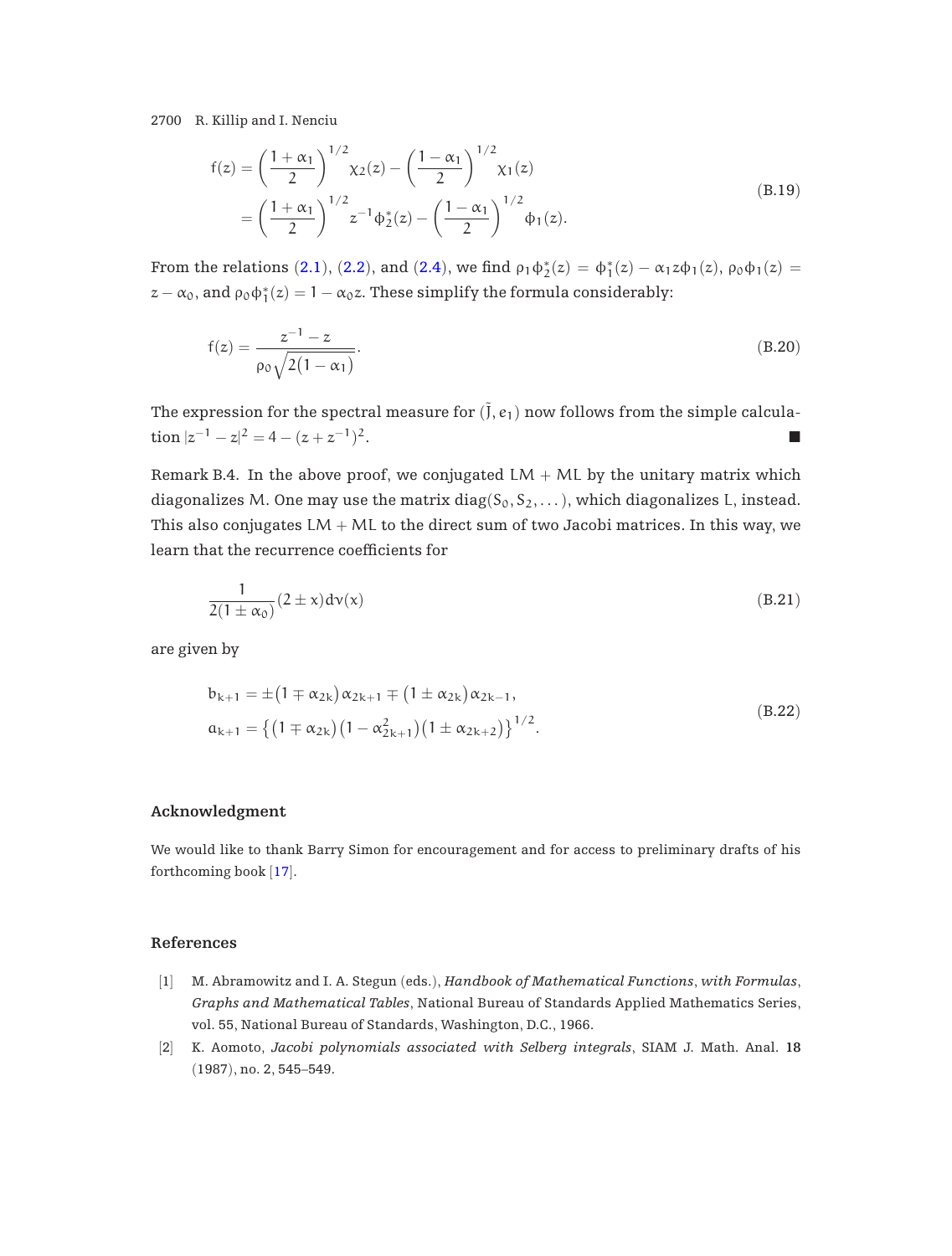- <span id="page-36-0"></span>[3] M. J. Cantero, L. Moral, and L. Velázquez, *Five-diagonal matrices and zeros of orthogonal polynomials on the unit circle*, Linear Algebra Appl. **362** (2003), 29–56.
- [4] , *Minimal representations of unitary operators and orthogonal polynomials on the unit circle*, preprint, 2004.
- [5] I. Dumitriu and A. Edelman, *Matrix models for beta ensembles*, J. Math. Phys. **43** (2002), no. 11, 5830–5847.
- [6] F. J. Dyson, *Statistical theory of the energy levels of complex systems. I*, J. Math. Phys. **3** (1962), 140–156.
- [7] , *Statistical theory of the energy levels of complex systems. II*, J. Math. Phys. **3** (1962), 157–165.
- [8] , *Statistical theory of the energy levels of complex systems. III*, J. Math. Phys. **3** (1962), 166–175.
- [9] P. J. Forrester and E. M. Rains, *Interpretations of some parameter dependent generalizations of classical matrix ensembles*, preprint, 2002, [http://arXiv.org/abs/math-ph/0211042.](http://arXiv.org/abs/math-ph/0211042)
- [10] Ya. L. Geronimus, *On polynomials orthogonal on the circle, on trigonometric moment-problem and on allied Caratheodory and Schur functions ´* , Rec. Math. [Mat. Sbornik] N. S. **15(57)** (1944), 99–130 (Russian).
- [11] , *Orthogonal Polynomials: Estimates, Asymptotic Formulas, and Series of Polynomials Orthogonal on the Unit Circle and on an Interval*, Consultants Bureau, New York, 1961.
- [12] I. J. Good, *Short proof of a conjecture by Dyson*, J. Math. Phys. **11** (1970), 1884.
- [13] J. Gunson, *Proof of a conjecture by Dyson in the statistical theory of energy levels*, J. Math. Phys. **3** (1962), 752–753.
- [14] A. S. Householder, *The Theory of Matrices in Numerical Analysis*, Blaisdell Publishing, New York, 1964.
- [15] R. A. Lippert, *A matrix model for the* β*-Jacobi ensemble*, J. Math. Phys. **44** (2003), no. 10, 4807–4816.
- [16] A. Selberg, *Remarks on a multiple integral*, Norsk Mat. Tidsskr. **26** (1944), 71–78 (Norwegian).
- [17] B. Simon, *Orthogonal Polynomials on the Unit Circle*, American Mathematical Society Colloquium Publications, American Mathematical Society, Rhode Island, in press.
- [18] G. Szegő, *Orthogonal Polynomials*, American Mathematical Society Colloquium Publications, vol. XXIII, American Mathematical Society, Rhode Island, 1975.
- [19] H. Weyl, *The Classical Groups: Their Invariants and Representations*, 2nd ed., Princeton University Press, New Jersey, 1946.
- [20] K. G. Wilson, *Proof of a conjecture by Dyson*, J. Math. Phys. **3** (1962), 1040–1043.

Rowan Killip: Department of Mathematics, University of California at Los Angeles, P.O. Box 951555, Los Angeles, CA 90095-1555, USA

E-mail address: [killip@math.ucla.edu](mailto:killip@math.ucla.edu)

Irina Nenciu: Department of Mathematics 253-37, California Institute of Technology, Pasadena, CA 91125, USA

E-mail address: [nenciu@caltech.edu](mailto:nenciu@caltech.edu)